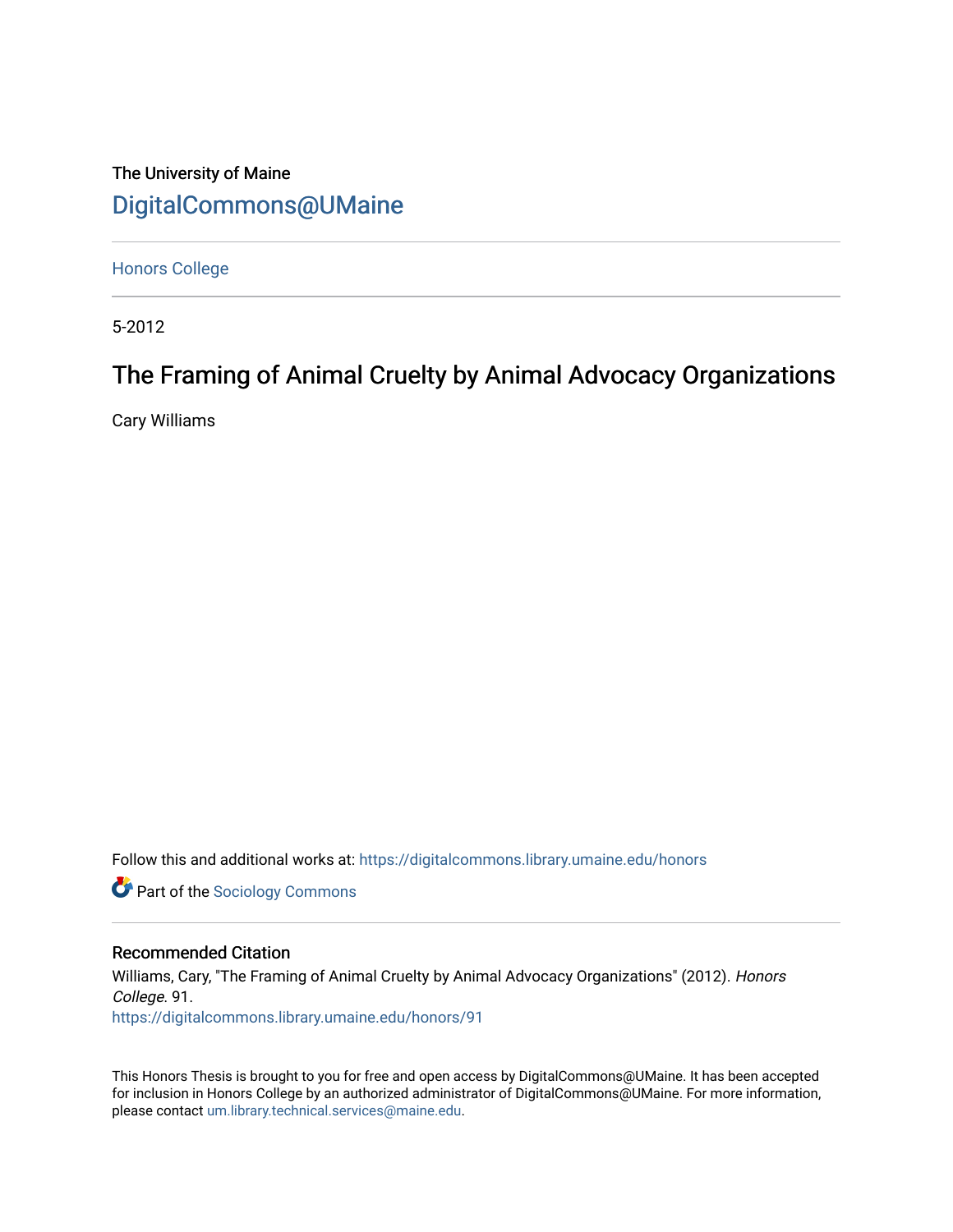# THE FRAMING OF ANIMAL CRUELTY BY ANIMAL ADVOCACY

# ORGANIZATIONS

by

Cary Williams

A Thesis Submitted in Partial Fulfillment of the Requirements for a Degree with Honors (Sociology)

The Honors College

University of Maine

May 2012

Advisory Committee:

Amy Blackstone, Ph.D. Chair and Associate Professor, Department of Sociology Steve Cohn, Ph.D. Professor, Department of Sociology Kimberly A. Huisman, Ph.D. Associate Professor, Department of Sociology Clare E. Thomas, Part-time Faculty, Department of Animal & Veterinary Science Sharon Tisher, J.D. Lecturer, School of Economics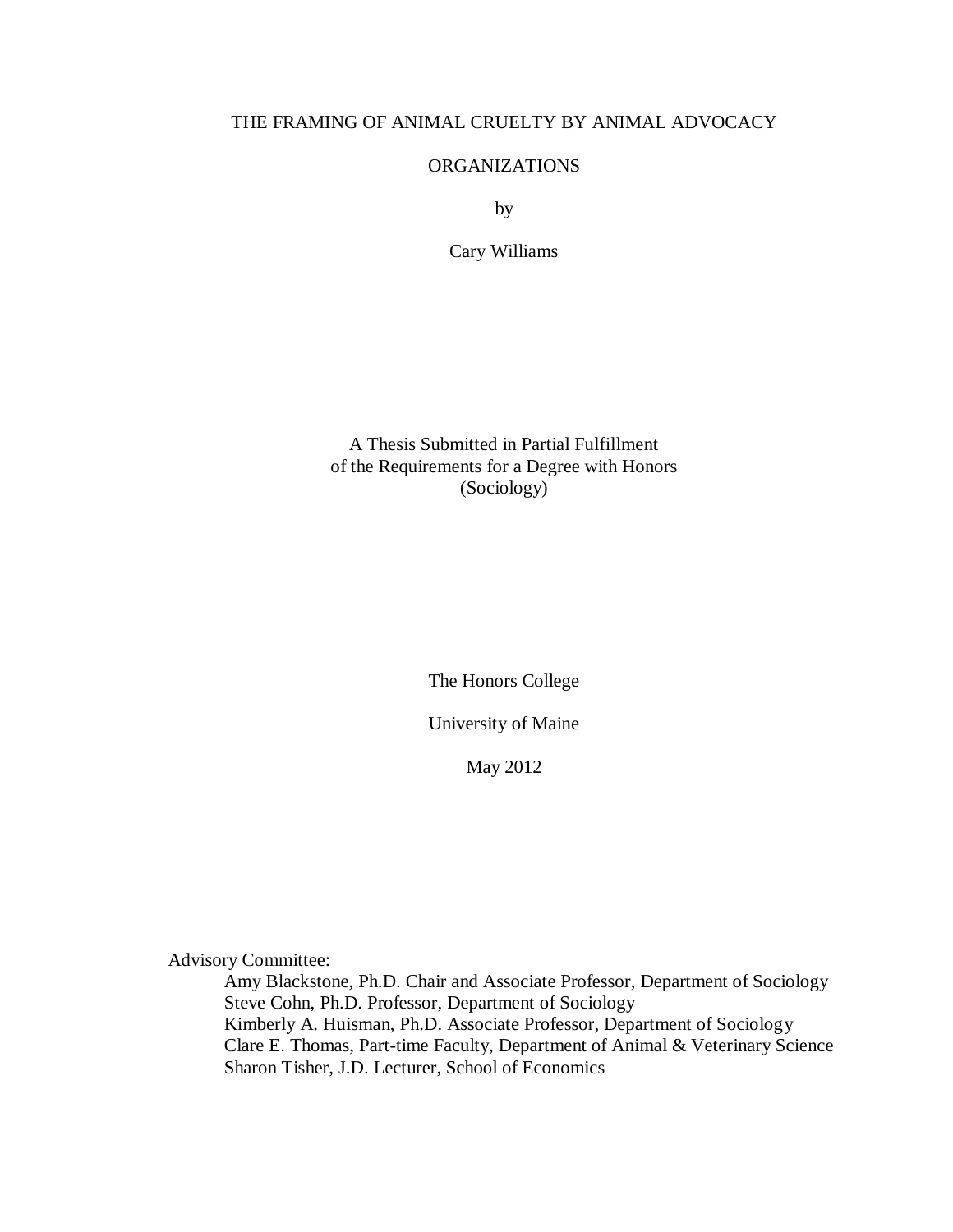Copyright 2012 Cary Williams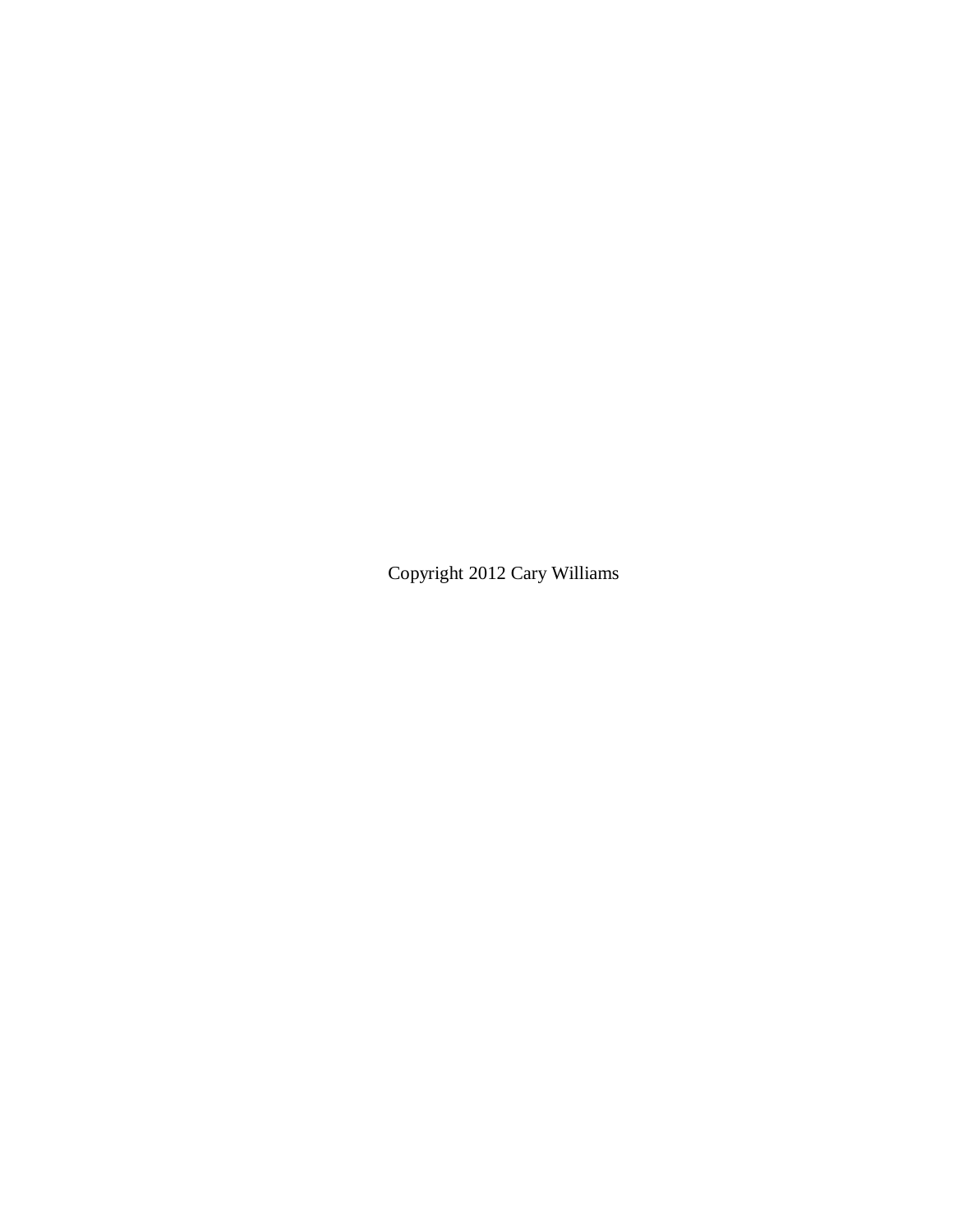#### **Abstract**

The purpose of this research project was to explore similarities and differences in framing activity of animal cruelty by animal advocacy organizations and to fill some of the gaps within the current literature. People for the Ethical Treatment of Animals, Humane Society of the United States, and American Society for the Prevention of Cruelty to Animals were selected for study, as they are the largest and most widely recognized animal advocacy organizations. Sections of the organizations' websites (about us, positions, and frequently asked questions) and pamphlets from the organizations were analyzed using content analysis to see how the organizations define the concept of animal cruelty. Coding the websites and pamphlets led to the appearance of five major themes: animal cruelty, suffering and sentience, necessity, exploitation, and harm to humans. These themes were identified as frames through which the organizations identify and present animal cruelty. Findings from PETA, an animal rights organization, were largely consistent with current literature. Data illustrate a perspective that the majority of animal use is cruel and a reliance on strategies such as celebrity involvement, moral shocks, animal to human comparisons, and movement-to-movement comparisons. Findings from HSUS and ASPCA, animal welfare organizations, contribute to the lack of literature on framing activities of animal welfare organizations. Data collected from HSUS and ASPCA show a perspective that cruelty arises from practices that expose sentient animals to unnecessary suffering or exploitation and focus on legislation and programs to create a humane world. My findings provide a foundation of the differential definitions of animal cruelty by animal advocacy organizations that further research can develop from.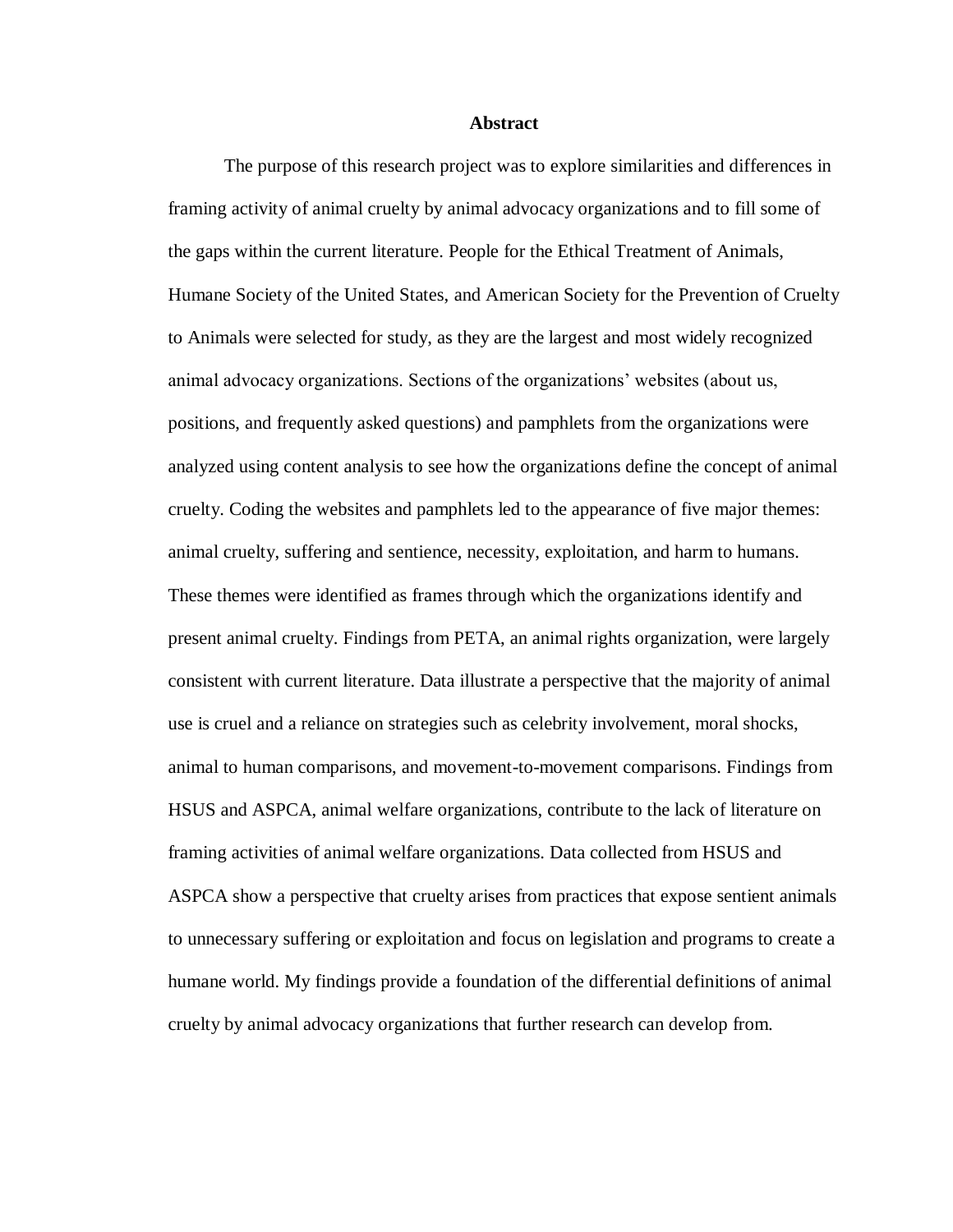# **Acknowledgements**

I'd like to thank my family for giving me the tools to follow my passions. Mike, thank you for always supporting and encouraging me to pursue my interests. Thank you to Amy Blackstone for all your guidance and truly invaluable help. Lastly, thank you to my committee members Steve Cohn, Kim Huisman, Clare Thomas, and Sharon Tisher for your help and support throughout the thesis process. Without all of you this thesis would not have been possible!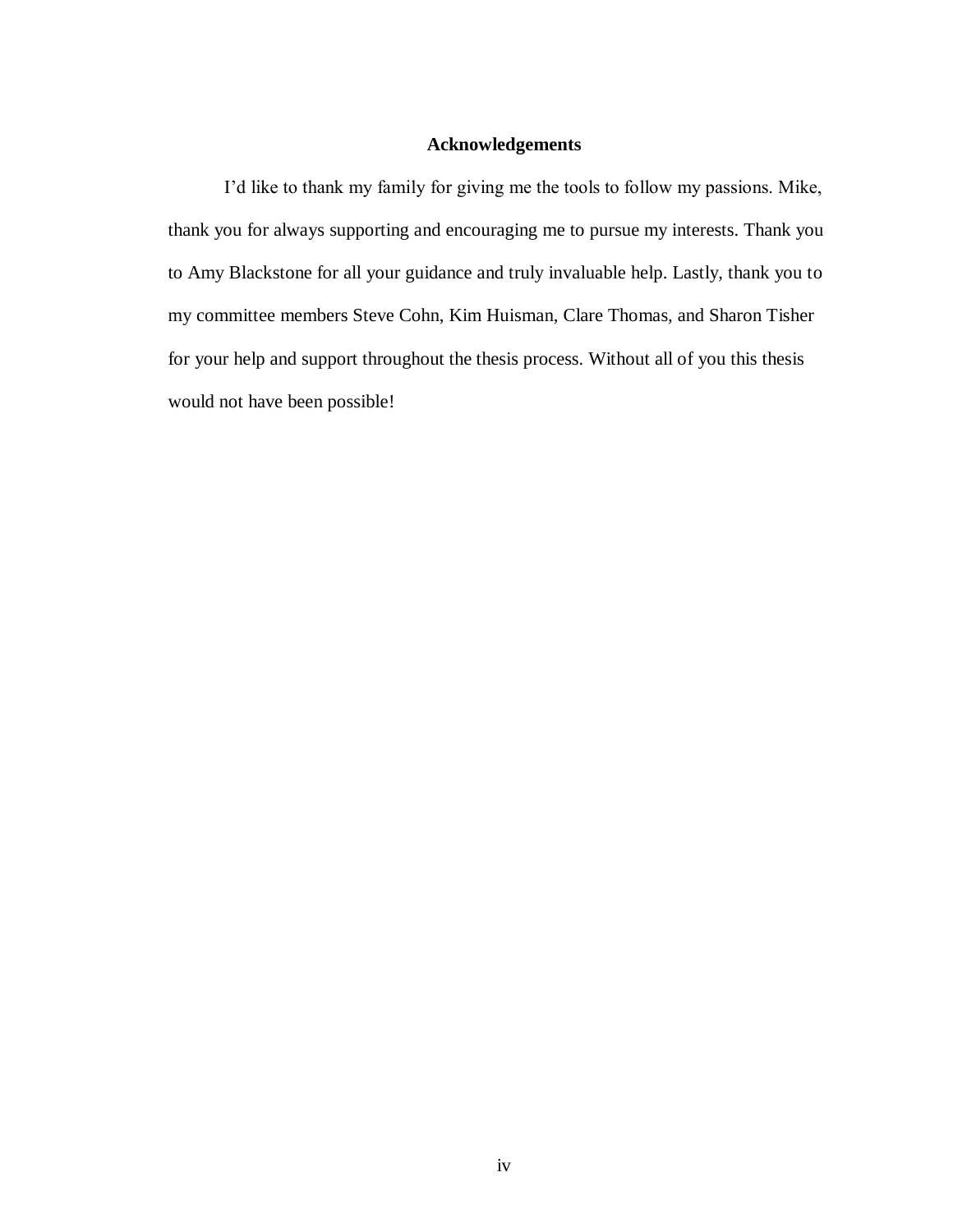# **Table of Contents**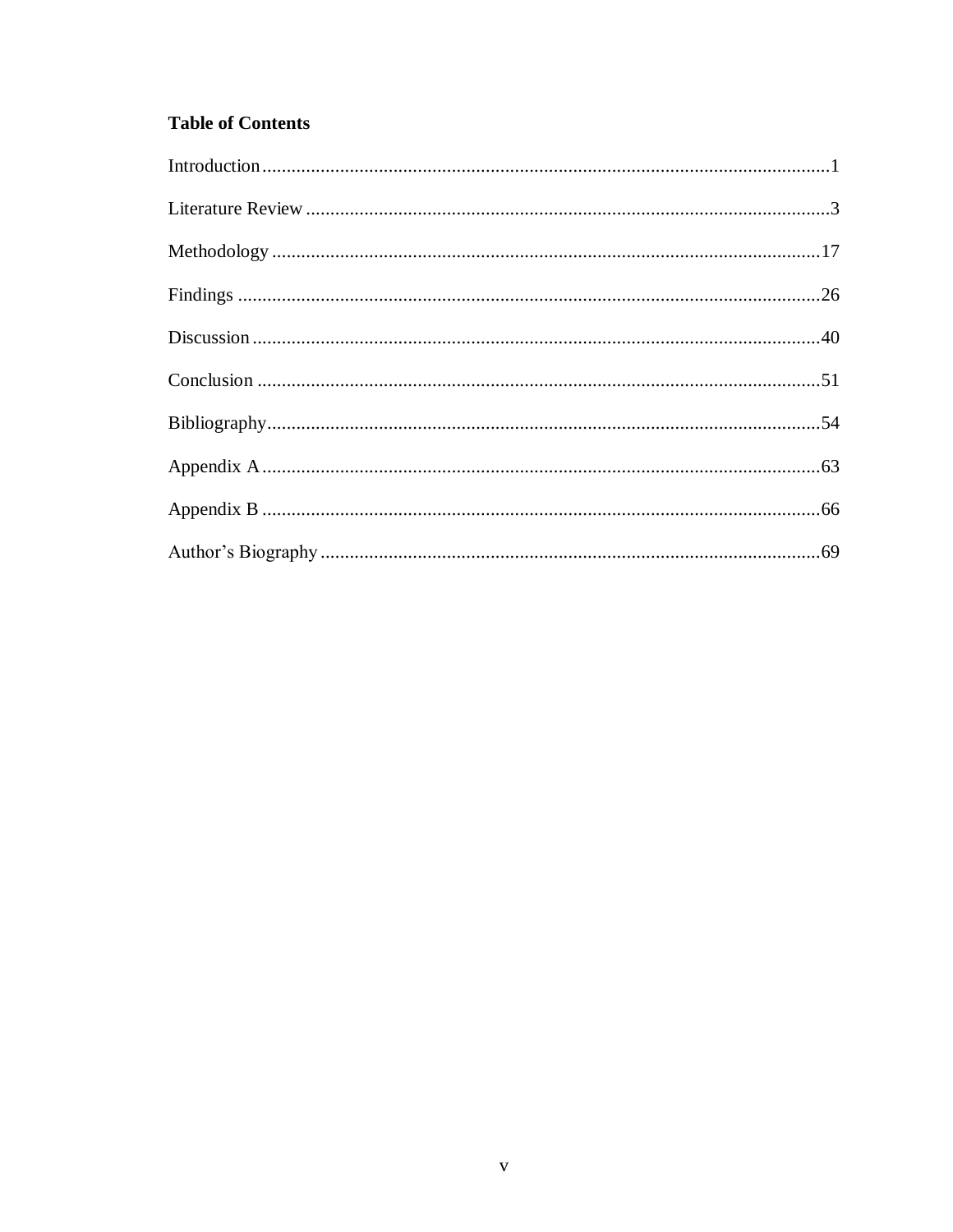# List of Tables and Figures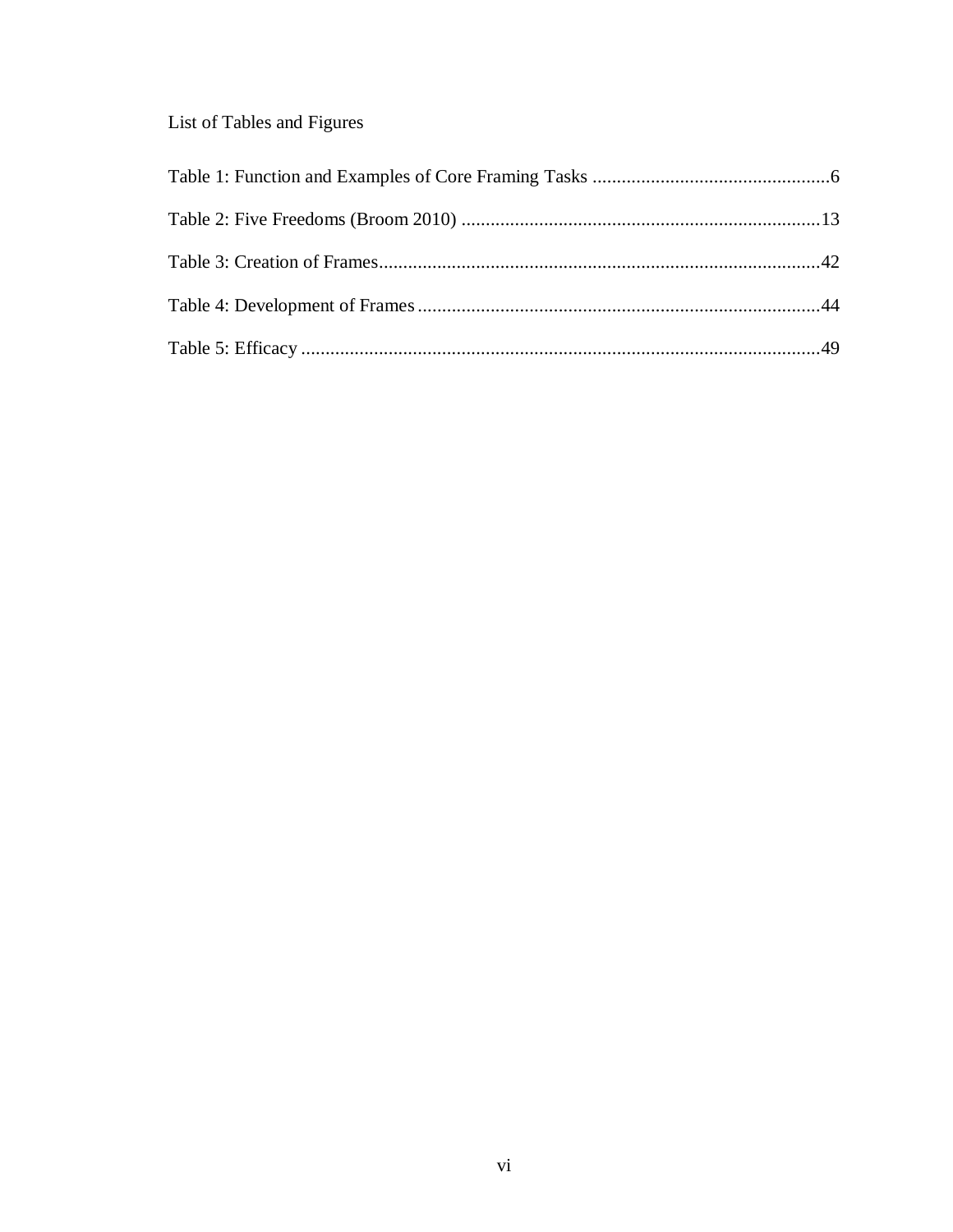# **Introduction**

Animals have been a part of my life since the beginning. I have always been an animal lover and grew up in a town where almost everyone else was too. It was not until an internship at a shelter during high school that I was confronted with the tragic reality of animal cruelty. I arrived at the shelter one day to find everyone discussing one particular dog who after appearing sick upon his entrance to the shelter went to the vet and was found to have a grill skewer in his chest cavity. Since I am the type of person to sleep on the very edge of my bed due to one or two dogs sprawled out in the middle, I could not understand how someone could insert a grill skewer into a dog's chest. From then on I have been very active in researching and reading about animal cruelty. From my interactions with shelter workers and reading, I realized that one of the main problems confronting animal cruelty is that there are no concrete definitions. What is cruelty to one individual, for example having a dog that lives outside in a doghouse, is normal to another. Animal advocacy organizations are one of the primary ways the public is educated about animal issues. However, even they cannot seem to agree on what is animal cruelty!

This research project is aimed at clarifying how animal advocacy organizations define animal cruelty by looking at the ways in which they frame animal issues. I will begin with a review of the current literature on framing activity in social movement organizations, and then more specifically in animal advocacy organizations. Next I will discuss my methodology including the collection and analysis of data. Then I move on to what I found through my analysis, and discuss how those findings relate back to the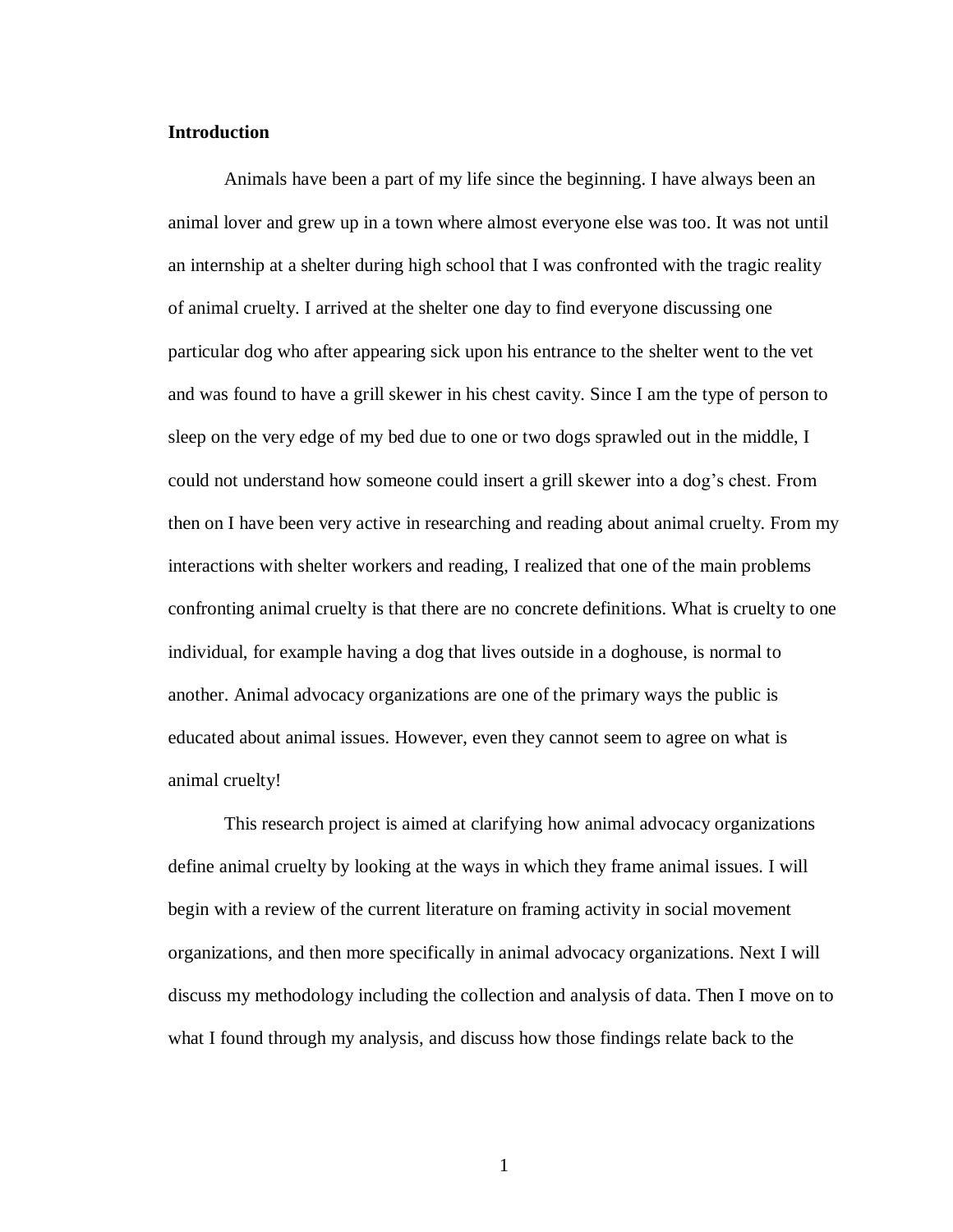literature. Finally, I will conclude by discussing the strengths and weaknesses of my project and directions for future research.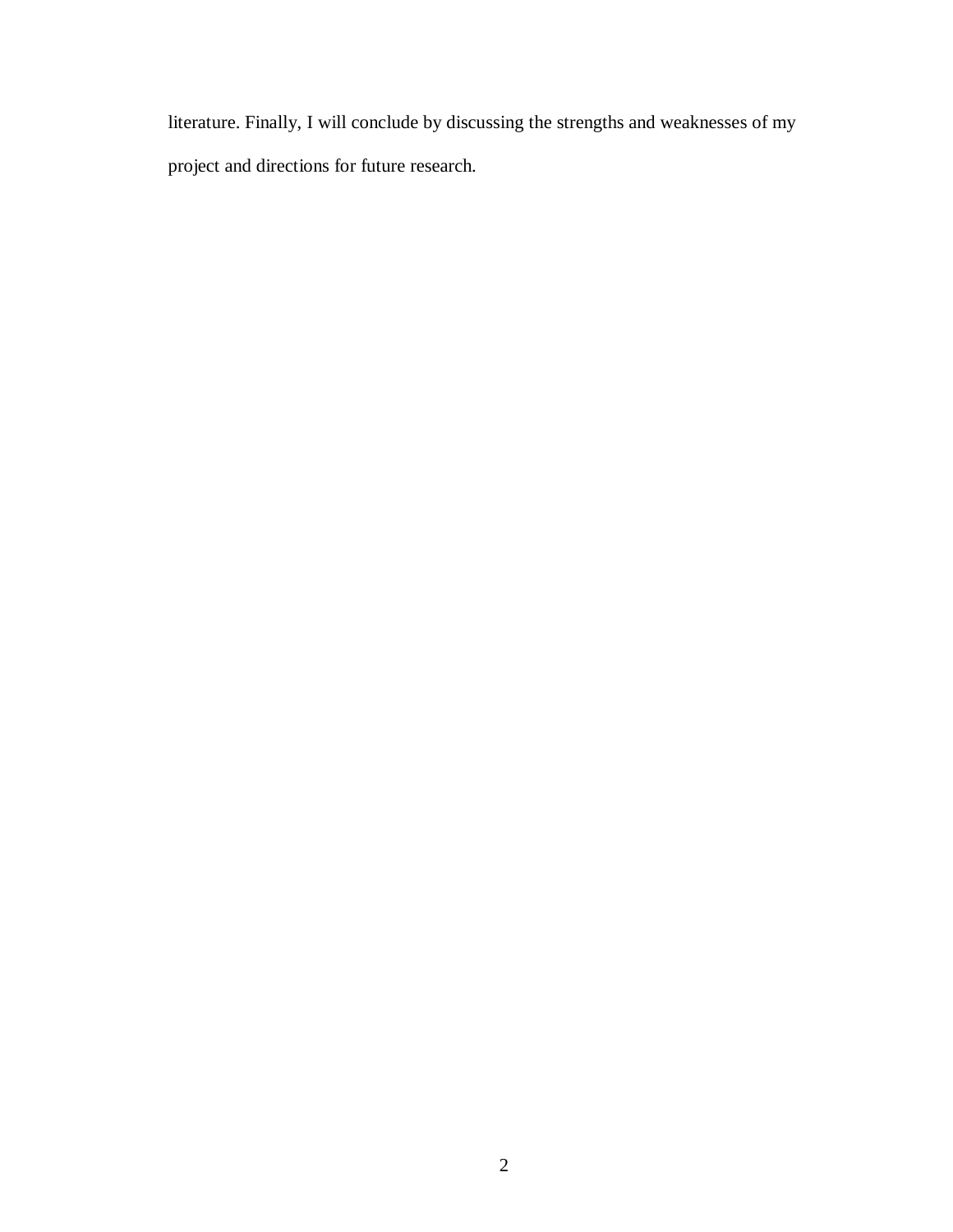# **Literature Review**

#### Introduction

In this section I will begin by discussing the theoretical concept of framing in social movement organizations. This discussion will be divided into sections on what framing is and why it is important, how frames are developed, and lastly the effectiveness of framing activity. Next I will discuss framing as it applies to social movement organizations involved in the animal protection movement. Here, I will first talk about the history of the animal protection movement, the ideologies underlying the movement, and two of the major framing strategies (human-animal comparisons and movement to movement comparisons) animal advocacy organizations use.

#### Framing in Social Movement Organizations

#### *Definitions and Importance*

Social movement theorists apply the concept of framing to understand how social movement organizations accomplish their goals. The theory of framing gained widespread attention with Erving Goffman's (1986) work "Frame Analysis." The foundational element of this theory is a frame. A frame is a conceptual structure that allows individuals to understand and categorize their experiences in relation to a broader context. Social movement theorists have furthered Goffman's concept of a frame by turning it into an action:

> "This [framing] denotes an active, processual phenomenon that implies agency and contention at the level of reality construction. It is active in the sense that something is being done, and processual in the sense of a dynamic evolving process. It entails agency in the sense that what is evolving is the work of social movement organizations or movement activists. And it is contentious in the sense that it involves the generation of interpretive frames that do not only differ from existing ones but may also challenge them" (Benford and Snow 2000:614)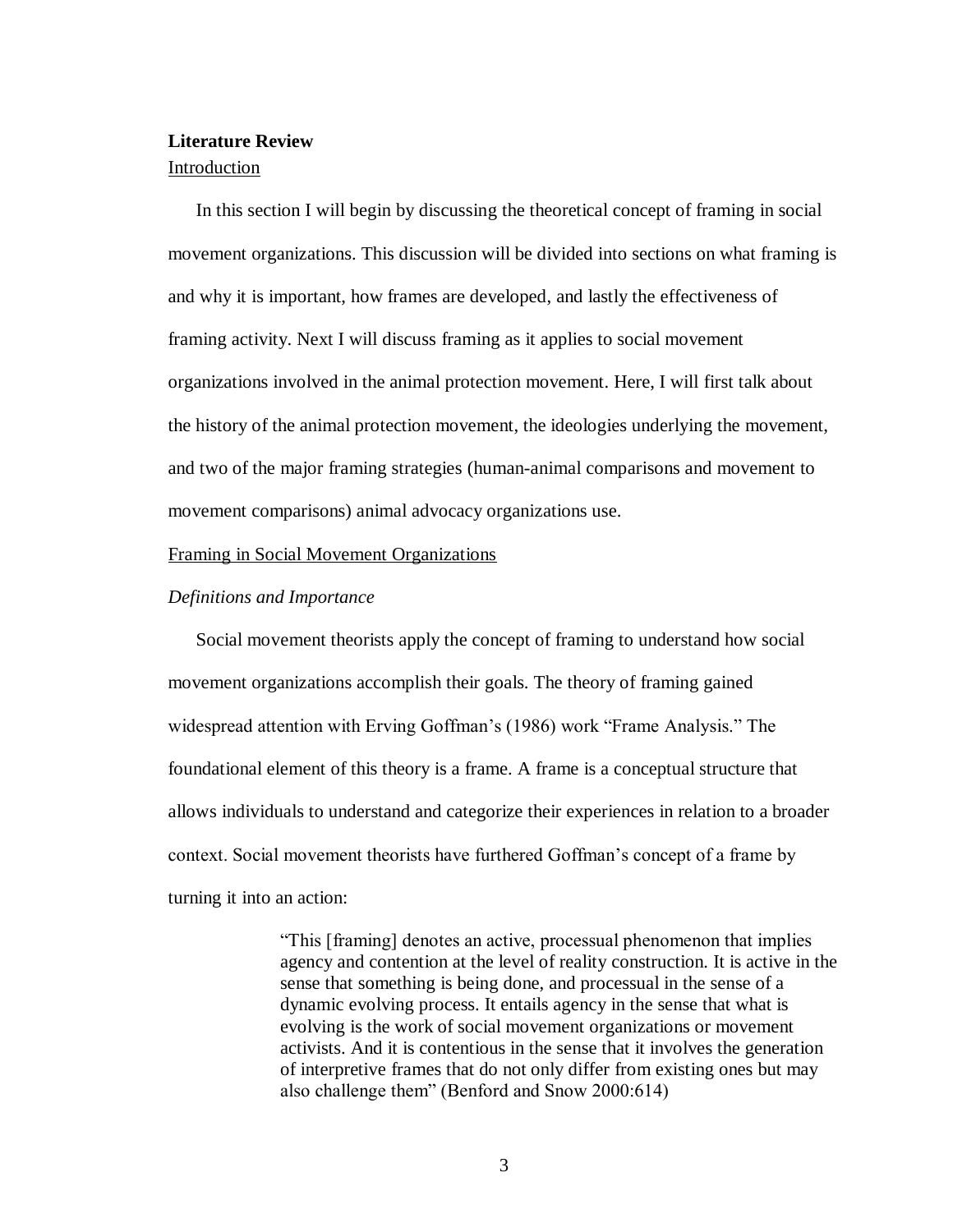Throughout the process of framing, social movement organizations create collective action frames. As defined by Benford and Snow, "collective action frames are actionoriented set of beliefs and meanings that inspire and legitimate the activities and campaigns of a social movement organization" (2000:614). Essentially, a frame is a "schemata of interpretation" (Goffman 1986), while a collective action frame is a frame with a purpose (promoting its interpretations). It is important to mention that while collective action frames may represent an ideology, they are not the same. As stated by Benford and Snow (2000:613): "collective action frames function as innovative amplifications and extensions of, or antidotes to, existing ideologies or components of them." Ideology becomes a major factor later on in the discussion of framing by animal advocacy organizations.

Collective action frames are representative of their social movement organization. Therefore, studying the framing activity of social movement organizations such as those in the animal protection movement gives insight into how the organization thinks about and acts upon animal issues. Consequently, the way an organization defines animal cruelty will be reflected in the way it frames issues surrounding animal cruelty. Since the purpose of animal advocacy organizations is to eliminate animal cruelty, the organizations beliefs and actions will illustrate their definition of animal cruelty.

# *Creation of Frames*

When members of a social movement organization gather to negotiate collective action frames, they must address three core framing tasks: diagnostic framing, prognostic framing, and motivational framing (Snow and Benford 1988).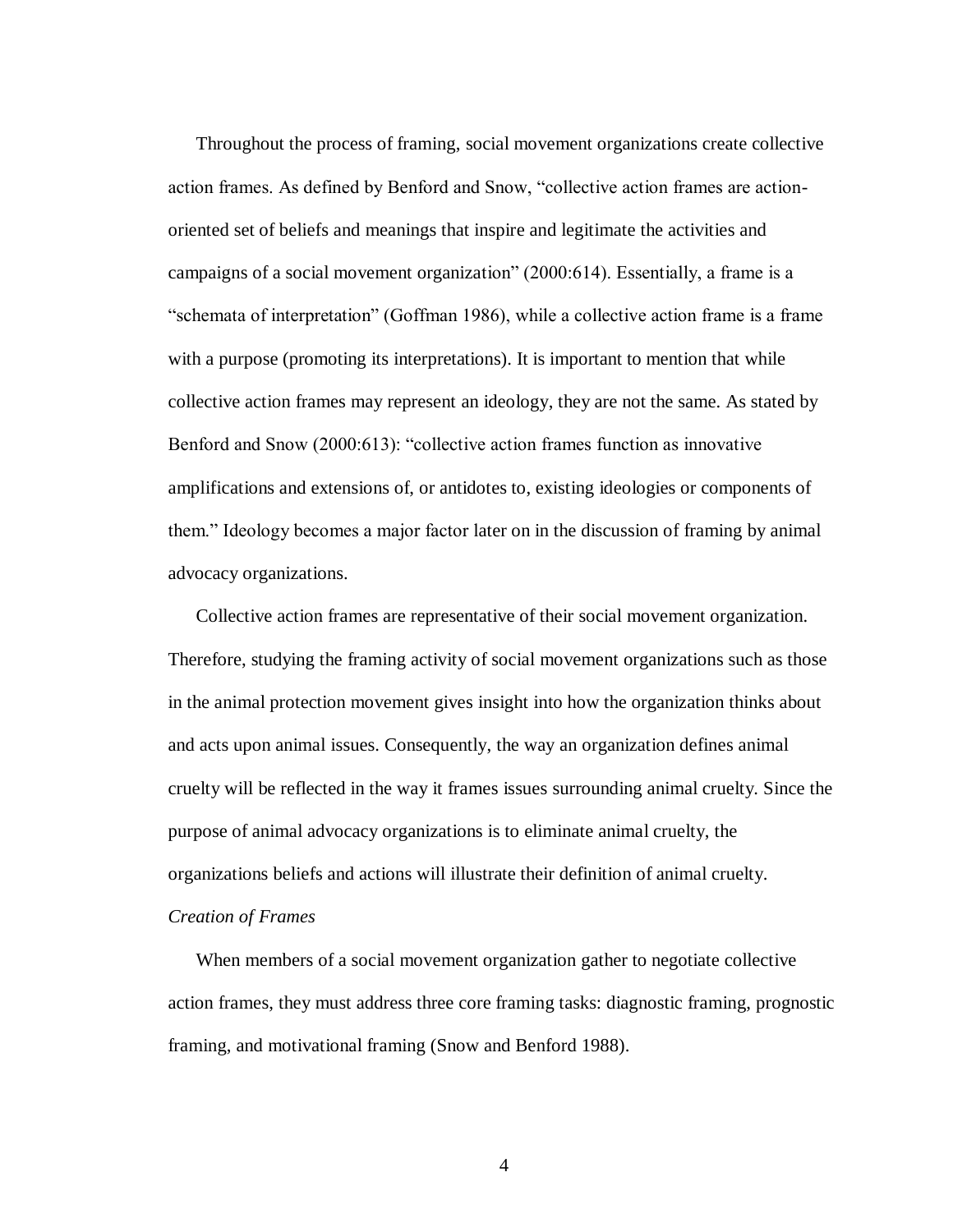Broadly, diagnostic framing functions to identify the problem. Often this leads to the creation and use of an injustice frame, which emphasizes victims of an unjust act (Benford and Snow 2000; Jasper and Paulsen 1995). Identifying a problem inevitably leads to a designation of blame. The designation of blame is frequently a source of tension within and between social movement organizations (Benford and Snow 2000). The designation of blame is closely linked to the important concept of boundary framing. Boundary framing occurs during diagnostic framing. Through boundary framing social movement organizations create in-group and out-group distinctions (Silver 1997).

Prognostic framing is where a plan to rectify the problem is developed through the use of different strategies. As one might expect prognostic framing is the primary source of difference between social movement organizations (Benford and Snow 2000). For example, the use of techniques such as protest, a strategy organizations use to educate or promote opposition to an issue, vary when looking at different social movement organizations. In terms of animal advocacy organizations, one organization may protest by making signs and marching outside a legislative office, another organization may dress up as animals and place themselves in cages outside of a fur retail store. Essentially, prognostic framing is the path an organization takes to provide a solution to an issue of concern.

The final core framing task is motivational framing, which focuses on gaining and maintaining participation of individuals not currently involved in the organization. Mobilization is the commonly used term for recruiting participants to join an organization. Motivational framing is most prominently explored through vocabularies of motive (Benford 1993). Benford (1993) identifies four main vocabularies of motive: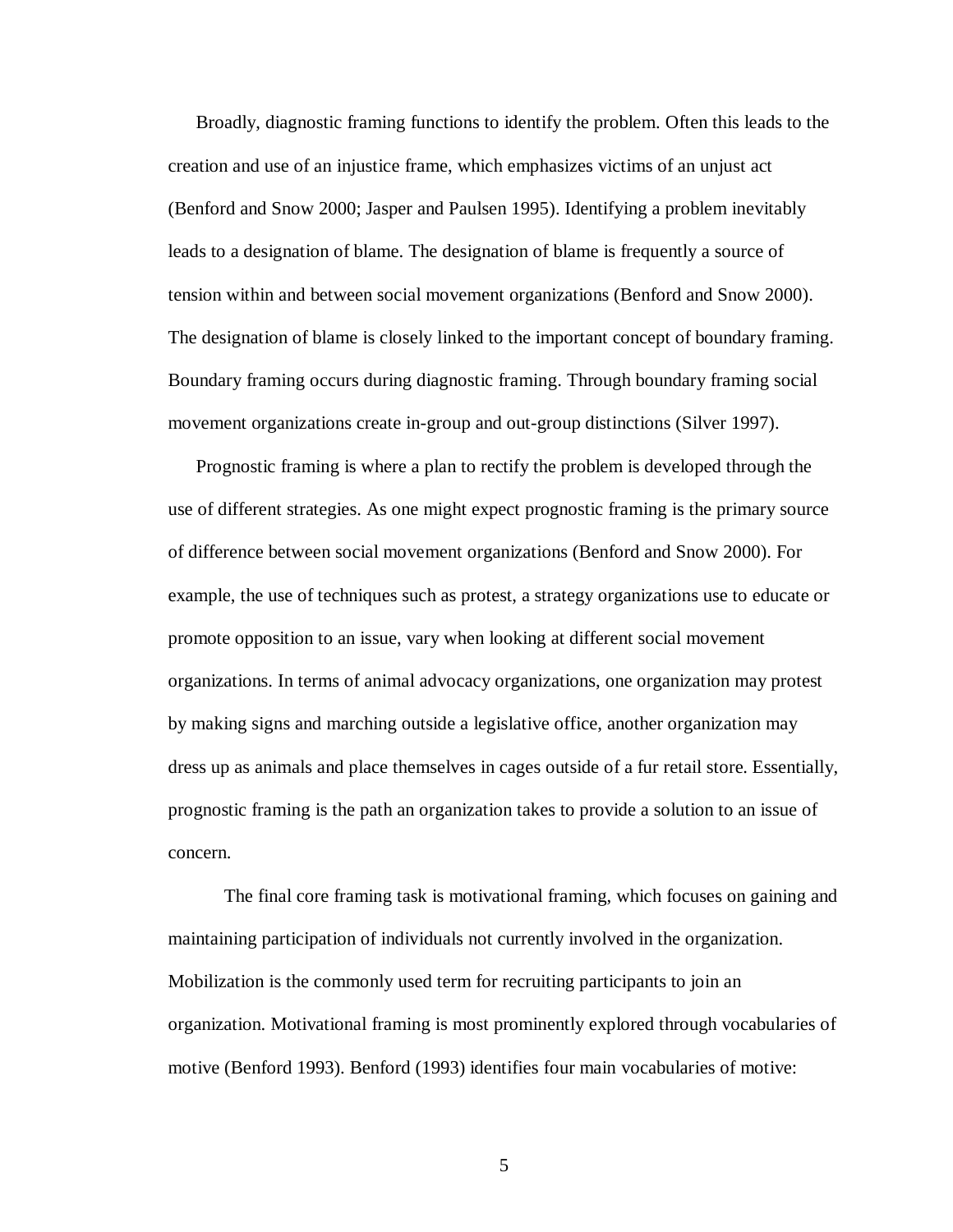severity, urgency, efficacy, and propriety. Diagnostic, prognostic, and motivational framing are the core elements of all collective action frames as they lay a foundation to expand from. The table below outlines the core framing tasks and provides examples of how each of these processes plays out for social movement organizations.

| Table 1: Function and Examples of Core Framing Tasks |  |  |  |
|------------------------------------------------------|--|--|--|
|                                                      |  |  |  |

| <b>Framing Task</b> | Diagnostic         | Prognostic          | Motivational          |
|---------------------|--------------------|---------------------|-----------------------|
| Function            | Identification and | Strategies for      | Rationale for the     |
|                     | definition of      | solving the problem | organization's        |
|                     | problem            |                     | definition,           |
|                     |                    |                     | strategies, and       |
|                     |                    |                     | recruitment of        |
|                     |                    |                     | others to participate |
| Example             | Environmental      | Promote and         | Green house gases     |
|                     | destruction due to | support driving     | must be reduced       |
|                     | green house gases  | hybrid cars, buy    | soon or the           |
|                     |                    | produce and meat    | environment will be   |
|                     |                    | from local farmers  | damaged for future    |
|                     |                    | instead of large    | generations           |
|                     |                    | industries          |                       |

# *Development of Frames*

Collective action frames further evolve and develop through three processes: discursive, strategic, and contested.

Discursive processes consist of interactions, such as conversations and written communications, which occur within the context of movement activities (Benford and Snow 2000). Frame articulation and frame amplification are the two primary processes. Frame articulation is the unique way social movement organizations connect events and experiences surrounding a particular issue. As explained by Benford and Snow, "What gives the resultant collective action frame its novelty is not so much the originality or newness of its ideational elements, but the manner in which they are spliced together and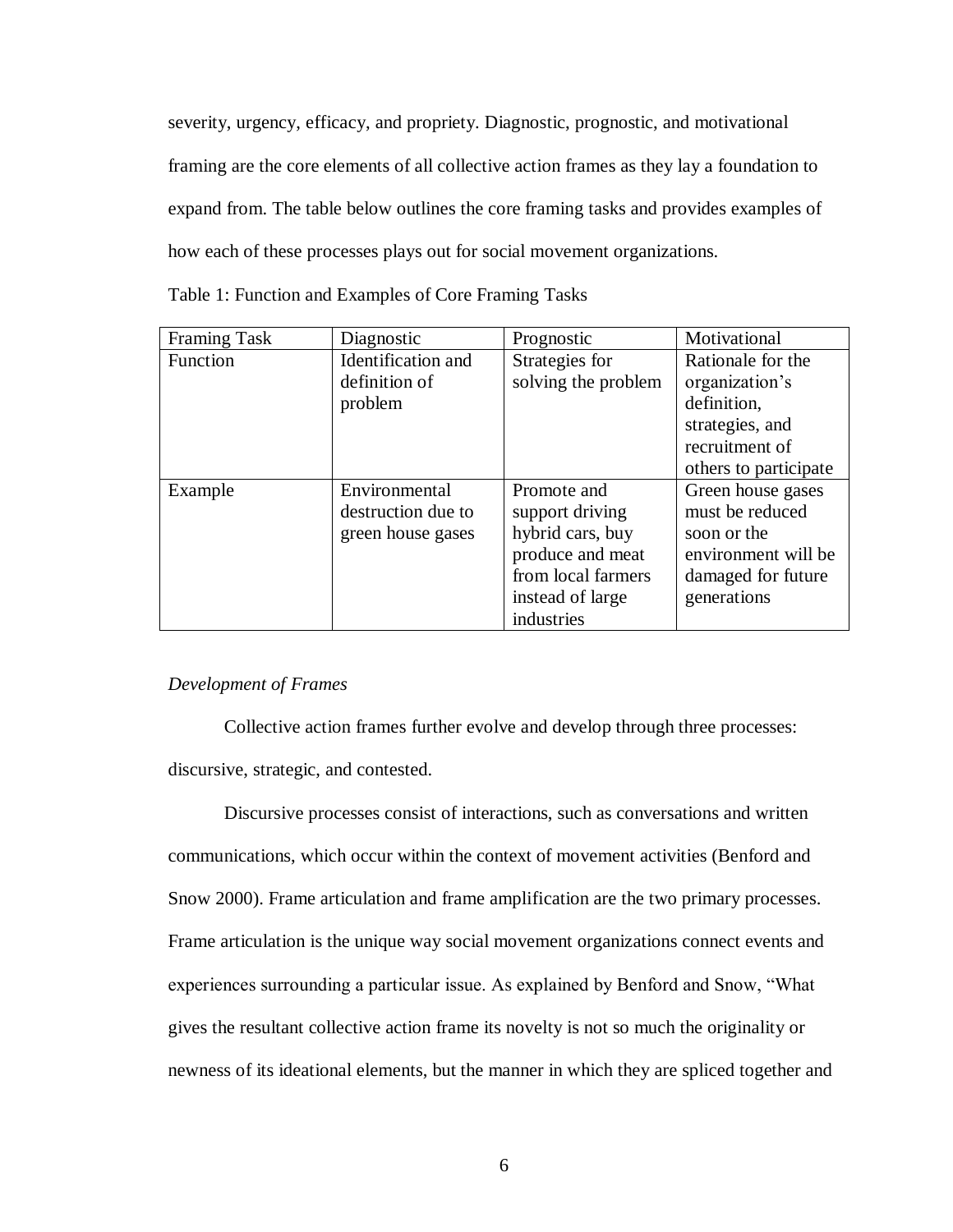articulated, such that a new angle of vision, vantage point, and/or interpretation is provided" (2000:623). Basically, frame articulation is the distinctive manner in which a social movement organization packages and presents an issue. Frame amplification occurs in both discursive and strategic processes. As a discursive process, frame amplification is used by social movement organizations to identify specific beliefs or events that are more important than others in order to use the "punctuated" elements to emphasize similarities to and differences from other frames or movements. Frame amplification directly shows how social movement organizations rank the various issues surrounding the problem they are attempting to solve.

Strategic processes consist of four frame alignment processes that are deliberative and goal oriented (Benford and Snow 2000). Frame bridging is used to link "two or more ideologically congruent but structurally unconnected frames regarding a particular issue or problem" (Snow, Rochford, Worden, Benford 1986:467). Frame bridging is a primary and frequently used process. It can occur at an organizational level, such as between social movement organizations, or at an individual level where it is generally focused at recruiting "immobilized participant pools." An example of frame bridging would be making connections between the civil rights movement and the women's rights movement. As a strategic process, frame amplification "involves the idealization, embellishment, clarification, or invigoration of existing values or beliefs" (Benford and Snow 2000). The process of frame amplification is especially important for social movement organizations that rely on either participation from individuals who are different from the movement's beneficiaries (Paulsen and Glumm 1995), or are stigmatized due to the contradiction between the movement's values or beliefs and those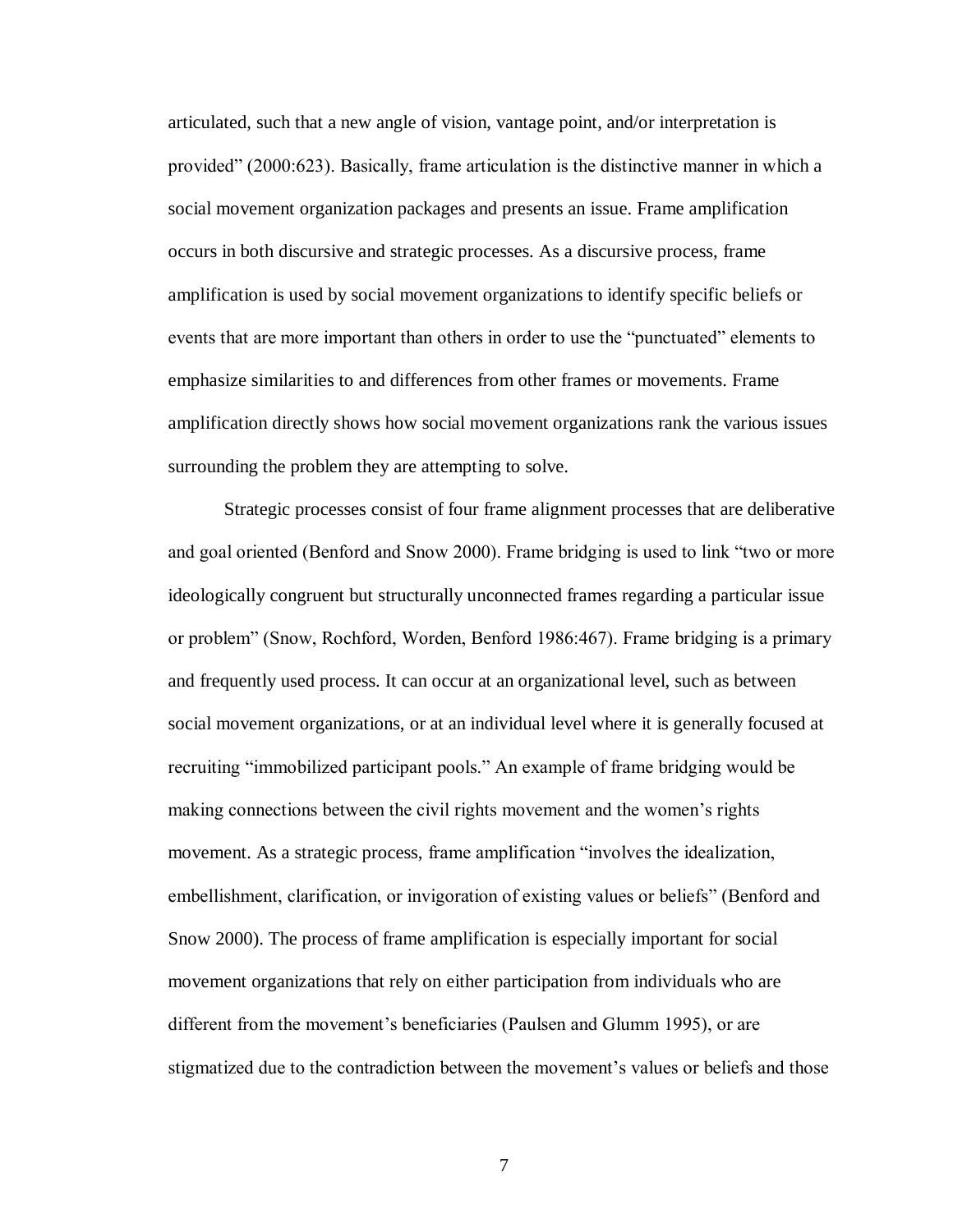of the dominant culture (Berbrier 1998). Frame extension occurs when a social movement organization extends the boundaries of its frame to include issues or concerns that are important to potential members in an effort to recruit new participants (Benford and Snow 2000). Internal conflict frequently arises as already devout members of a social movement organization question the necessity of a newly expanded frame. Frame transformation involves a changing of old or current understandings or the creation of new understandings. The need to restructure and adapt meanings within a frame further underscores the notion that frames, like society, are constantly evolving.

Contested processes deal with the challenges social movement organizations face throughout various framing activities. Social movement organizations take into account perspectives of their opponents and even use them in their framing processes. Counterframing occurs when opponents, from bystanders to the media, of a social movement organization attempt to deny, weaken, or dismiss an organizations' interpretive framework. The process of counterframing itself often leads to reframing activity by social movement organizations (Benford and Snow 2000). Internal conflict over a social movement organization's interpretive framework is referred to as frame disputes. Frame disputes typically are centered on diagnostic and prognostic framing (Benford 1993). The final contested process consists of the dialectic between frames and events. Ellingson (1995) found an interactive relationship between collective action frames and collective actions. The discourse of collective action frames affects collective actions; consequently those actions then go on to affect the basic premises of the discourse and thus affect the frame itself. Discursive, strategic, and contested processes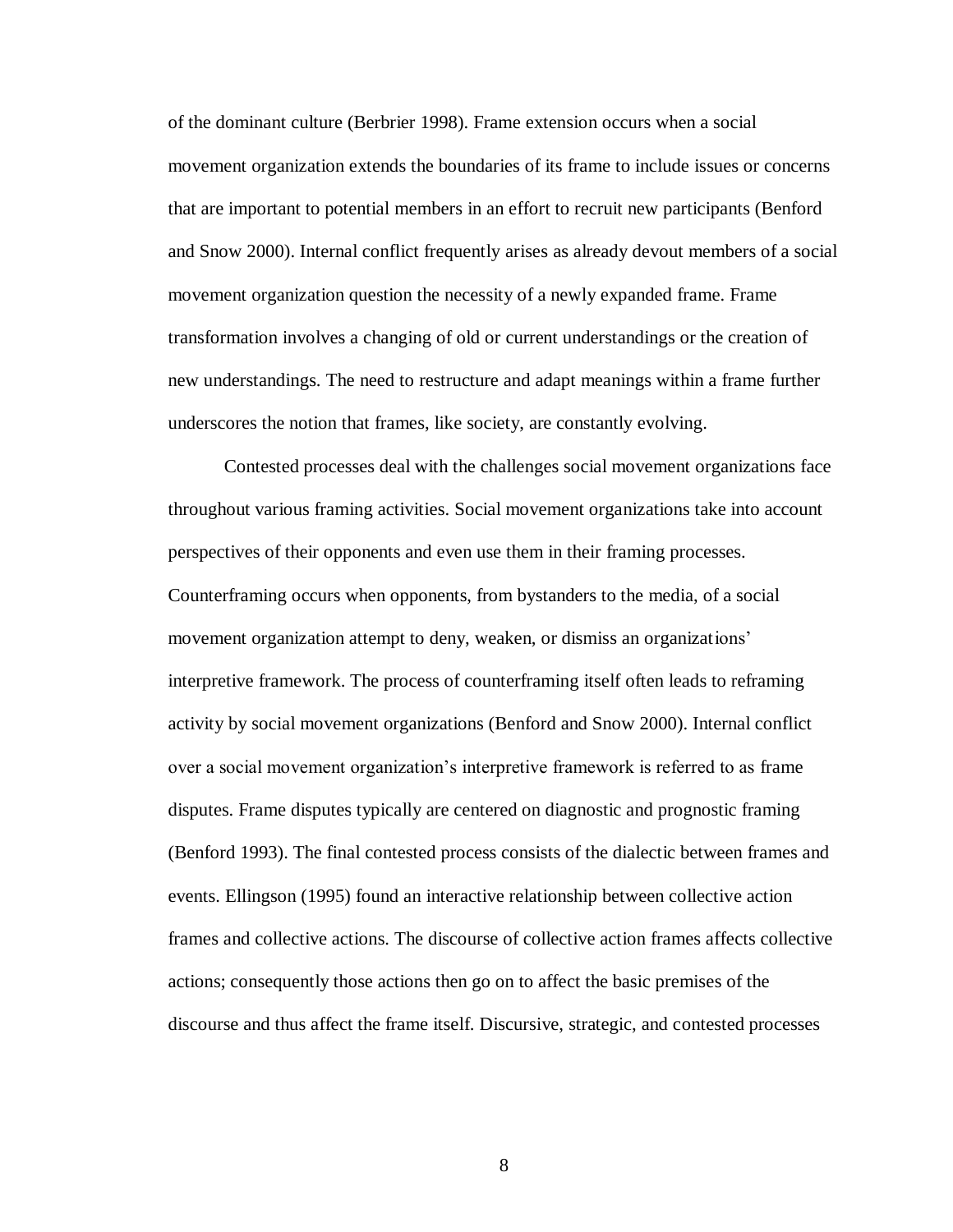work to fine tune and adapt the interpretations and goals of a social movement organization that were created through the core framing tasks.

## *Resonance/ Effectiveness*

Collective action frames differ in their ability to function as a master frame, their effectiveness, and their cultural relevance.

A master frame is a larger interpretive frame shared by multiple social movement organizations (Jasper and Paulsen 1995). Frames that are more inclusive, flexible, and focus on a broad range of issues surrounding a particular problem are more likely to function as master frames (Benford and Snow 2000). While not all collective action frames are meant to function as master frames, there are benefits of master frames. "The larger the range of the problems covered by a frame, the larger the range of societal groups who can be addressed with the frame and the greater the mobilization capacity of the frame" (Gerhards and Rucht 1992:580). Master frames are able to resonate with more people; however they may do so at the expense of being too broad. A prime example of the benefits and drawbacks of a master frame is the occupy movement. The recent occupy movement had a lot of participants due to the range of issues it considered, however its downfall could be attributed to the inability to address all of the issues in detail. Master frames are an important tool to increase participation; however having other more detailed frames as well may be necessary in the overall success of a movement.

In order for a social movement organization to be effective in its mission, the interpretive frames of the organization must be credible. If the public does not believe a frame is credible, the organization may suffer a lack in participation as well as more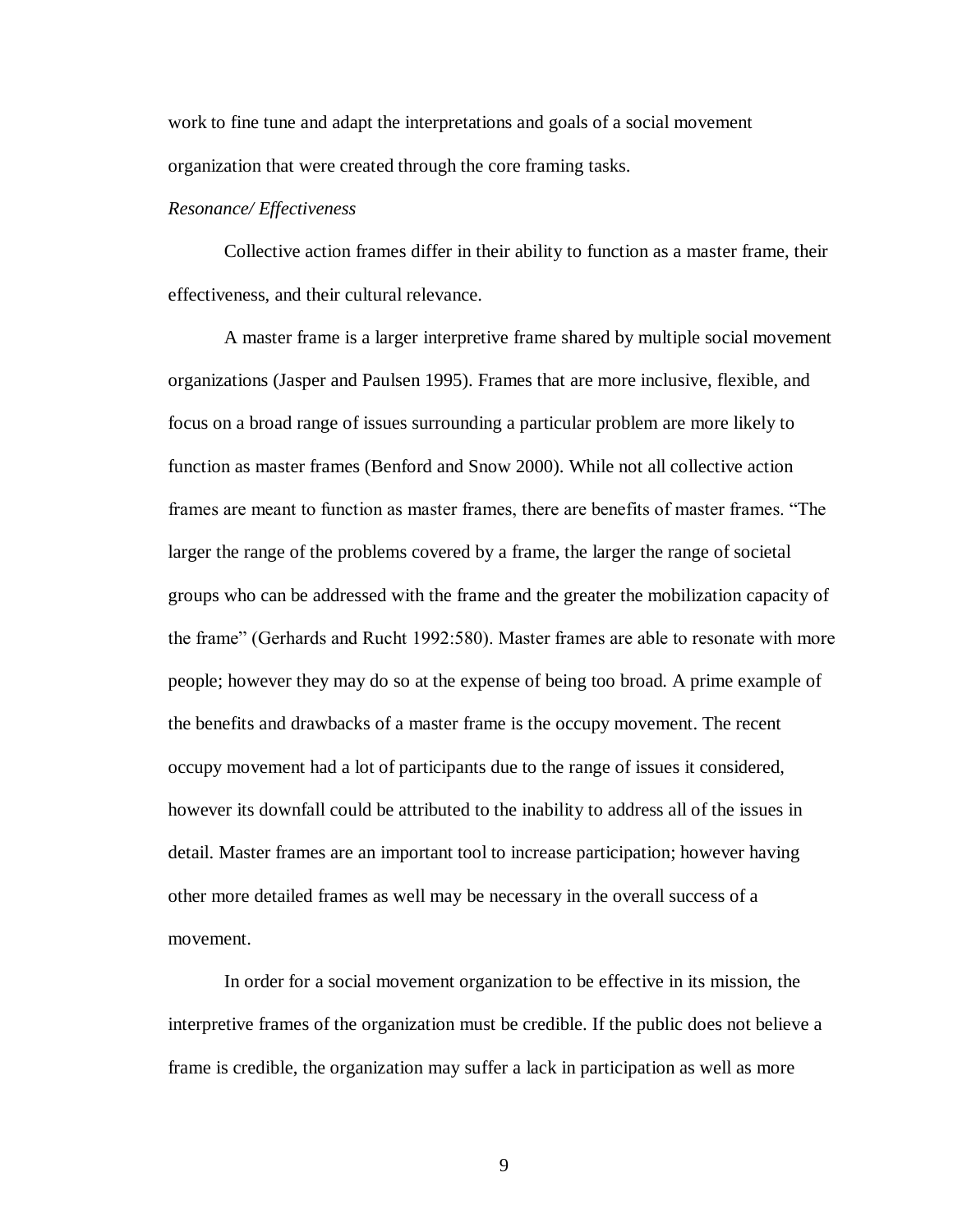attacks by opponents. Credibility is achieved through frame consistency, empirical credibility, and credibility of frame articulators (Benford and Snow 2000). Frame consistency refers to the coherence of a social movement organization's actions to their stated beliefs. Essentially, the organization should practice what they preach. Empirical credibility involves whether the evidence used by an organization to make claims is appropriate and believable in cultural context. For example statistics used by an organization should be valid and come from a reliable source. Individuals chosen by a social movement organization represent the organization's beliefs, therefore if such an individual is seen as incredible the claims of the organization become so as well. In an extreme example, an individual speaking on behalf of an organization against drunk driving, but later that night has a few drinks and then drives home, jeopardizes the organization as a whole. Credibility is important as it directly affects the way an organization's beliefs are perceived by the public and those they are trying to recruit.

Presently, the world is filled with different issues all of which are seen as having more or less importance depending on whom one is speaking to. Salience, the scholarly term used in the literature meaning prominence or importance, of a frame to individuals is assessed through centrality, experiential commensurability, and narrative fidelity (Benford and Snow 2000). The concept of centrality articulates the above-stated notion that individuals are more or less likely to participate in a social movement organization depending on how significant the organization's beliefs are to that individual. Experiential commensurability affects mobilization by dealing with the relation of a social movement organization's beliefs and claims to an individual's daily experiences. If an individual has never interacted with an animal they are not likely to participate in an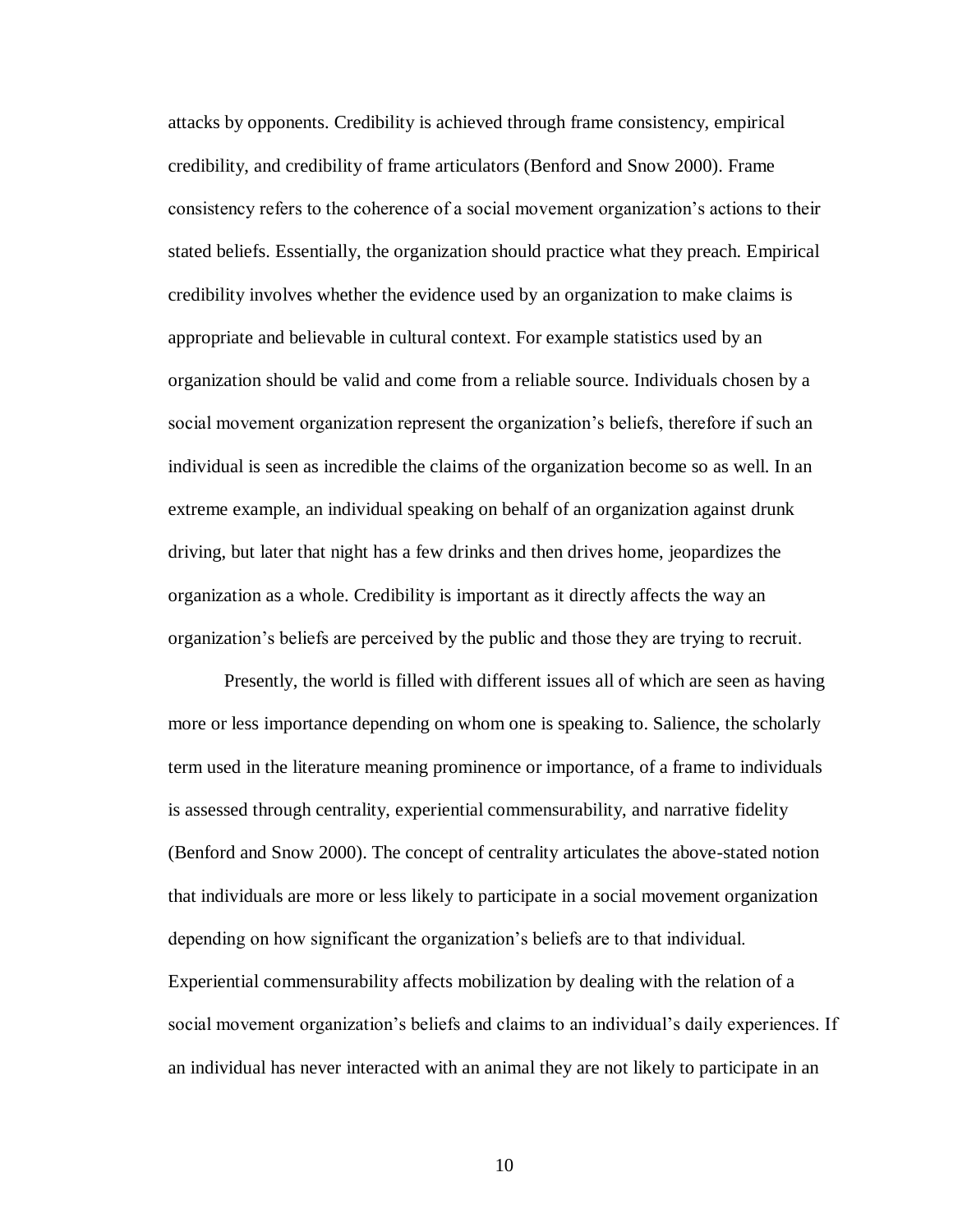animal advocacy organization. The closer the relationship of experiences to beliefs, the more likely an individual is to participate. Lastly, narrative fidelity incorporates the organization's beliefs with the dominant beliefs occurring in cultural context. If an organization's beliefs are closely tied with the dominant societal beliefs, narrative fidelity occurs and leads to an increased possibility of mobilization. Resonance and effectiveness of an organization are accomplished through the use of master frames, credibility, and importance all of which have major implications for participation in an organization and therefore completion of an organization's mission.

#### Framing in Animal Advocacy Organizations

#### *History of the Animal Protection Movement*

Interaction between humans and animals has led to growing concern over animal welfare as well as animal rights. The animal protection movement developed primarily after the Civil War (Unti 2004). Unti (2004:1310) maintains that the animal protection movement emerged from the anti-cruelty movement of the second half of the nineteenth century: "the abolition of slavery seems to have been a necessary precondition for the emergence of organized animal protection in the United States." The concern over animal issues coincided with the growth of urban housing and industry. Urban living brought with it problems such as using horses for transportation, fear of rabies, concerns over food quality, and removal of dead animals (Unti 2004). The American Society for the Prevention of Cruelty to Animals was the first animal protection organization in the United States and its first cases dealt largely with horses pulling carriages (Broom 2010). Humane societies at this time largely incorporated the welfare of both animals and children. Following World War I the movement declined and picked up again after World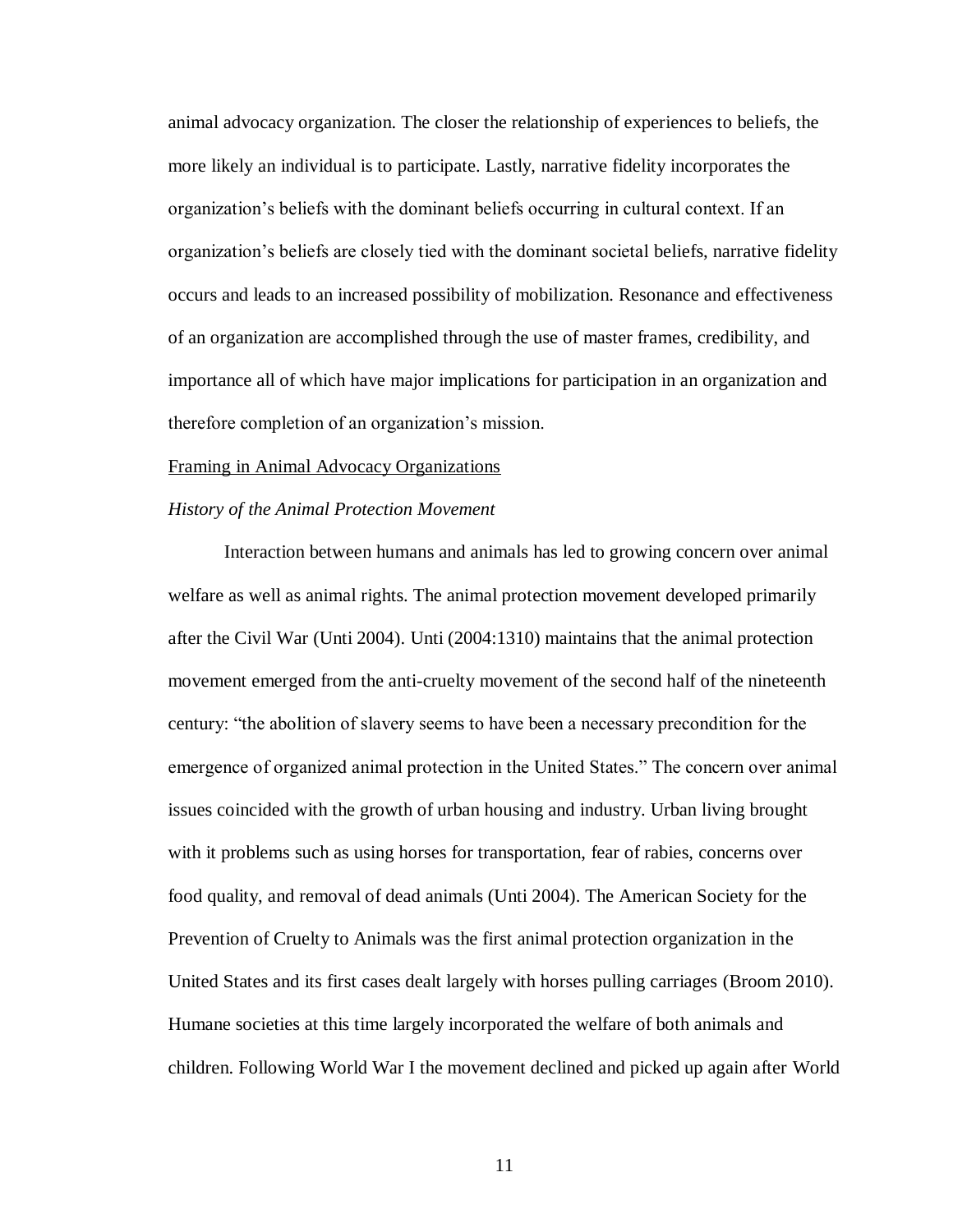War II, resulting in the founding of the Humane Society of the United States (Unti 2004). This period saw a growth of legislation around animal welfare issues. Starting in the 1950s there was a lot of scientific interest in animal consciousness (Unti 2004), which can be seen as ultimately leading to the emergence of the two fields of animal rights and animal welfare.

### *Animal Welfare versus Animal Rights*

The discussion of animal rights came into play during the 1960s, largely due to the publication of Peter Singer's *Animal Liberation* (Unti 2004). At this point, the overall animal protection movement broke down further into those who advocate for animal welfare and those who advocate for animal rights.

Both animal rights and animal welfare advocates agree that animals should be protected, and that animals are sentient creatures. There is no single satisfactory definition of sentience. However, in terms of animal welfare and animal rights ideology, sentience suggests that animals are able to feel and react to stimuli, and furthermore these reactions are governed by previous experience. Lastly, and perhaps most importantly, the feelings of animals matter and deserve respect and protection (Webster 2010). Stress and suffering are often discussed concepts within this field. Sentient animals are able to experience both suffering and pleasure. Stress is a natural experience that animals are equipped to deal with, however when an animal finds it difficult or impossible to deal with such stress, they are said to be suffering (Webster 2010). Animal advocates want to reduce or eliminate stress while promoting pleasure.

The difference between animal rights and animal welfare boils down to the issue of human use. Current animal welfare ideology focuses on relieving the suffering and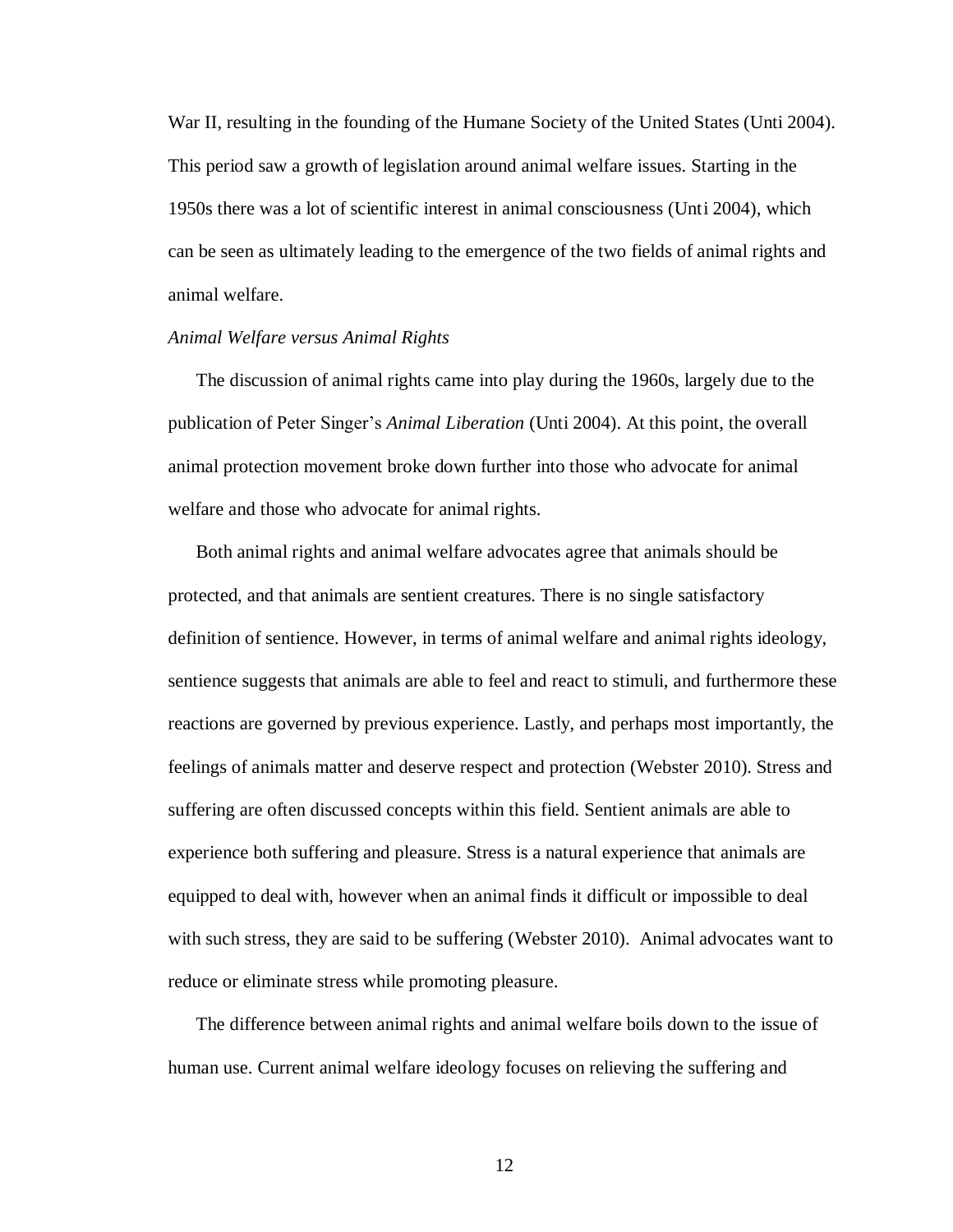cruelty of animals while promoting humane practices. The Five Freedoms are the

foundational elements of animal welfare ideology. The Five Freedoms are outlined in the

table below.

Table 2: Five Freedoms (Broom 2010)

| 1. Freedom from Hunger and Thirst by ready access to fresh water and a diet to maintain |
|-----------------------------------------------------------------------------------------|
| full health and vigor.                                                                  |
| 2. Freedom from Discomfort by providing an appropriate environment including shelter    |
| and a comfortable resting area                                                          |

3. Freedom from Pain, Injury, or Disease by prevention or rapid diagnosis and treatment. 4. Freedom to Express Normal Behavior by providing sufficient space, proper facilities, and company of the animal's own kind.

5. Freedom from Fear and Distress by ensuring conditions and treatment which avoid mental suffering.

Animal rights ideology argues against any human use of animals. For example, an animal welfare advocate would push for laws enacting humane slaughter practices of cows while an animal rights advocate would push for the eradication of slaughtering cows. Despite differences in ideology, both animal welfare organizations and animal rights organizations have similar beliefs and strategies they employ to obtain their goals and that can be identified through using the theoretical concept of framing.

## *Human-animal Comparisons and Animal-animal Comparisons*

Comparing animals to humans in order to evoke sympathy and understanding is widely used by animal advocacy organizations. Humans are scientifically classified as a type of animal, however in popular discourse humans are almost always referred to as being separate from animals. Bringing animal and human similarities to the foreground can have positive or negative impacts on human concern for animals. Animals that are perceived as evolutionarily and characteristically similar to humans elicit concern (Corbett 2006). However when humans are forced to face the fact that they, like animals,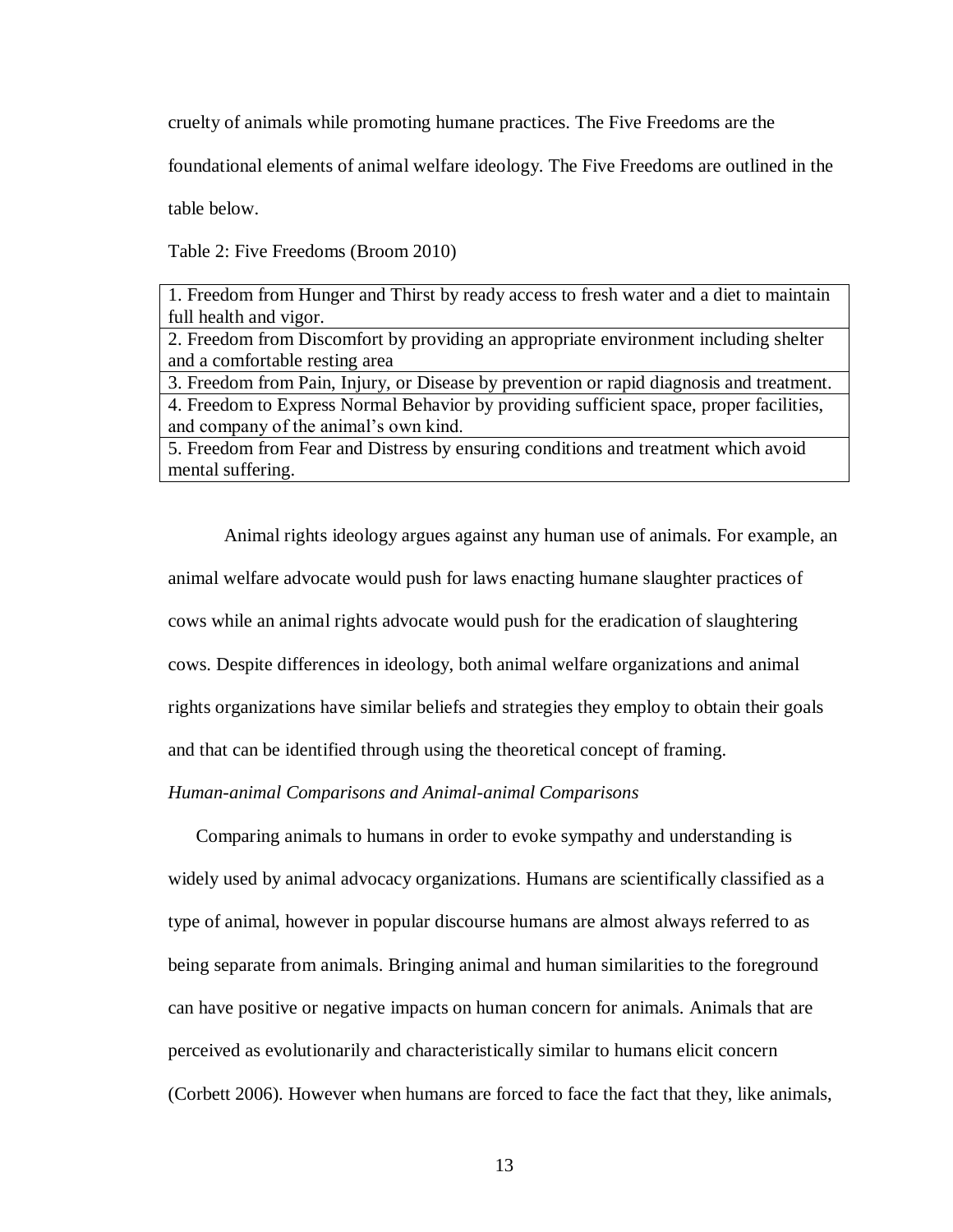are inevitably going to die, their concern changes. This forced confrontation is referred to as mortality salience. When mortality is made salient (humans face the fact that they will die), humans feel uncomfortably vulnerable and try to distance themselves from animals resulting in less concern for animal welfare (Beatson, Loughnan, and Halloran 2009). The literature shows a paradigm that human- animal comparisons can encourage animal concern, however if the similarities elicit a feeling of vulnerability, human concern for animals may diminish.

In the article "Language, Power, and the Social Construction of Animals," Arran Stibbe (2001) illustrates how language works to place animals in an inferior position thereby allowing them to be exploited. Society separates humans from animals in many linguistic ways including referring to the killing of animals as slaughter, not murder as well as popular idioms like "flogging a dead horse" (Stibbe 2001). The normality of these linguistic differences further serves to separate humans from animals. Linguistics has implications for boundary framing, and therefore diagnostic processes, because it helps in the creation of in-group and out-group categories. Further distinction occurs within the category of animals between companion animals and other animals such as wildlife and farm animals.

Grouping companion animals as separate from farm animals often acts as a rationale for deciding which animals to eat and which animals to love (Cherry 2010). Animal rights organizations advocate for the elimination of all animal use, which includes consuming animal products. In order to accomplish their goal of eliminating animal use, animal rights organizations must break down the boundaries between companion animals and farm animals. This is done through the strategies of boundary blurring and boundary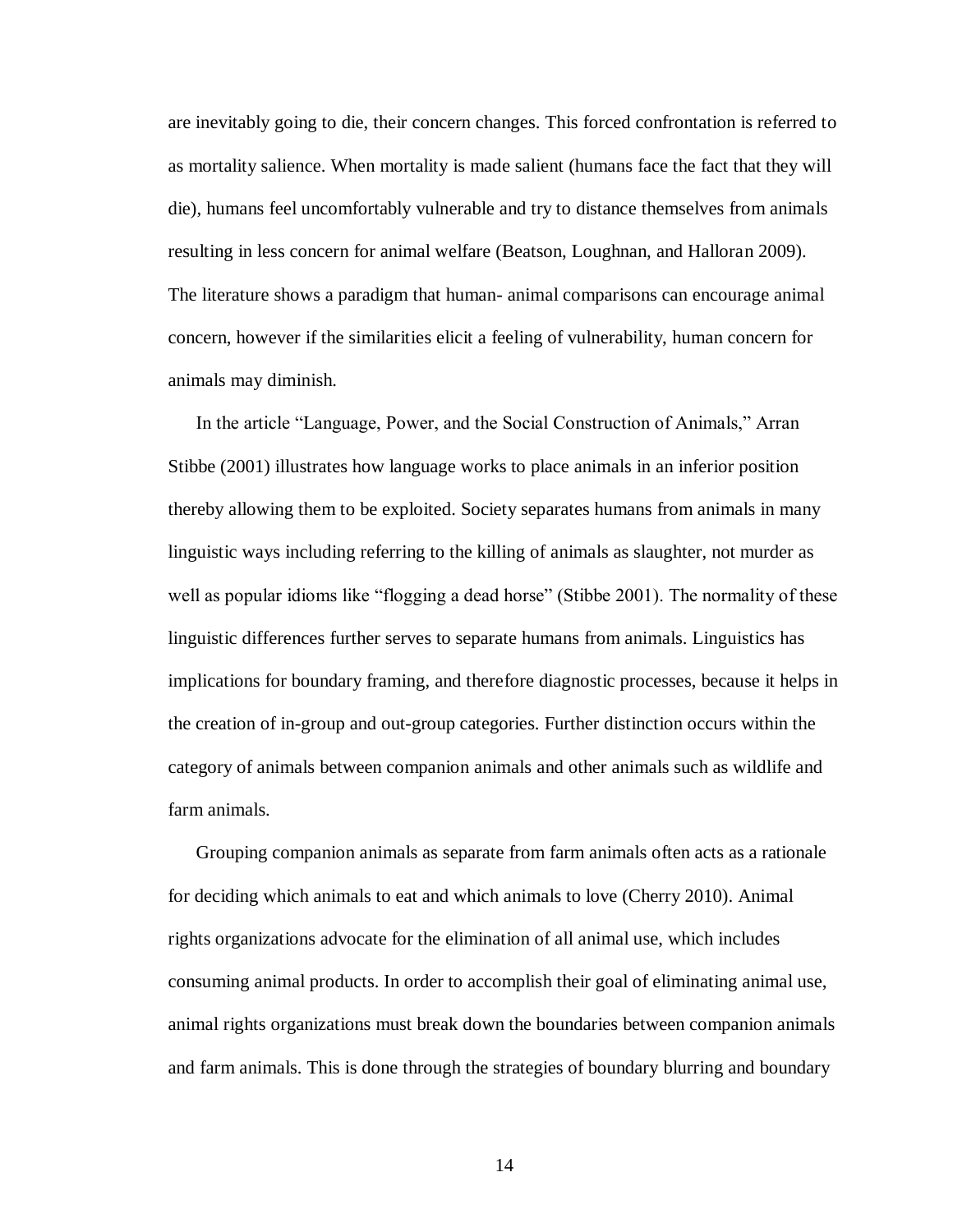crossing (Cherry 2010). Boundary blurring focuses on erasing the distinction between an in-group and an out-group. Here, an animal rights organization may describe farm animals as having emotions much like people describe their pets. Boundary crossing occurs when an individual crosses between in-groups and out-groups without changing the boundary itself. An example would be when animal rights advocates protest an issue by using the human body as an animal body (Cherry 2010). Human-animal comparisons as well as animal-animal comparisons are important concepts for animal advocacy organizations to keep in mind when presenting animal issues to possible participants.

## *Movement-to-Movement Comparisons*

Comparing animal protection movements to other successful social movements is a beneficial frame bridging strategy. A wealth of literature focuses on the effects of linking the animal rights movement to other such as the women's movement and anticruelty movements. Rights based movements have provided the animal rights movement with a master anti-cruelty frame (Unti 2004), as well as the use of shared oppression as a motivator for movement participation (Berry 2004). From his survey study of residents in Ohio, Nibert (1994:122) found that support for animal rights "is related to other social issues, notable issues regarding gun control, acceptance of violence, and acceptance of diversity and rights for women, persons who are homosexual, and persons of color." Animal rights organizations link their goals with those of other movements in order to increase participation and sympathy for their cause. Frame bridging is a major way animal advocacy organizations increase participation and further their missions.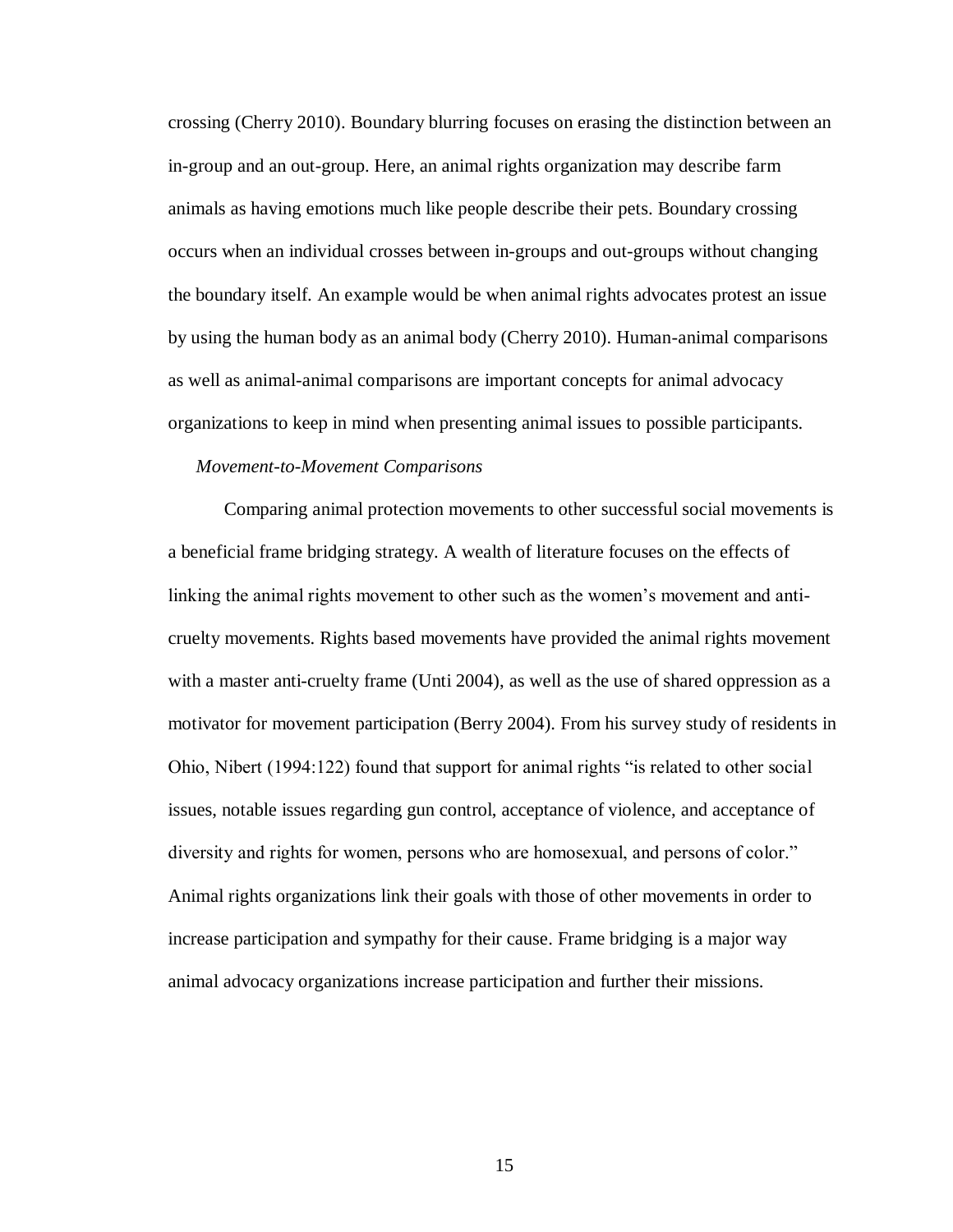# **Summary**

This section has provided an overview of the literature on the theoretical concept of framing as well as how it is applied in the animal protection movement. The majority of the literature concerned with the framing of animal advocacy organizations focuses on the activities of animal rights organizations. However, with the knowledge of theoretical framing I will apply the concept to animal welfare organizations as well.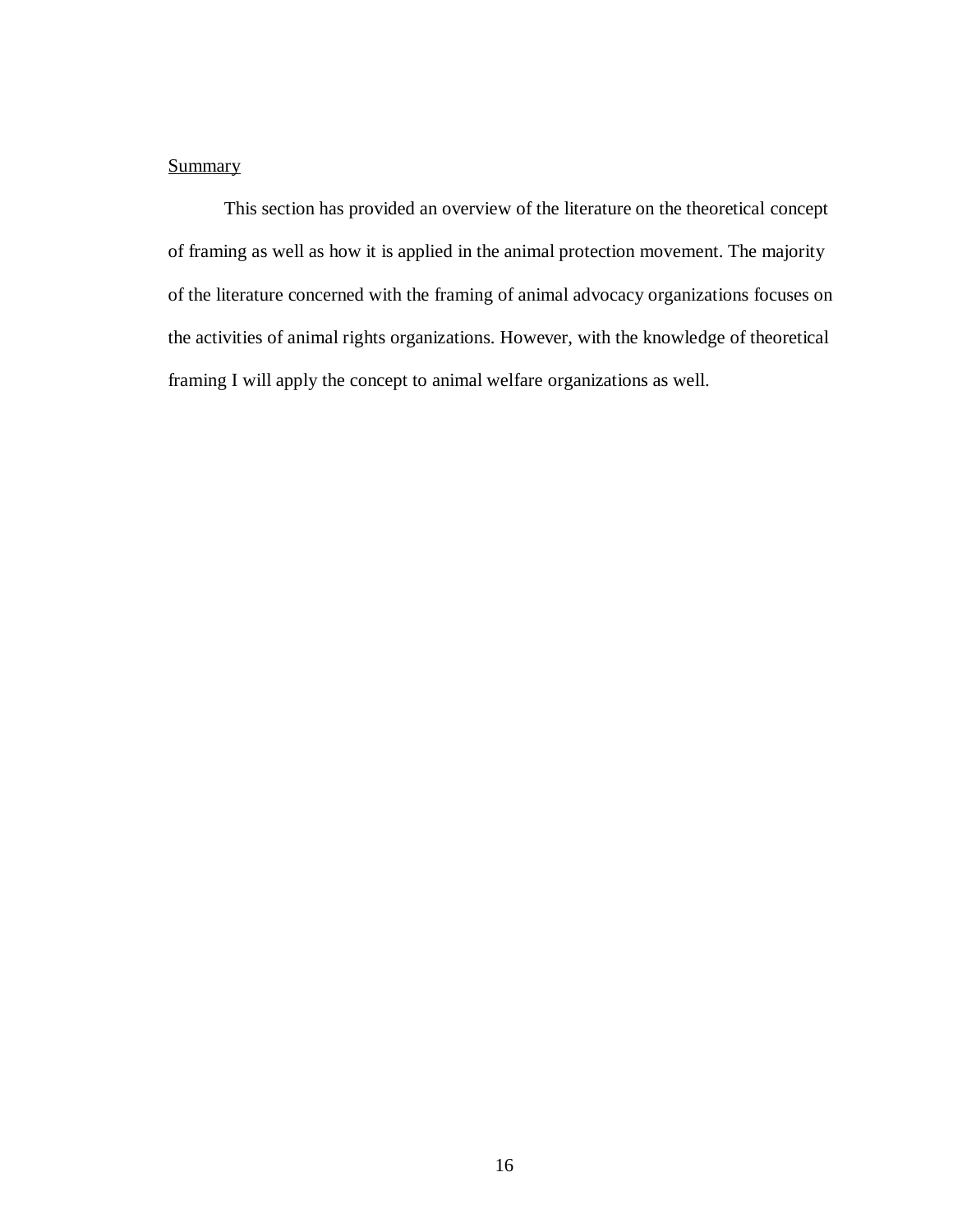# **Methodology**

## Introduction

I used the method of content analysis to answer the broad question of how animal advocacy organizations define animal cruelty. Content analysis is a type of unobtrusive research. Essentially, these methods that do not disturb or come into contact with the subjects that are under study. This is an asset of unobtrusive research because it avoids the Hawthorne effect. The Hawthorne effect occurs when subjects alter their behavior because they are being studied (Blackstone 2012). Specifically, content analysis involves the study of human communications (Blackstone 2012). Human communications can include newspapers, television shows, even the wearing on the binding of a book. The process of content analysis typically uses code sheets to analyze data. Blackstone (2012) defines a code sheet as "an instrument used by an unobtrusive researcher to record observations." The researcher then goes through their code sheet to identify patterns and see what those patterns suggest about the subject(s) of study. In this section I will discuss the sample I chose, data collection, and finally how the data were analyzed.

# Sample

I analyzed communications written by three animal advocacy organizations. Specifically, my sample is comprised of the websites and pamphlets from: People for the Ethical Treatment of Animals (PETA), the Humane Society of the United States (HSUS) and American Society for the Prevention of Cruelty to Animals (ASPCA). I chose these organizations because they are the largest, and most widely recognized animal advocacy organizations in the United States. The ASPCA and HSUS are mainstream organizations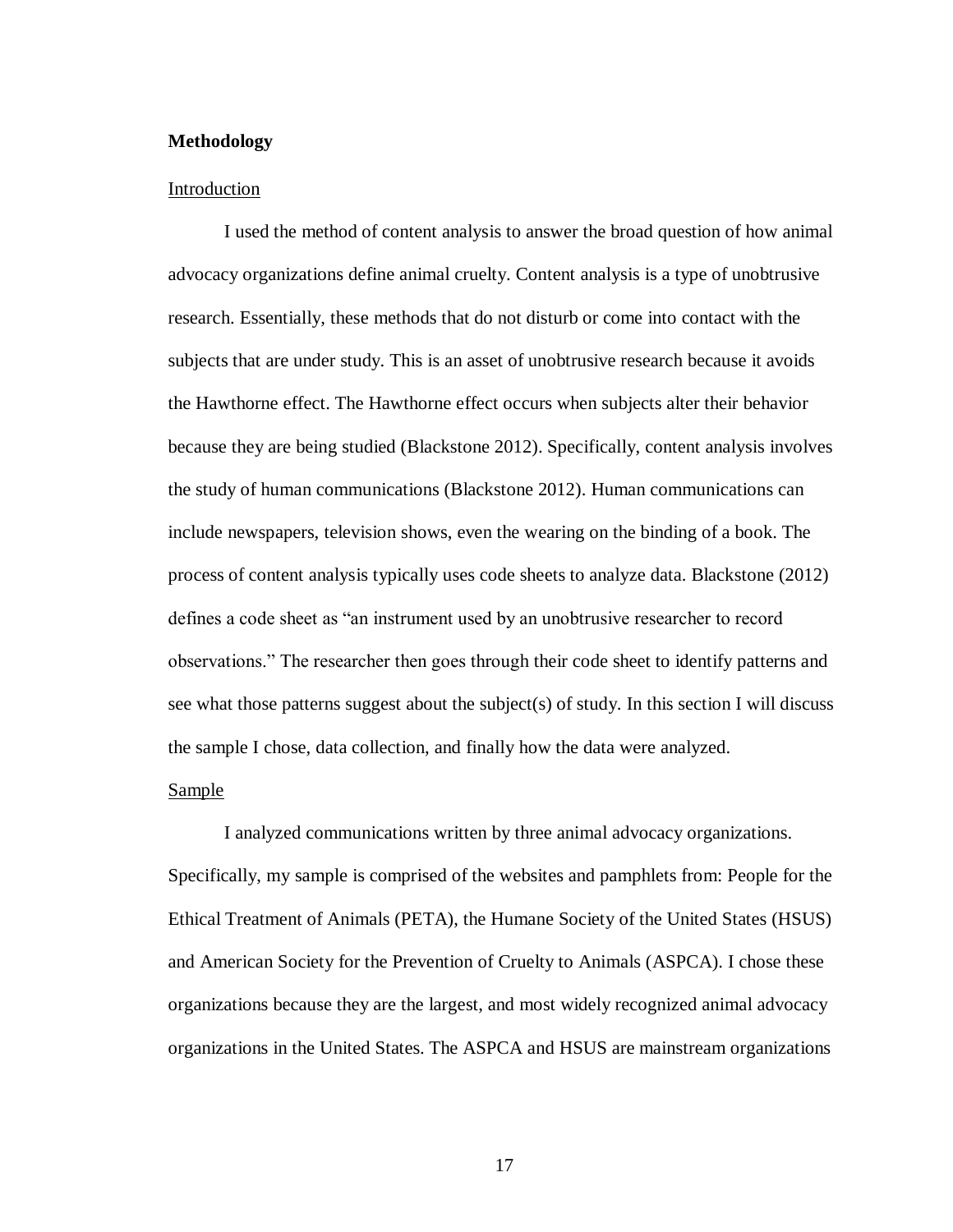that advocate for the welfare of all animals. PETA is a more radical organization that advocates for the rights of animals.

Ingrid Newkirk and Alex Pacheco founded People for the Ethical Treatment of Animals in 1980. The non-profit organization, which continues to by led by Ingrid Newkirk, is based in Virginia but has international affiliates. PETA's core belief is: "animals are not ours to eat, wear, experiment on, use for entertainment, or abuse in any way" (PETA All About PETA). Their website states that they are the largest animal rights organization in the world having three million members and supporters (PETA About PETA). While the organization is involved in all types of animal issues, their focus is on issues surrounding food, clothing, experimentation, and entertainment because they believe those areas have the largest amount of cruelty and suffering. PETA accomplishes its work through "public education, cruelty investigations, research, animal rescue, legislation, special events, celebrity involvement, and protest campaigns" (PETA About PETA). The website is updated quite often and is very interactive with lots of public comments and chats. PETA's pamphlets reflect the major issues the organization is concerned with. The oldest pamphlet dates back to September of 2004, and the most recent pamphlet was made in November of 2011. PETA's target audience is those who support or love animals and their literature aims to convert that audience into individuals who live in a cruelty-free way.

The Humane Society of the United States was established in 1954 by Fred Meyers, Larry Andres, Marcia Glasser, and Helen Jones (HSUS 2005). The organization is based in Washington, D.C. and currently headed by Wayne Pacelle. HSUS' mission statement focuses on "Celebrating animals, confronting cruelty" (HSUS 2011). Their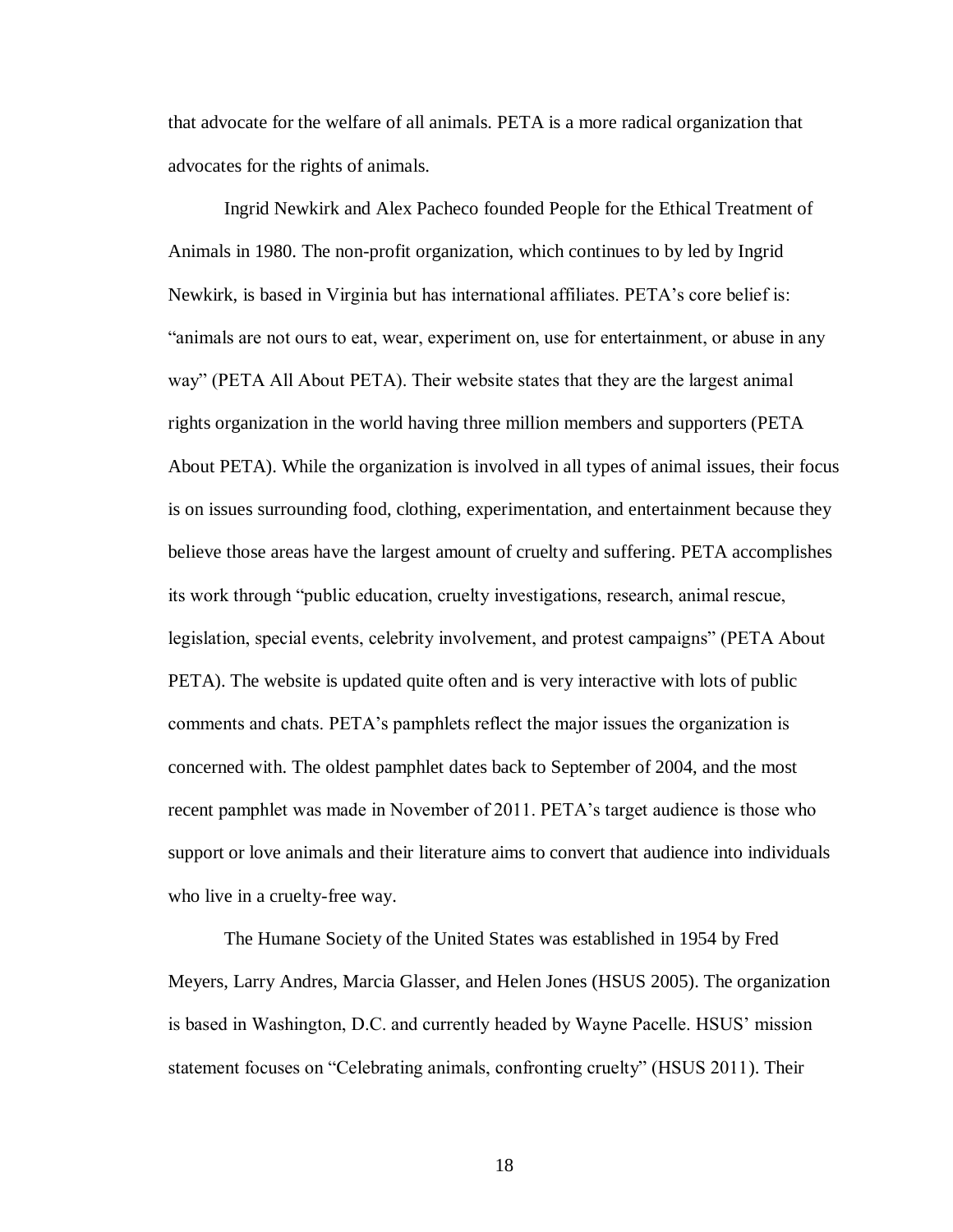website states that they are "the nation's largest and most effective animal protection organization backed by eleven million Americans" and "America's most mainstream force against cruelty, exploitation and neglect, as well as the most trusted voice extolling the human-animal bond" (HSUS 2011). HSUS focuses on all issues affecting animals and has many programs including animal rescue teams, mobile veterinary clinics, sanctuaries, and training programs for local humane societies. The website is updated frequently, and the positions sections were updated in 2009 or 2012. The dates the pamphlets were created range from 2007 to 2011 with the majority in 2008. HSUS' target audience is those who care for animals and want to create a more humane and sustainable world.

The American Society for the Protection of Animals was founded in 1866 by Henry Bergh. It is the first humane organization established in North America as well as the first to be granted legal authority to investigate and make arrests for crimes against animals (ASPCA About Us). ASPCA continues to uphold Henry Berg's mission "to provide effective means for the prevention of cruelty to animals throughout the United States" a statement founded on the idea "that animals are entitled to kind and respectful treatment at the hands of humans, and must be protected under the law" (ASPCA About the ASPCA). The organization recognizes itself as an animal welfare organization and has the support of over one million people. ASPCA focuses on all animal issues, however they are particularly specialized in companion animals. There are a vast number of programs run by the ASPCA including humane law enforcement, mobile spay and neuter clinics, animal poison control center, and mobile adoption centers. Unlike PETA, and HSUS, ASPCA does not run large campaigns or distribute free literature such as pamphlets. All of the information regarding positions on issues are on the website which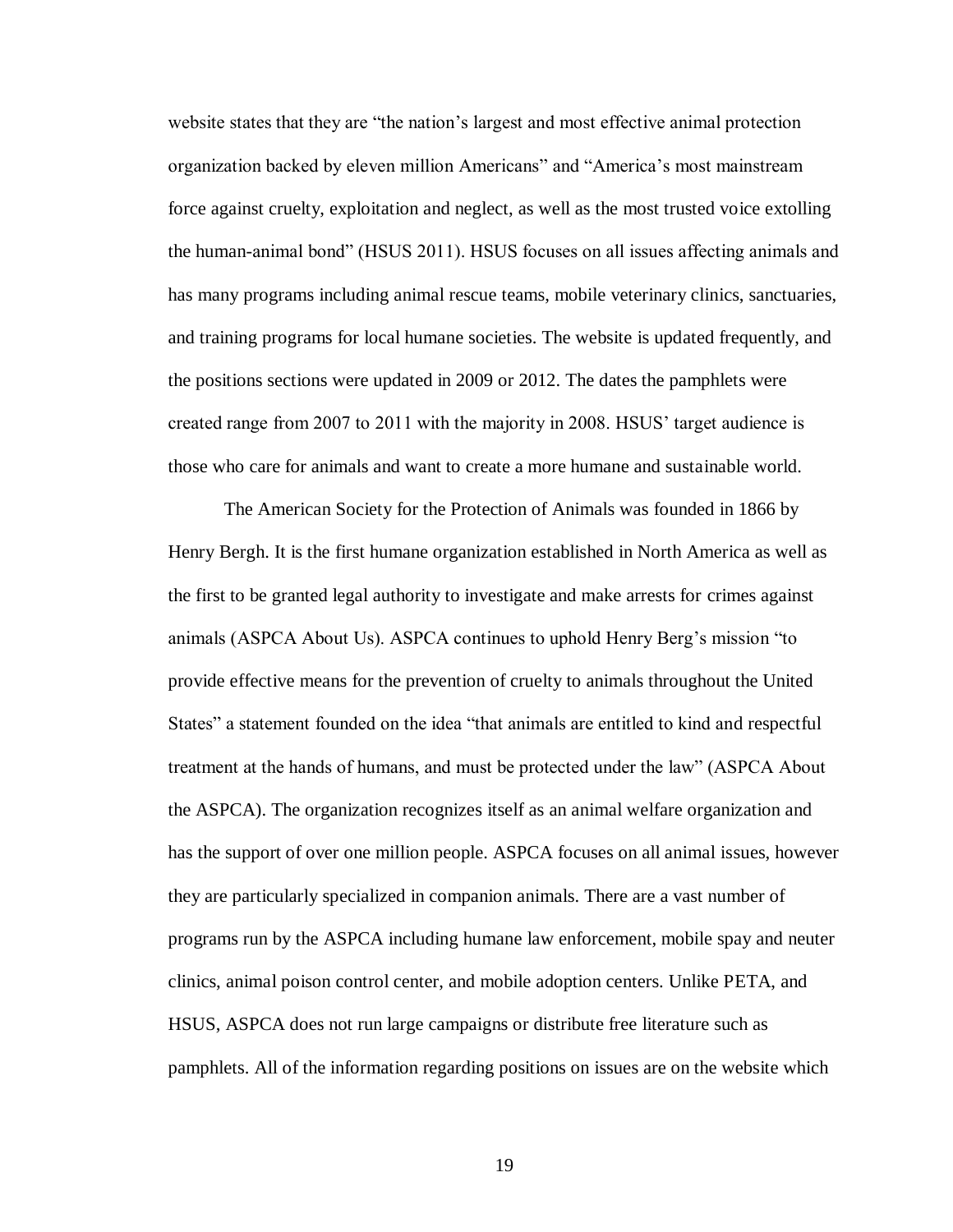is updated frequently. ASPCA's target audience consists of animal lovers whom they reach through their programs and advocacy.

These three organizations were chosen because they represent the spectrum of animal advocacy beliefs. Each organization produces a large amount of literature devoted to furthering their cause. For my sample I chose the "About Us," "Positions," and "Frequently Asked Questions" sections of the organizations' websites as well as an assortment of pamphlets produced by the organizations. The sections of the websites and the pamphlets were chosen because they represent the organizations' fundamental beliefs and therefore their positions.

#### Data Collection

Separate code sheets were created to analyze the websites and pamphlets, which can be found in Appendix A and Appendix B. All of the data from websites and pamphlets represent primary sources as they are directly from the organizations and have not already been analyzed. Since the organizations work on a variety of animal issues I used seven categories (wildlife, research/experimentation, farm animals, dietary/food choice, companion animals, entertainment/sports, and other) to identify the positions. The wildlife category contained positions dealing with wild animals including predator control and fur trapping. Research and or experimentation dealt with positions such as dissection and cosmetic product testing. The categories of farm animals and dietary/food choice are closely related, if a specific diet such as veganism is mentioned that is included under dietary/food choice while abuses on factory farms are included under farm animals. The category of companion animals includes positions such as puppy mills and spay/neuter. Entertainment/sports category is comprised of issues such as greyhound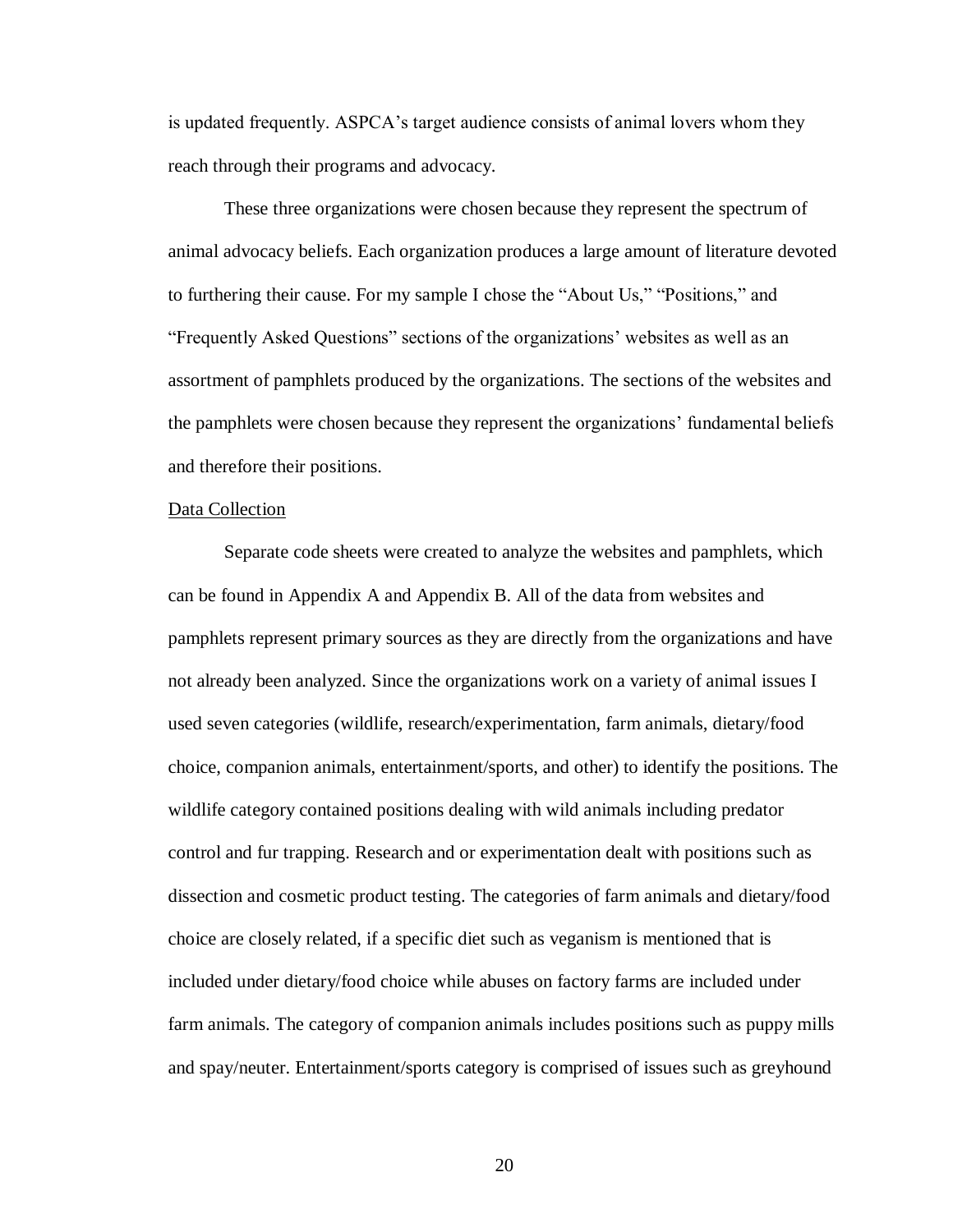racing and cockfighting. The category of other was created for issues that were not included in any of the above categories yet were important enough for the organizations to include for example HSUS has a position on climate change, and PETA has a statement on why they support animal rights.

The code sheet for websites (Appendix A) represents a more qualitative type of content analysis as it required information to be written down and described. Before looking at any codes there is a space to identify which organization the code sheet represents. The first code that I looked for was a mission statement, which defines the organizations goals in one or two sentences. The mission statements for the organizations are included in the "About Us" sections of the website, a screen capture of which is shown on the following page. Mission statements are explicitly stated by the organizations and therefore are easy to find. Next, I coded for the positions each organization has which fall in to one of the seven categories. Included in these codes are an issue that the organization opposes and sometimes why that issue is opposed. For example under the entertainment/sports section for HSUS I wrote: "opposes blood sports (dogfighting, cockfighting, etc), unjustifiable, causes acute suffering, and survive because of weak laws and enforcement." The language section on the code sheet is aimed at the wording organizations use to talk about issues as well as other factors they may mention. In keeping with the idea of diagnostic framing, placement of blame is considered by the organizations. Placement of blame is noted as being on corporations, the public, or other (an example of other would be weak law enforcement). The way organizations talked about the subject of the issue was coded for by looking at the use of words such as animal, nonhuman animal, or other. Actions as well as the way they are described are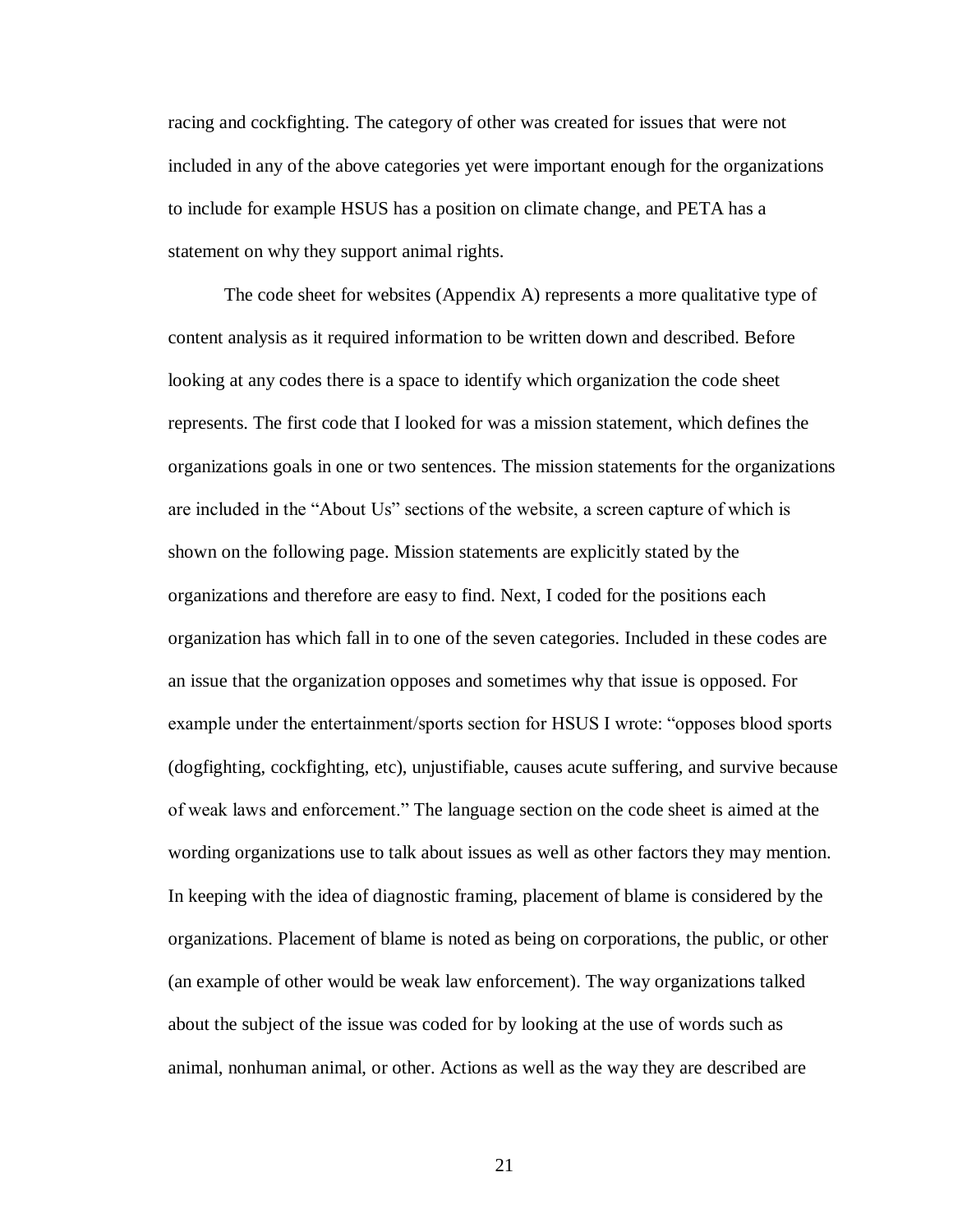noted particularly looking for the word murder, slaughter, or others such as killing, or drowning. Coding for mention of other social movements and mention of human benefit is used to identify if the organizations employ strategies typically used by advocacy organizations.

Lastly, the category of other included any words or phrases that stood out as relevant. For example on this section of PETA's code sheet I wrote down "value their life, and commodities." I also looked at the number and type of frequently asked questions. Categories for type of frequently asked questions consisted of: mission, policies, strategies, animal care, programs/ services, membership, literature/products, monetary, organizational, and other. This section of the code sheet gives insight into the public's view of the organizations by illustrating what questions the organization

typically has to deal with. The final section of the website code sheet contains an area for notes which is where I would put down information regarding the history of the organization, or anything that stood out to me while reading.



(Humane Society of the United States 2011)

The code sheet for pamphlets (Appendix B) is comprised of sections on category, images, and other in addition to identical identifying organization, language and notes sections as mentioned in the discussion on website code sheets. Only PETA and HSUS have pamphlets therefore the ASPCA is absent in this section. The categories were coded for in the same way as on the website's code sheets, however pamphlets often reflected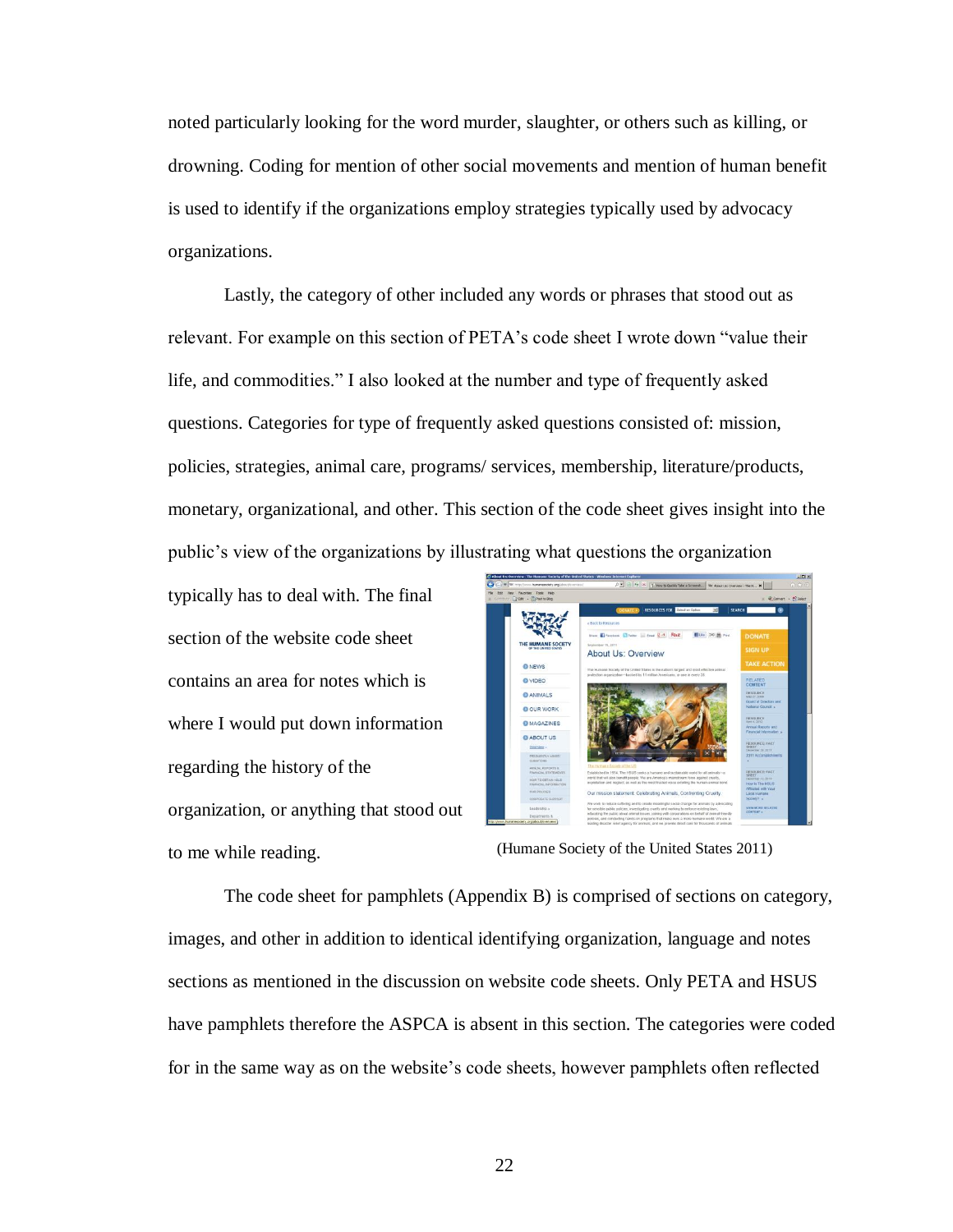more than one category. For example, PETA's pamphlet "Fur: There's no excuse" is both under the category of wildlife and companion animals as the organization includes dogs as well as foxes in the pamphlet. The category of other on this code sheet is used for pamphlets such as HSUS' animal rescue team pamphlet. I also considered how imagery is used in the pamphlets. Imagery is an important organizational tool with implications

for framing activity, for example pictures of animals with lots of blood, open wounds, or dying represent the framing concept of moral shocks. To classify images, I looked for certain elements present in the image, such as blood or cages, which make an image negative, or a natural environment, which makes an image positive. This section also represents a quantitative type of content analysis as the numbers of positive and negative images were counted.



There's **E**velise

#### Analysis

(People for the Ethical Treatment of Animals, 2011)

As a process, coding involves two steps: open coding and focused coding. Open coding refers to recording categories or themes as they arise while focused coding involves narrowing down categories identified in open coding (Blackstone 2012).

Open coding for both the websites and pamphlets occurred as I read through the literature and recorded the major positions, language, frequently asked questions, images, and anything else that jumped out at me. For example under the ASPCA experimentation/research category I wrote: "animal use only when research produces information to help human and animal health." During this process I kept an open mind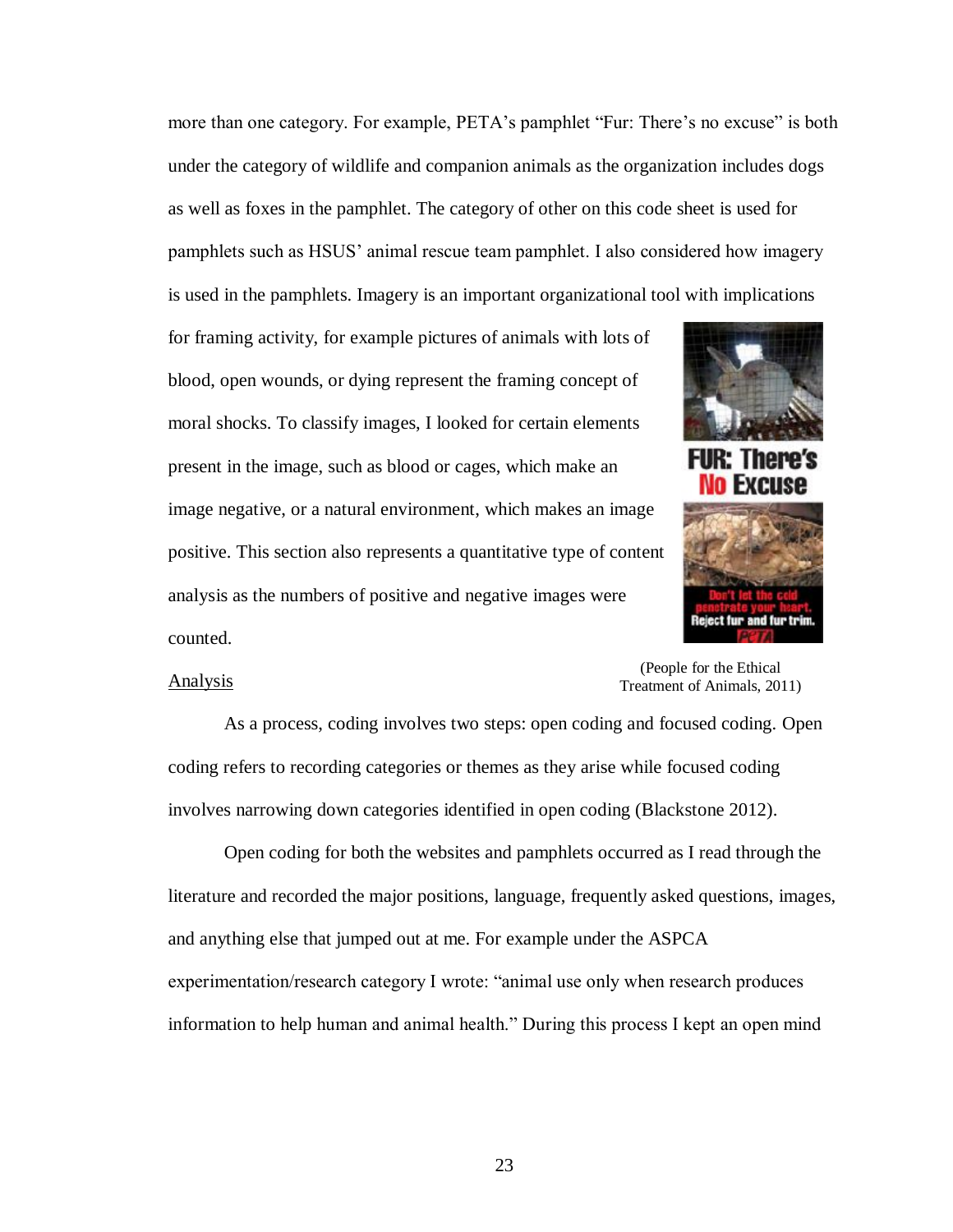and made sure to record what the organizations thought was important, not what I thought was important.

Focused coding began as I went through all my code sheets looking at differences and similarities between the organizations. When I found a code that was held by all three organizations I placed into the category of a master frame of animal cruelty. I underlined these pieces of data in the color red. As I reflected on the differences between the organizations four major themes stood out, suffering and salience, necessity, exploitation, and harm to humans, which I decided functioned as frames and underlined each one with a different color. Continuing with the ASPCA example in the above paragraph, that statement was put into the category of necessity during focused coding. These four frames represent organizational variations that contribute to differential definitions of and positions on animal cruelty.

Coding is done multiple times in order to ensure the data are reliable. Reliability refers to the correctness, and dependability of a research project and is comprised of stability, reproducibility, and accuracy (Blackstone 2012). Stability is an important part of reliability that "refers to the extent to which the results of coding vary across different time periods" (Blackstone 2012). In order to ensure stability I coded the data multiple times, leaving a day or so between coding sessions. Reproducibility requires multiple coders to code the same data and come up with similar results. Since I was the only one coding my data, this part of reliability was unable to be addressed. Accuracy requires that one's coding procedures coincide with a standard coding strategy (Blackstone 2012); in order to be accurate I looked at the coding procedures of projects similar to mine and tried to replicate those procedures to the extent possible.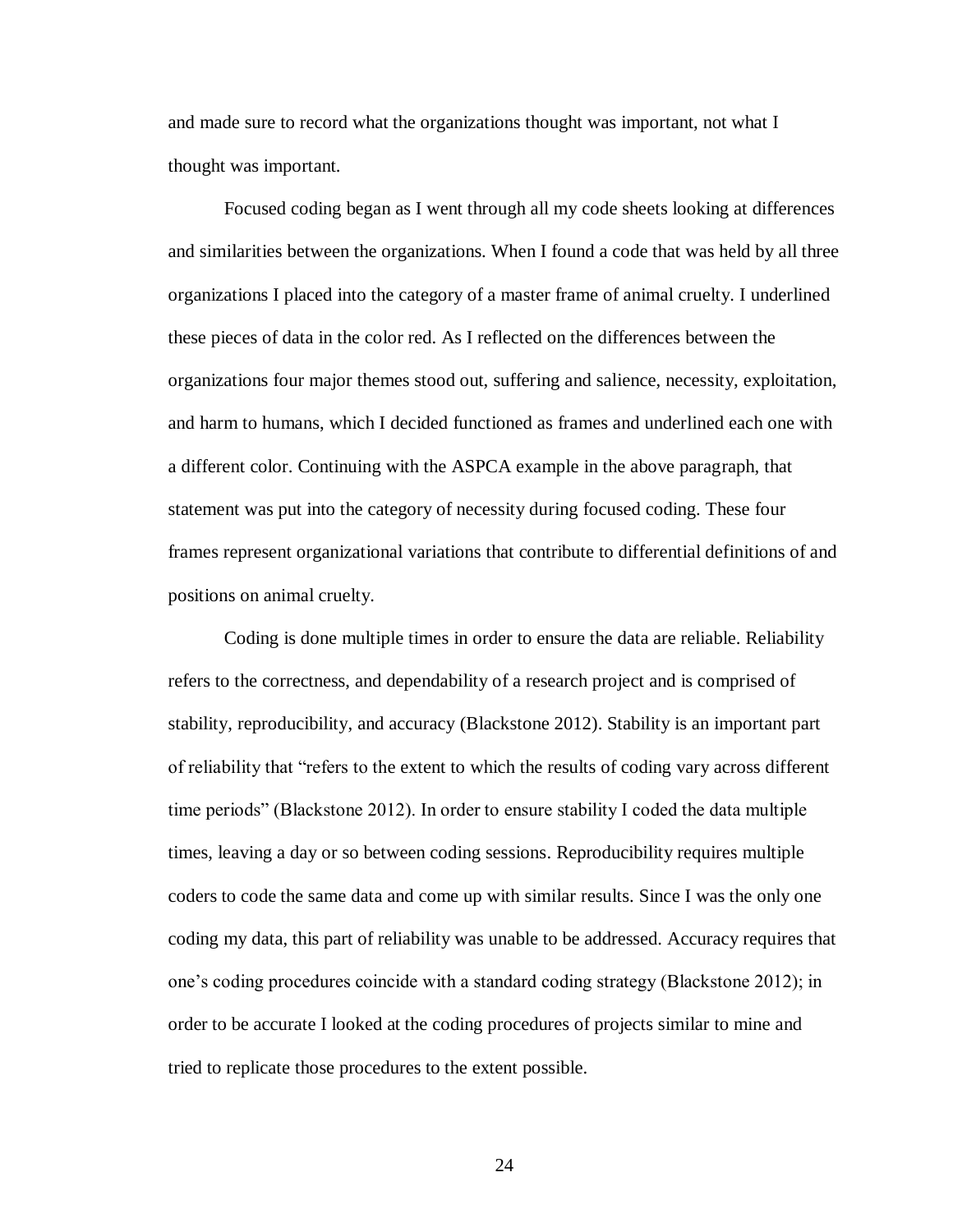# **Summary**

This section has provided a brief outline of content analysis in general, which three animal advocacy organizations are included in the sample and why, what data were collected and detailed the coding procedures used for my analysis. In the next section I turn my focus to my findings.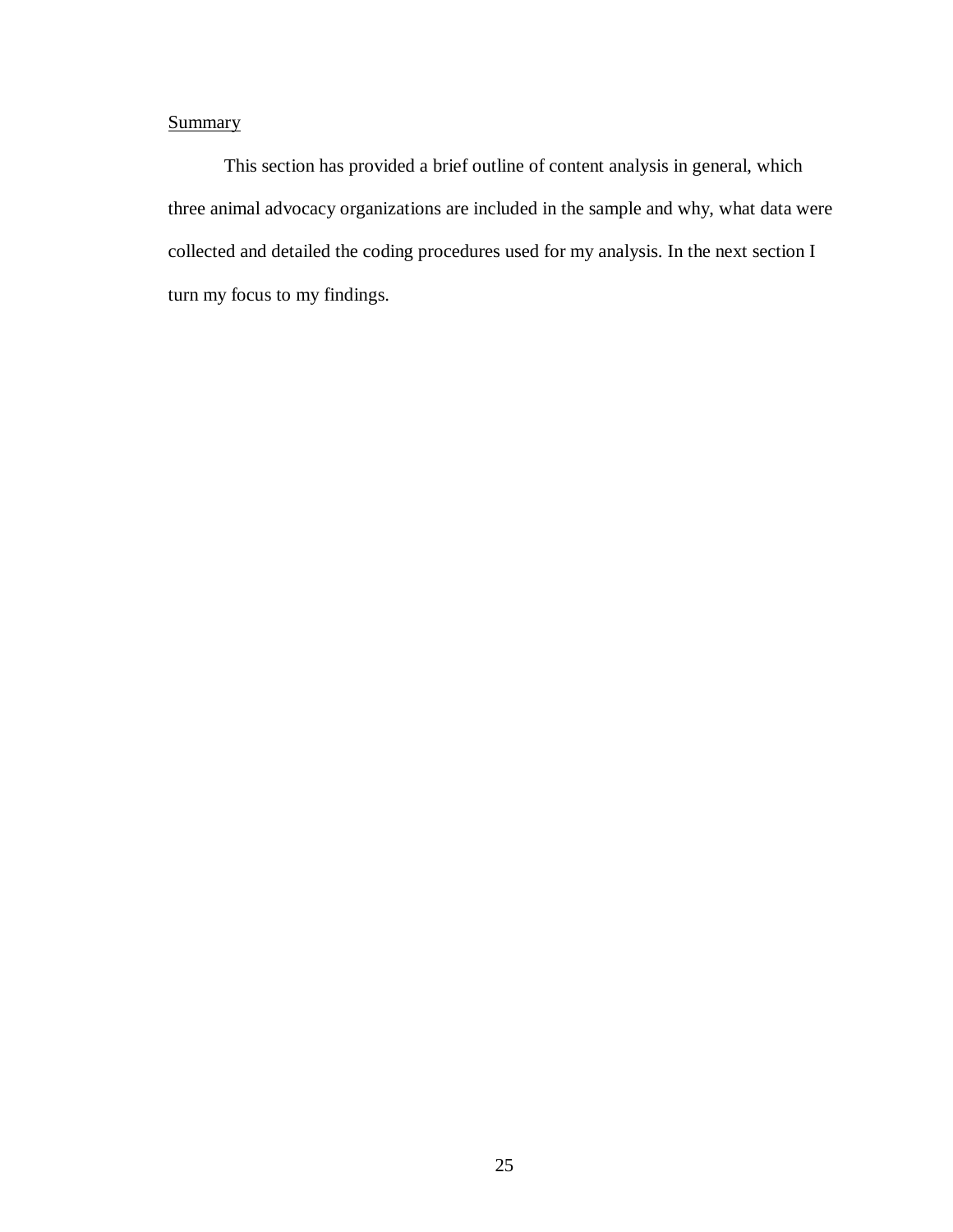# **Findings**

# Introduction

Analysis of the data from PETA, HSUS, and ASPCA illustrate a master frame of animal cruelty, and four sub-frames of suffering and sentience, necessity, exploitation, and harm to humans. The four sub-frames stand out as smaller frames within the master frame of animal cruelty. Each organization differed in what categories of animal issues received the most attention, their scope, as well as the strategies they used to achieve their mission. Aside from scope and strategy, the differences between the organizations revolved around three of the sub-frames: necessity, exploitation, and harm to humans. As shown in the figure below, each of the sub-frames partially comprise the master frame of animal cruelty, resulting in similarities between all three organizations, as well as contribute to differences between the organizations. In this section I will discuss the scope and strategies of each organization, the master frame of animal cruelty, and the smaller frames of suffering and sentience, necessity, exploitation, and harm to humans.

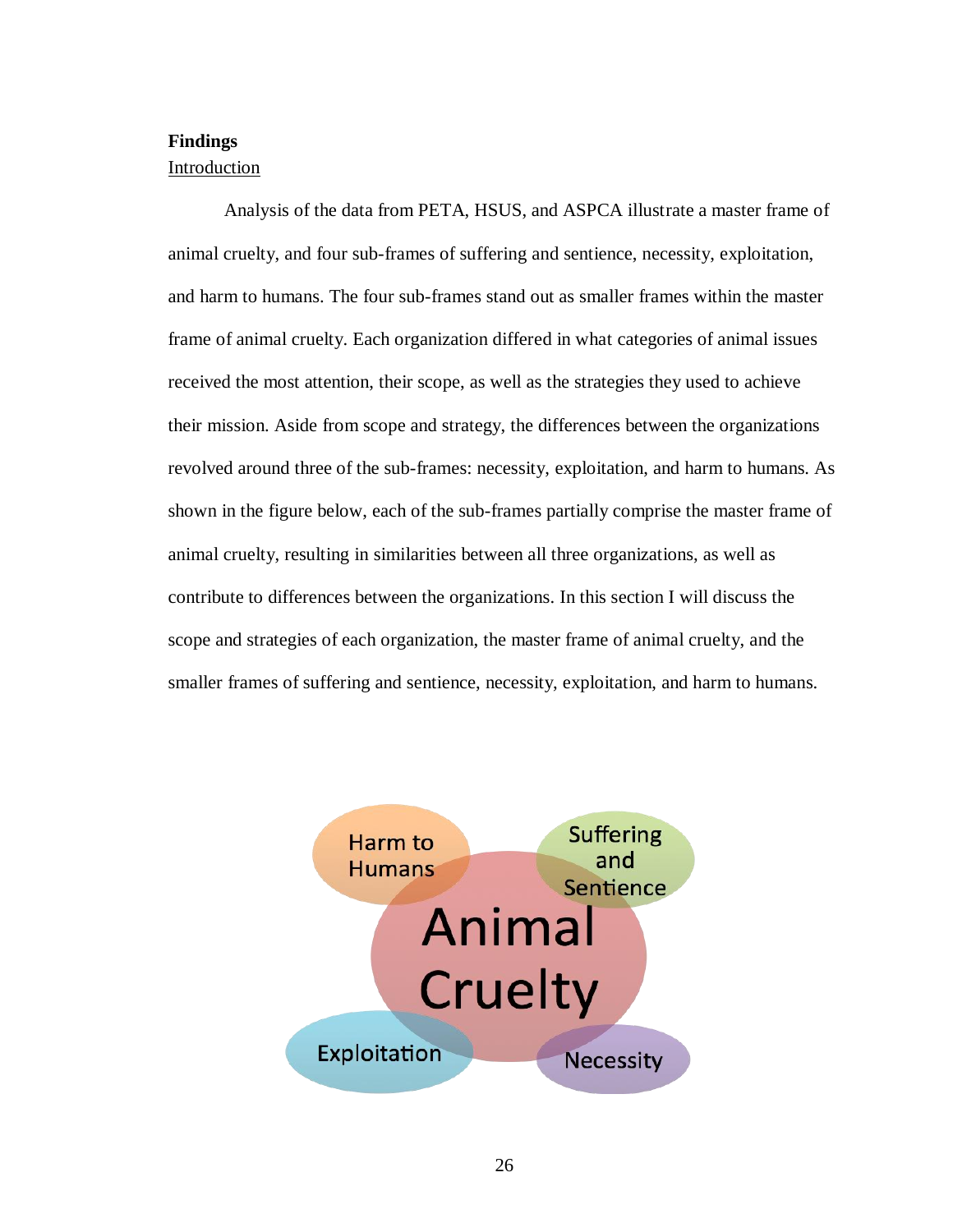#### Scope and Strategies

## *People for the Ethical Treatment of Animals*

True to their statement in the "About PETA" section, PETA's focus is on what they believe to be the most pressing animal issues, which are those surrounding food, clothing, experimentation, and entertainment. Website position sections on these issues are not formatted in a typical statement way but are more extensive requiring visitors to click through many links. However, positions that focus on wildlife and companion animals are given in statement form.

PETA accomplishes its mission (animals are not ours to eat, wear, experiment on, use for entertainment, experiment on, or abuse in any way) most prominently through the strategies of campaigns, legislation, celebrity involvement, and mention of other social movements. Pamphlets and websites frequently had quotations or pictures from celebrities or well-known figures such as Pamela Anderson, Mahatma Gandhi, and Jeffrey Dahmer.

The overwhelming majority of frequently asked questions (105 of 238) were focused on the positions PETA maintains. Answers given by PETA to submitted questions frequently mention other social movements such as women's and African American's rights. The language and images used by PETA are quite severe. Their pamphlets contained many images of animals that were dead, bloodied, or skinned alive. Instead of mentioning a practice, such as castration, PETA describes it. For example, rather than simply using the term "castration," PETA uses the phrase "testicles ripped out of the scrotum" (PETA Animals Used for Food). On the other hand, language used to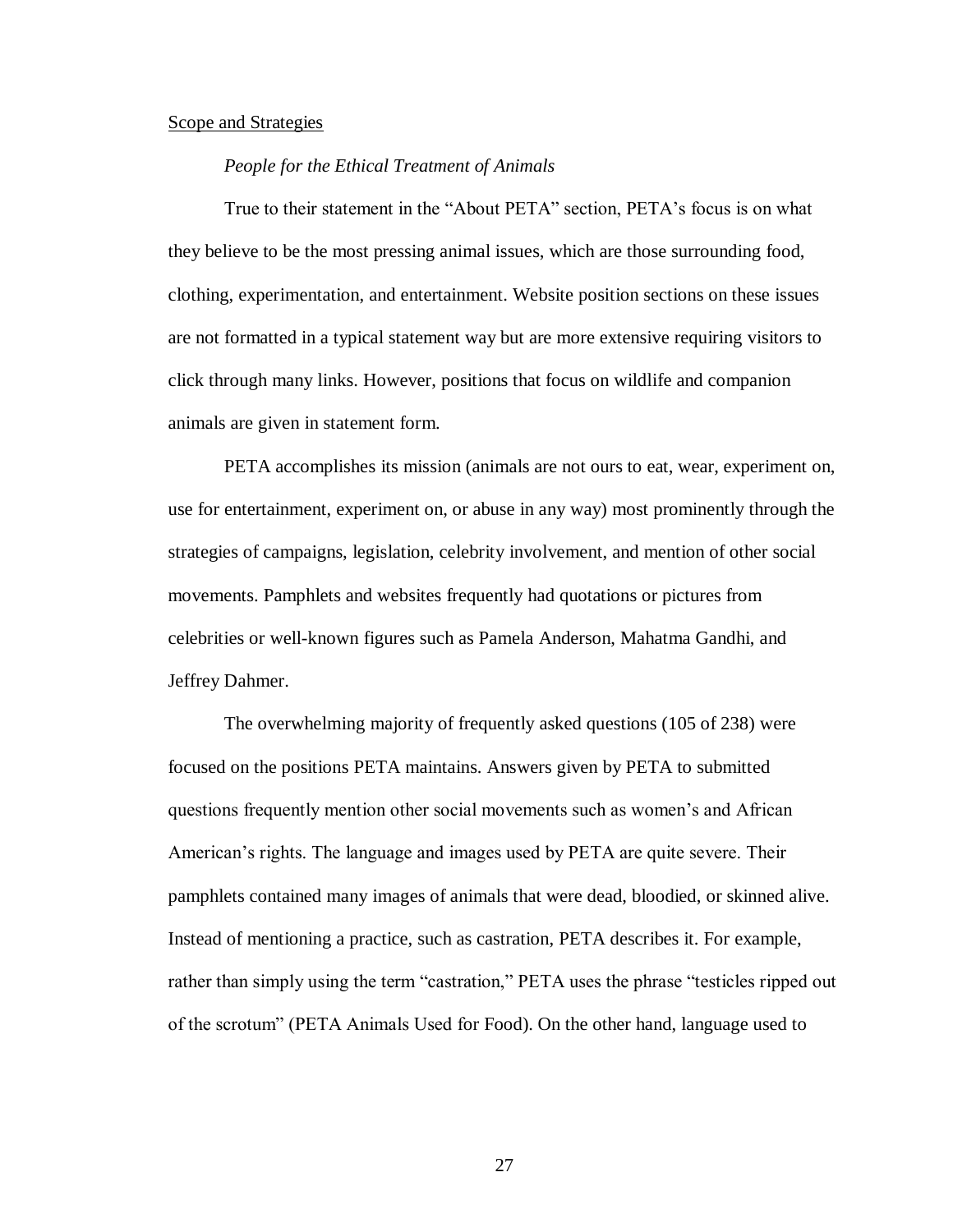describe animals was full of emotions, family ties, and comparisons to humans or animals with a higher societal status.

# *Humane Society of the United States*

The Humane Society of the United States is a large animal welfare organization that accomplishes its mission (a humane and sustainable world for all animals) through education, advocacy, and public policy reform. HSUS focuses on broad issues affecting animals. There is also a substantial focus on programs such as animal rescue teams, and disaster preparedness. Position statements on the website were concise and grouped together by category (wildlife, entertainment, etc). The pamphlets went into more depth about specific issues, and also provided resources for more information. Images on the pamphlets were mild, typically showing images of healthy looking animals and rarely showing death, blood, or wounds. The 'Frequently Asked Questions' section of the website is rather small, totaling 36 questions, and focuses on questions involving monetary aspects of the organization (such as finances and donations) and literature/ products the organization produces or sells. Language used is also mild: for example, it may mention practices such as clubbing seals with metal tipped hooks, but does not go into further detail. There is no mention of any other social movements and emphasis is placed on creating a humane world for nonhuman and human animals alike. *American Society for the Prevention of Cruelty to Animals*

The American Society for the Prevention of Cruelty to Animals is an animal welfare organization largely focusing on protection. Their mission is "to provide effective means for the prevention of cruelty to animals throughout the United States" (ASPCA About Us). Consequently, there is specific mention of the five freedoms, an important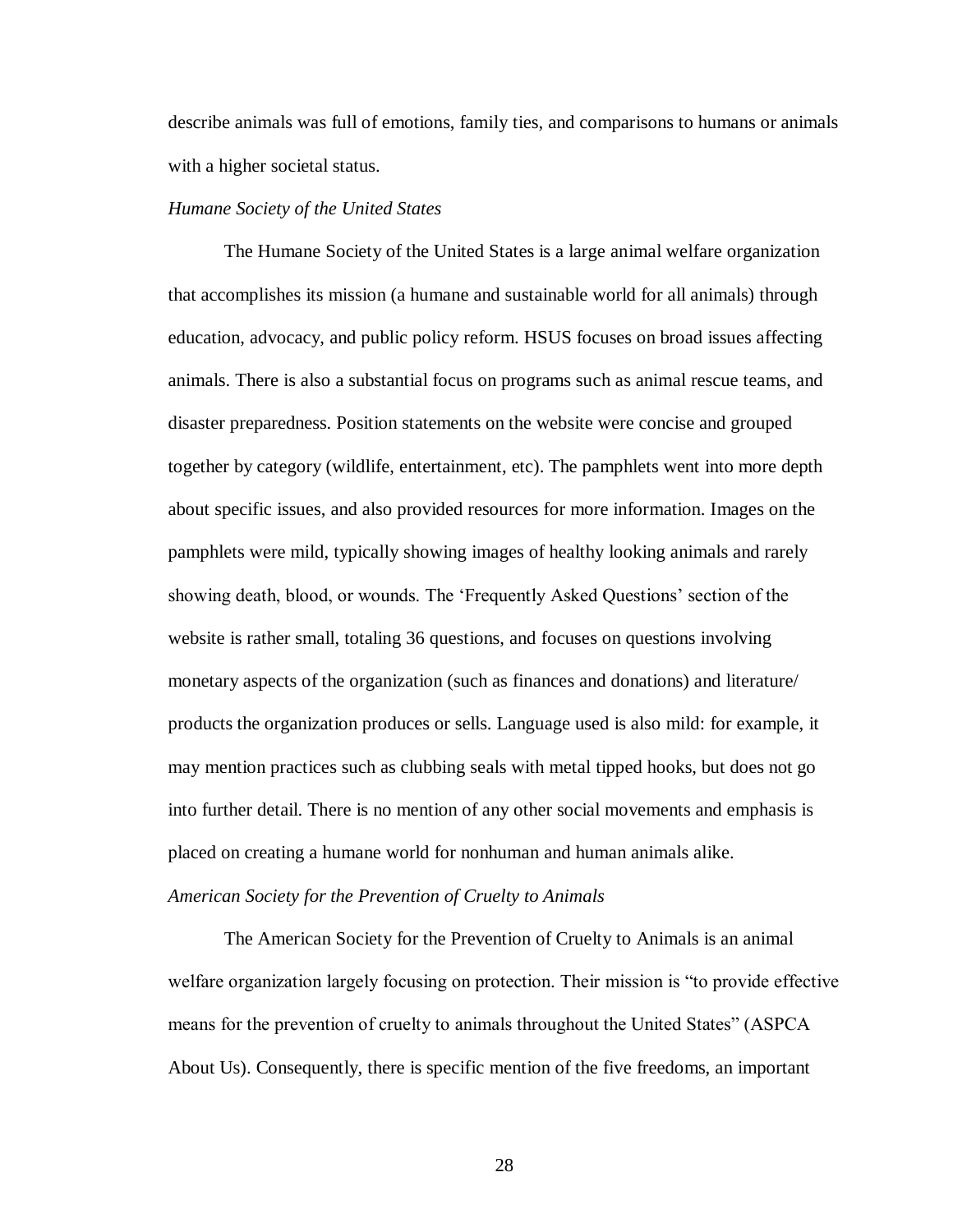animal welfare concept outlined in Table 2, in the ASPCA's guiding principles. All animals are seen as deserving of respectful treatment that is protected by law and position statements reflect a wide array of animal issues. Issues surrounding companion animals are given the most attention. There are position statements specifically dedicated to defining responsible guardianship, as well as what types of dog chews are most appropriate.

The ASPCA was the first humane organization to be granted legal authority to investigate and make arrests for crimes against animals, which continues to be a large focus of the organization (ASPCA About the ASPCA). The organization is not involved in large campaigns like PETA and HSUS, but focuses on maintaining programs like animal poison control centers, mobile spay/ neuter clinics, humane law enforcement. Position statements on the website typically give a background summary of the issue at hand, the organization's position, and then suggest actions to remedy the issue. Frequently asked questions were overwhelmingly concentrated on animal care, totaling 29 out of 65 questions. Similar to HSUS, the language used is mild. There is no mention of any other social movements. The ASPCA is involved with protecting all animals from cruelty; however there is a definite focus on the area of companion animals and programs involved with such issues.

#### Master Frame: Animal Cruelty

Due to the shared goal of eliminating animal cruelty, some positions regarding animal issues are held by all three organizations. Positions that are consistent between PETA, HSUS, and ASPCA comprise a master frame of animal cruelty.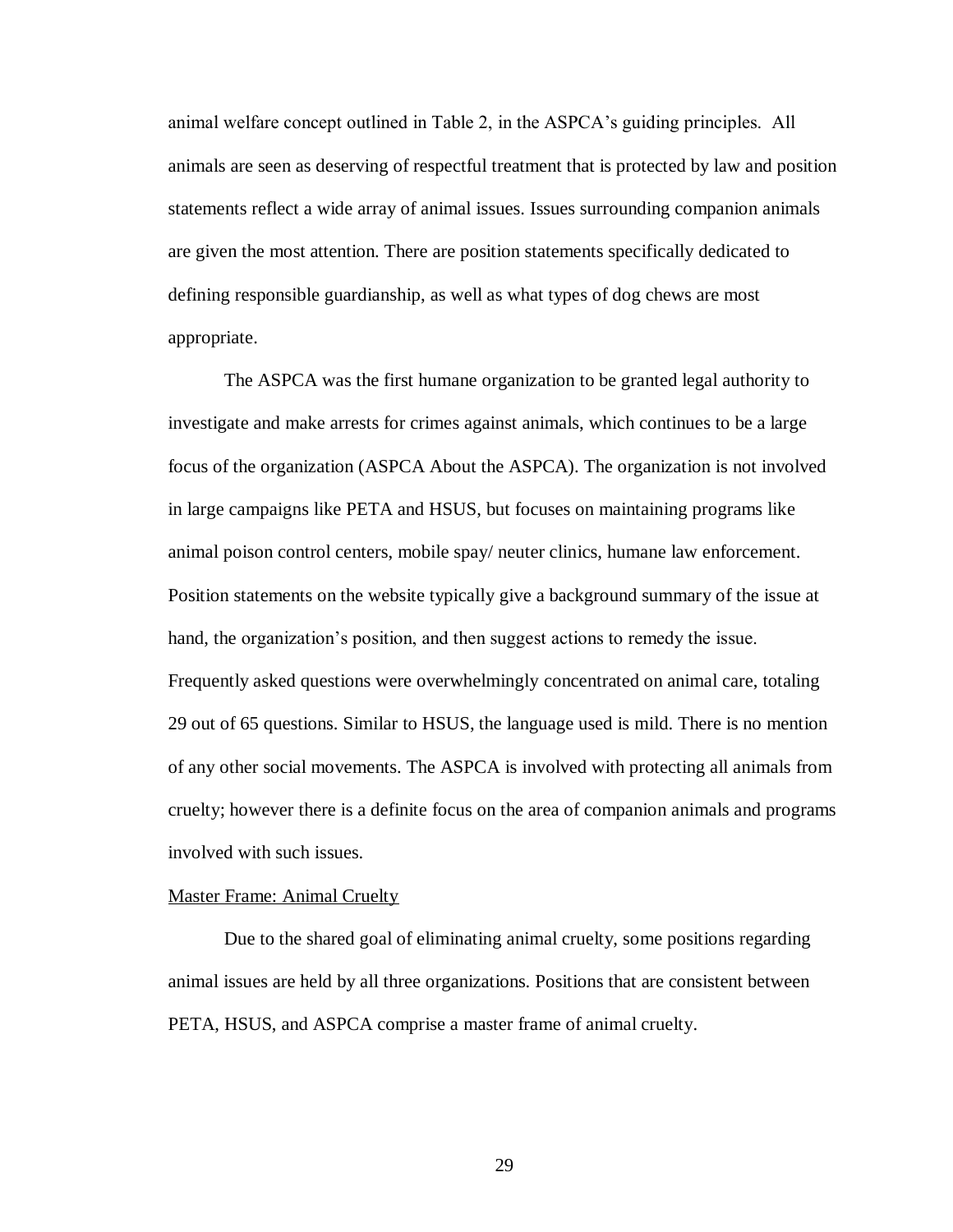Positions in the wildlife category that reflect a master frame of animal cruelty consist of those on hunting, fur, and exotic pets. Hunting for sport or fun, especially the use of methods such as steel-jaw and body gripping traps, is considered animal cruelty. Closely related to hunting is the opposition to the killing of animals for their fur, including wild animals as well as animals raised on fur farms. Poor living conditions along with ineffective killing methods are the main reasons for organizational opposition. The majority of images on the pamphlets by PETA and HSUS about fur depict animals in small, dirty cages. Obtaining and keeping of wild animals or exotic pets is seen as cruel due to the typical inability of people to provide these animals with proper care.

In terms of experimentation and research the only continuity between organizations is the desire to end harmful tests on animals. Perspectives are similar for experiments testing cosmetics or household products; however that is the only similarity in this category. Differences in experimentation positions will be discussed in the subframe of necessity.

Despite different perspectives on farm animals and dietary choices, PETA, HSUS, and ASPCA all consider intensive confinement and the inability to express natural behaviors as invariably cruel.

There are many consistencies between organizations' positions regarding companion animals. The issue of puppy mills as received wide attention from the public as well as animal advocacy organizations. All three organizations oppose large-scale commercial breeders. Cramped, filthy living conditions are a major reason for why the organizations oppose such operations as illustrated by multiple images of dogs in dirty, rusty cages on HSUS' pamphlet. Large-scale commercial breeders contribute to the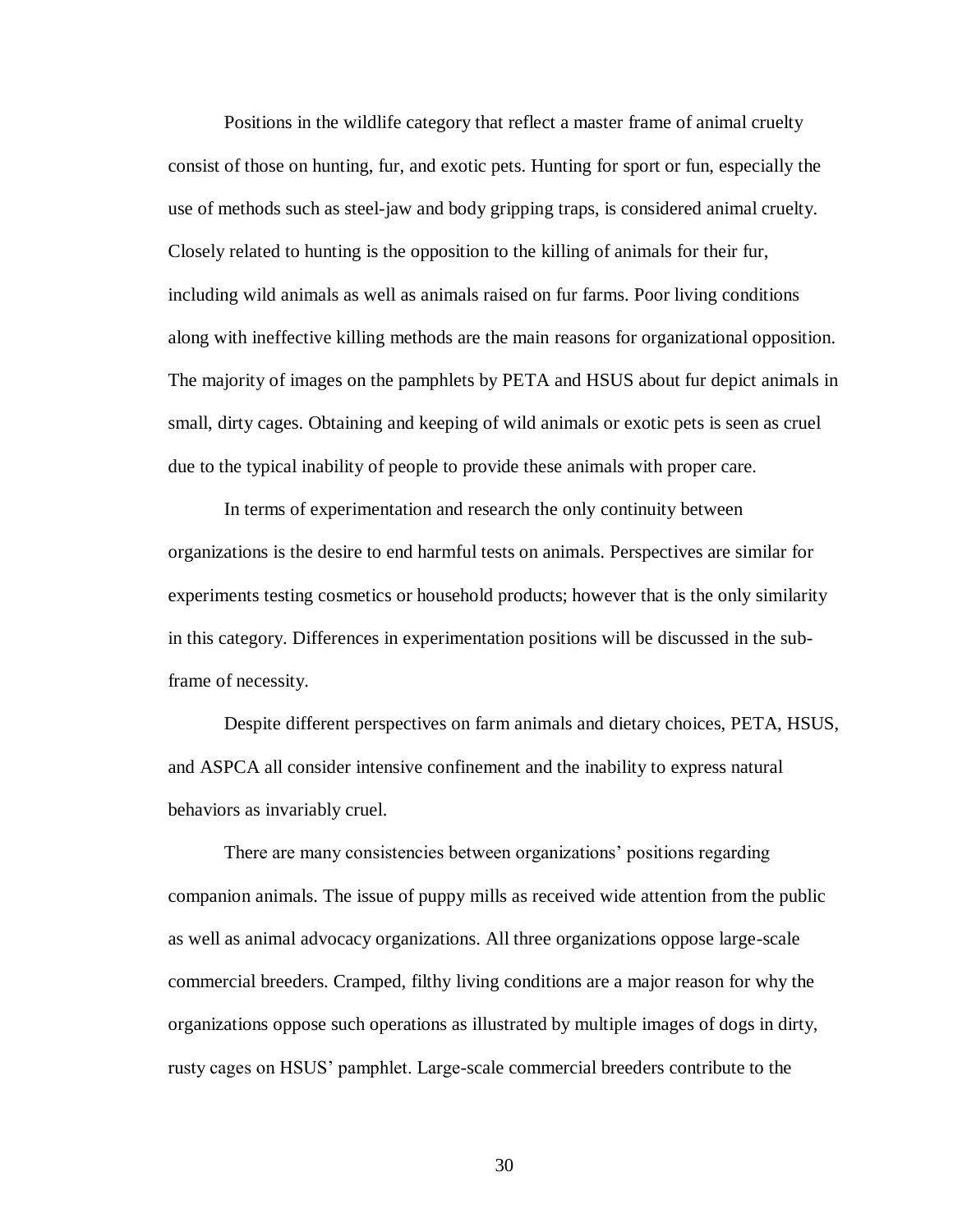problem of pet overpopulation. Because of the overpopulation issue, many shelters have to euthanize animals, a practice which is supported by PETA, HSUS, and ASPCA. The practice is supported because the alternatives to euthanasia, for example being sent to research laboratories, or spending the rest of their life "warehoused" in a shelter, are seen as the worse of two evils. However, the organizations emphasize that euthanasia must be done in a humane method, such as injection, by a professional. In order to remedy the problem of pet overpopulation the organizations strongly support spaying and neutering companion animals. Other cosmetic surgeries, tail docking and ear cropping, which provide no benefit to the animal, are vehemently opposed. Hoarding is another concept that has gained popularity even resulting in television shows on the topic. Animal hoarding is considered cruelty by PETA, HSUS, and ASPCA.

Issues revolving around entertainment or sports were the most agreed upon by all three organizations. Any event in which animals are forced to fight each other or humans is cruel according to all three organizations. The use of animals in circuses is opposed largely due to the challenges circuses face in being able to meet the physical and behavioral needs of the animals as well as cruel training methods. Images used in PETA's pamphlets opposing circuses consist mostly of young elephants being forced into positions with bull hooks. The use of cruel practices in horse and greyhound racing, especially drugs to enhance performance or minimize pain, are widely contested.

PETA, HSUS, and ASPCA all invoke the concept of the Five Freedoms (Table 2) in their discussion of basic animal needs. ASPCA is the only organization to specifically mention the five freedoms but PETA and HSUS maintain policies that coincide with the five freedoms. The idea of family is also widely considered to be a basic need by the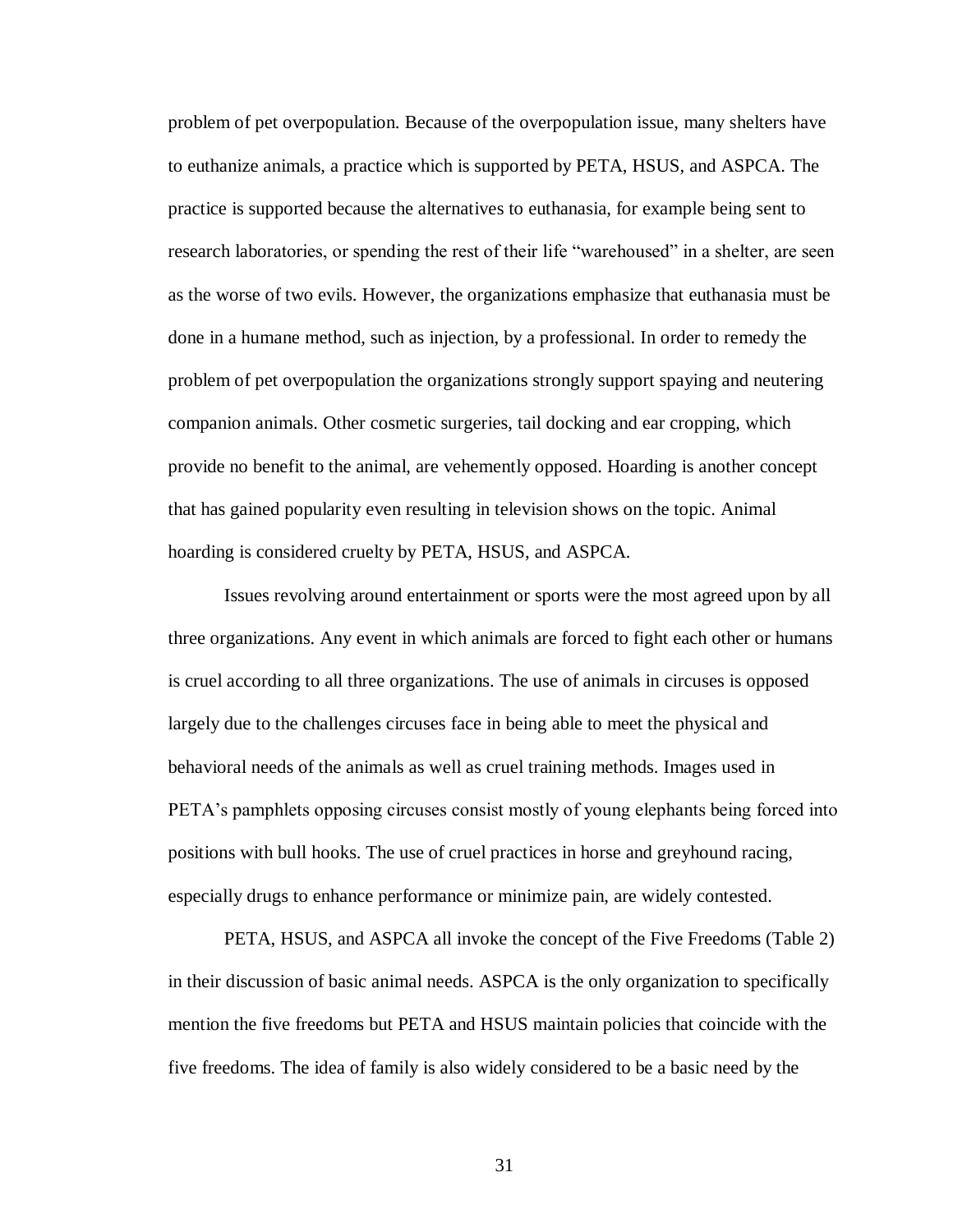organizations. PETA frequently mentions that wild animals used in entertainment are torn away from their families. PETA states: "lucky animal companions are treated as members of the family (as they should be!)" (PETA Companion Animals). In their pamphlet on puppy mills, HSUS includes "[animals are] without human companionship and with little hope of ever becoming part of a family" (HSUS 2010). As an addition to the freedom from pain, injury, or disease, PETA and ASPCA view the absence of painkillers during procedures as cruelty. The five freedoms, as well as membership to a family, and necessity of painkillers are viewed as basic needs of animals by PETA, HSUS, and ASPCA.

One of the most importantly agreed upon concepts is the link between human and animal violence. All three organizations mentioned the link between human and animal violence. Accordingly, the organizations argue that the penalties for individuals convicted of animal abuse should reflect the severity of the link. The above positions comprise a master frame of animal cruelty because the beliefs regarding issues or practices are held by all three organizations.

#### Sub-Frame: Suffering and Sentience

Suffering and sentience are two related and controversial concepts in animal welfare and animal rights literature. The ability of an animal to suffer is often based upon their sentience. Animal advocacy organizations work to alleviate suffering in all types of animals. All the animals discussed in the positions and pamphlets of PETA, HSUS, and ASPCA are noted as having the ability to suffer. The concept of sentience is often vague, yet is of importance to the mission of animal advocacy organizations. Simply, the concept of sentience holds: "a sentient animal has feelings that matter" (Webster 2010).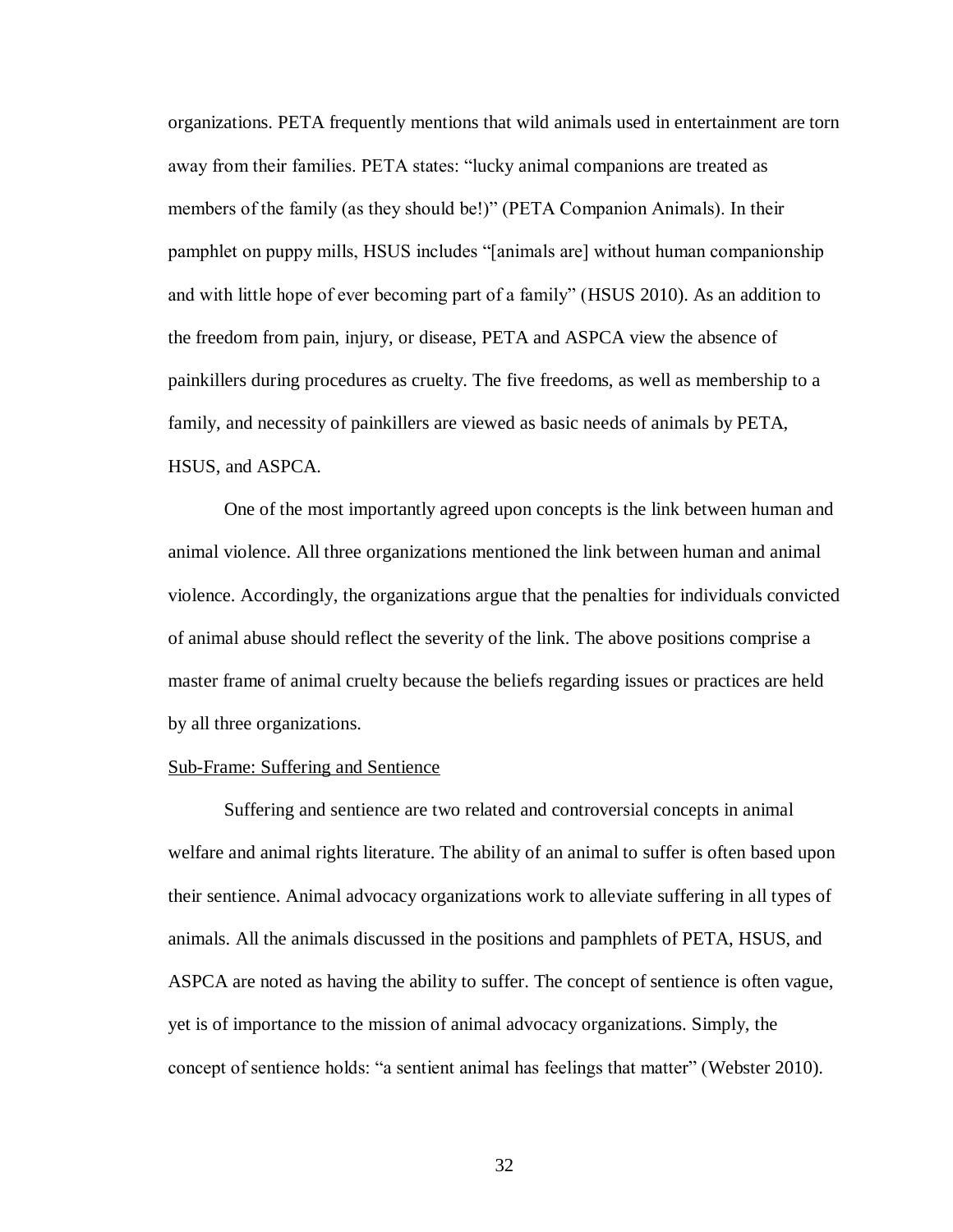Because their feelings matter, their suffering should be reduced or completely eliminated. Language around this concept involves emotions.

PETA, HSUS, and ASPCA all use emotions to describe animals. PETA uses emotional descriptors the most frequently. The frequency of emotional descriptors increases in position statements dealing with farm animals, and wildlife including birds and fish. The use of emotional descriptors for companion animals does not occur in position statements for companion animals but instead when PETA is comparing companion animals to farm animals. For example they describe the emotional ability of a cow as comparable and equal to that of a dog. . HSUS uses emotional descriptors of animals more frequently in the areas of experimentation, entertainment, and wildlife. Education of individuals "emphasizes animals as living, sentient creatures" (HSUS 2012). ASPCA uses emotional descriptors the least frequently, however they use more scientific terms such as emphasizing animals' physiological, behavioral, social, and emotional needs. They also compare procedures on animal anatomy to human anatomy: "removing a cat's claws would be comparable to removing your own fingernails, along with the bones to which they are attached" (ASPCA Policy and Position Statements). As a sub-frame, suffering and sentience primarily uses emotional descriptors to identify animals as sentient and therefore capable of suffering.

#### Sub-Frame: Necessity

Often opposition and the degree of opposition to certain issues depend on whether the practice is necessary or not. As each organization has differential views largely based on ideology, necessity plays an important role in providing boundaries as to what is cruel and what is acceptable. Language identifying the necessity of a practice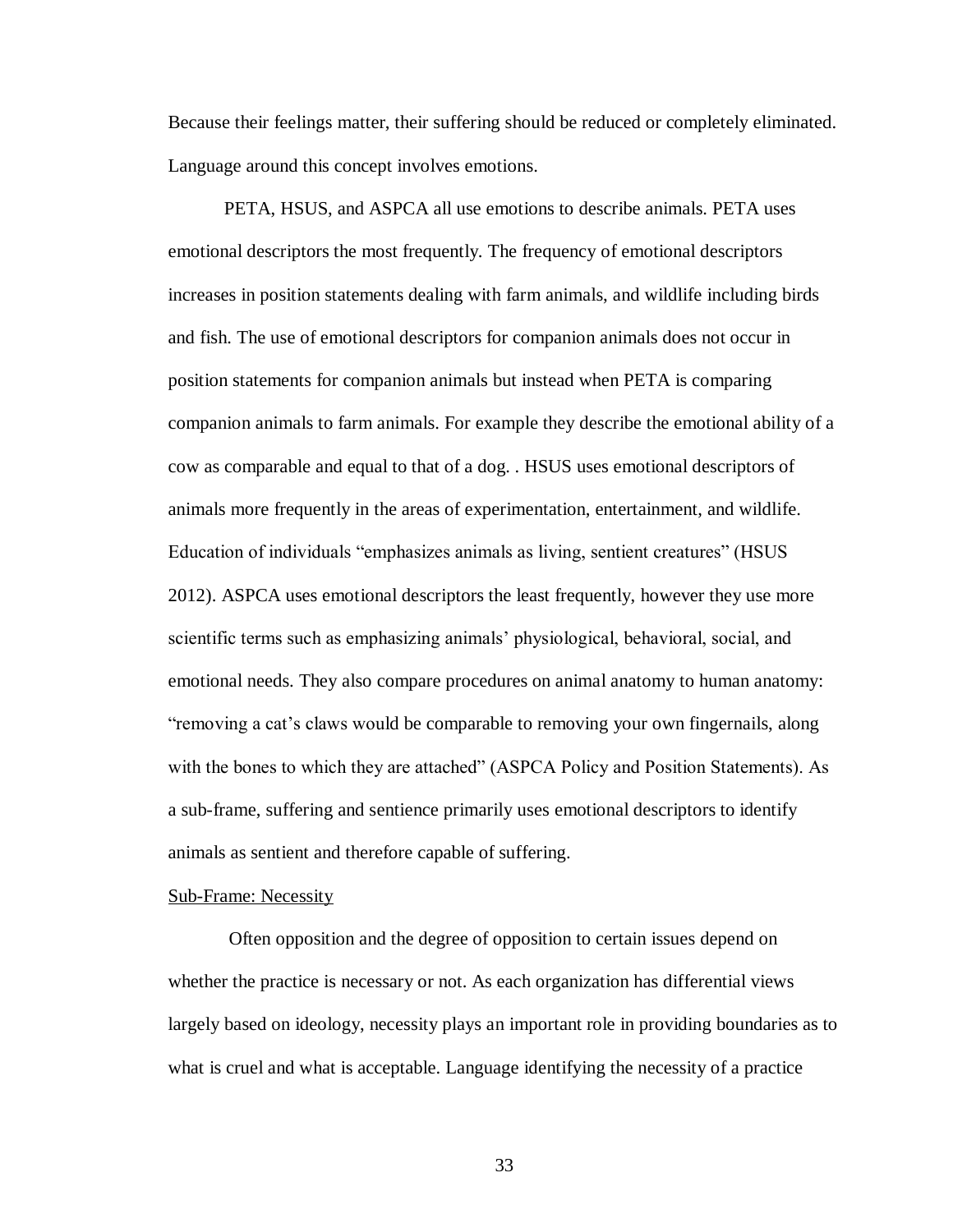typically invoked concepts of justice, and whether it is beneficial to the animal. The promotion of alternatives also indicates that a practice is not necessary due to other ways of accomplishing the same task, sometimes even in better ways.

Opposition to certain practices consist of reasoning that there is no reason to engage in such practices. Language of these positions is largely comprised of words such as unjust, beneficial, and convenience. As discussed in the section on the master frame of animal cruelty, all three organizations consider the killing and production of wild animals for fur to be unjust. PETA and HSUS both use the term unjust in their discussion of fur. HSUS also has a pamphlet on shark tournaments stating that the practice is "senseless" and an "unjustifiable waste" (HSUS 2008).

Practices involving companion animals were also widely considered to be unjust. Many of the opposed practices are those done for human convenience and without benefit to the animal. PETA opposes feather clipping, debarking, and declawing all due to the harm they cause animals for the sake of human convenience. HSUS opposes the practice of soring, which is done "to produce a high-stepping gait in the Tennessee Walking Horse show circuit" (HSUS 2010) and results in animal suffering for human entertainment. ASPCA invokes the concept of justice when discussing the keeping of companion animals. The organization also mentions that military animals should not "be unnecessarily put at risk or sacrificed in the service of our country" (ASPCA Policy and Position Statements). Invoking the concept of justice is a powerful tool that PETA, HSUS, and ASPCA use when defining cruel practices.

The practice of eating animal products is no longer necessary for human subsistence. PETA strongly emphasizes this when promoting a vegan diet, and many of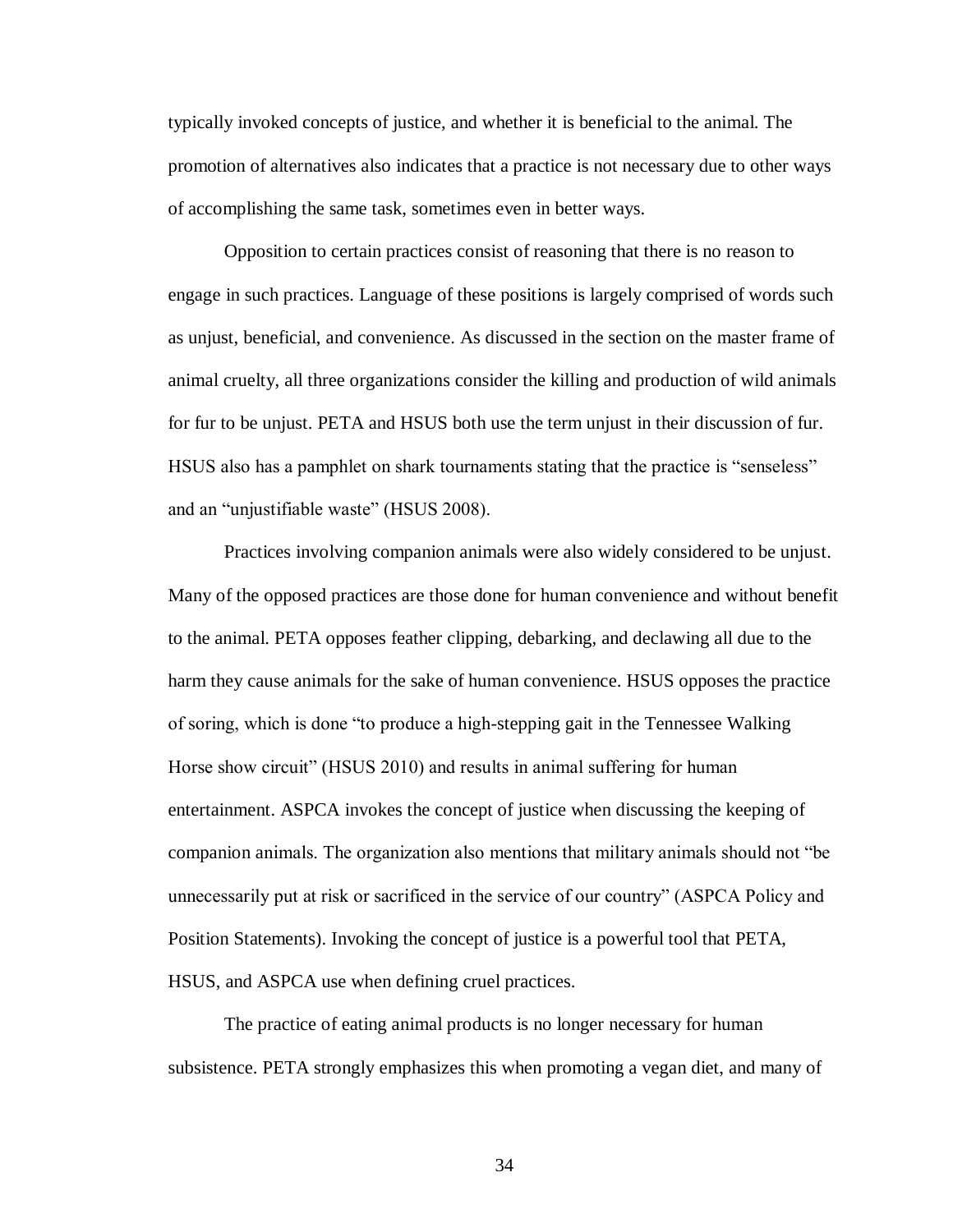the questions in the 'Frequently Asked Questions' section revolve around the ability to maintain a well balanced diet without animal products. HSUS believes that certain groups of animals, threatened or endangered species, and marine mammals, should be protected from subsistence hunting. However, while they mention: "the legitimate needs of human subsistence may also sometimes necessitate the killing of wildlife" (HSUS Our Policies), their pamphlet on dietary choices contains quotes from the U.S. Department of Agriculture saying: "Vegetarian diets can meet all the recommendations for nutrients" (HSUS 2008).

Each organization uses the existence of alternatives to encourage people to stop or reduce practices that harm animals. Alternatives are especially emphasized in the wildlife, experimentation/research, and entertainment categories. Lethal wildlife control is seen as cruel for multiple reasons including the existence of alternatives.

PETA maintains that all experimentation is unnecessary because experiments done on animals are not applicable to humans. Experiments are therefore seen as pointless suffering. HSUS advocates for the use of the Three R's (reduce, refine, replace) in experimentation as a way to help end research that is harmful to animals. ASPCA maintains that experiments using animals to develop medical treatments "only when alternatives do not exist, and when the research is of very significant humanitarian value" (ASPCA Policy and Position Statements).

PETA also brings up the concept of alternatives when discussing animals in performance acts. The use of great apes in film-settings as well as forcing wild animals to perform is seen as needless due to the existence of animal- free shows that are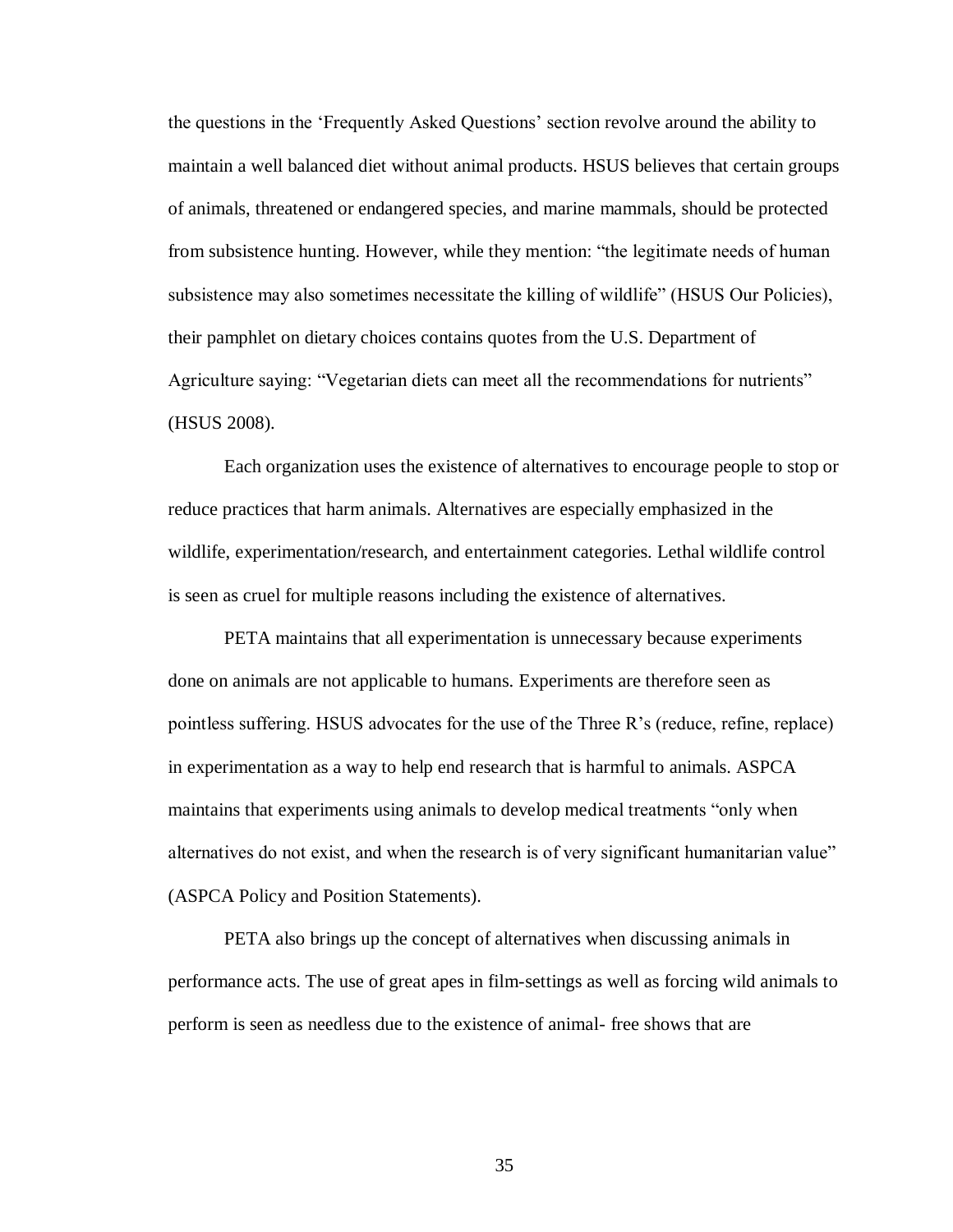entertaining. Overall, PETA views more practices as unnecessary than HSUS and ASPCA.

#### Sub-Frame: Exploitation

The Merriam- Webster Dictionary defines exploiting as "1: to make productive use of 2. to make use of meanly or unfairly for one's own advantage" (Merriam-Webster Dictionary 2012). PETA, HSUS, and ASPCA consider certain animal practices or actions to be exploitative. Language used to identify exploitative practices typically consists of nouns such as products, commodities, or machines. Animal advocacy organizations work to change the widely held view that nonhuman animals are under the possession of humans.

PETA's use of exploitative language occurs throughout the array of positions they hold. Exploitative language is typically employed when talking about industries but occurs elsewhere as well. The organization states that nonhuman animals should not be treated as "disposable commodities", criticizing for example the pet industry for "mass producing" animals, hunting for being profit driven, and greyhound racing for treating dogs "like running machines."

HSUS includes the eradication of exploitation as one of its main goals. In their "About Us" section, the organization describes itself as "America's mainstream force against cruelty, exploitation, and neglect" (HSUS About Us). HSUS uses language of commodities and profit to demonstrate exploitation illustrated by their statement that puppy mills treat animals "like production machines" (HSUS 2012). HSUS opposes cloning of animals for commercial purposes and further goes on to state that cloning experiments "treat animals as commodities alone" and such treatment is "an abuse of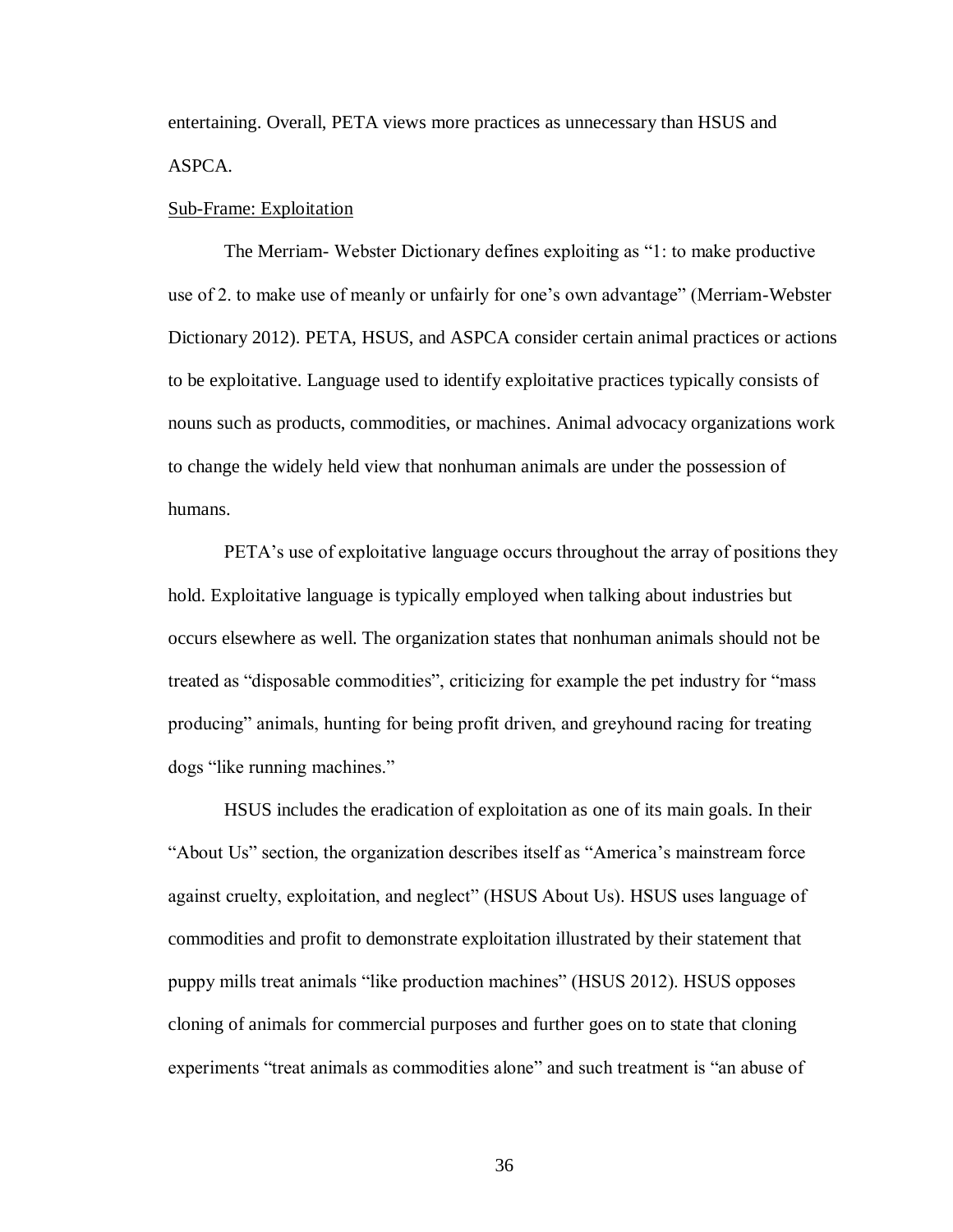humanity's power over the animal world" (HSUS Our Policies). The use of language indicating an abuse of power is especially consistent with the definition of exploiting.

The discussion of exploitation by the ASPCA takes place largely in the area of companion animals. Breed-specific legislation aims to prevent dog-related injuries, mainly bites, by making it against the law to have a certain breed of dog. This issue is discussed extensively by the ASPCA who oppose it for many reasons including: "As certain breeds are regulated, individuals who exploit aggression in dogs are likely to turn to other, unregulated breeds" (ASPCA Policy and Position Statements). Exploitation here is not done in the context of profit but instead human entertainment. ASPCA supports the use of pet guardian rather than pet owner. The objection here is to change the view of companion animals from property whose "owner has title to and dominion over the animal for the owner's enjoyment and benefit as he/she sees fit" (ASPCA Policy and Position Statements). A change in such terminology is thought to lead to reflection on how humans use and exploit the animals that we have a responsibility toward.

## Sub-frame: Harm to Humans

Animal use or abuse affects people in multiple ways. Harm to humans is largely discussed through the link between animal and human violence, disease, climate change, and performance settings.

Cruelty to animals is considered by PETA, HSUS, and ASPCA to be harmful to humans, as it has been shown to lead to other violent crimes. Despite this shared belief, each organization discusses the issue in depth differently. PETA specifically mentions other violent crimes in their discussion of the link including: family violence, murder,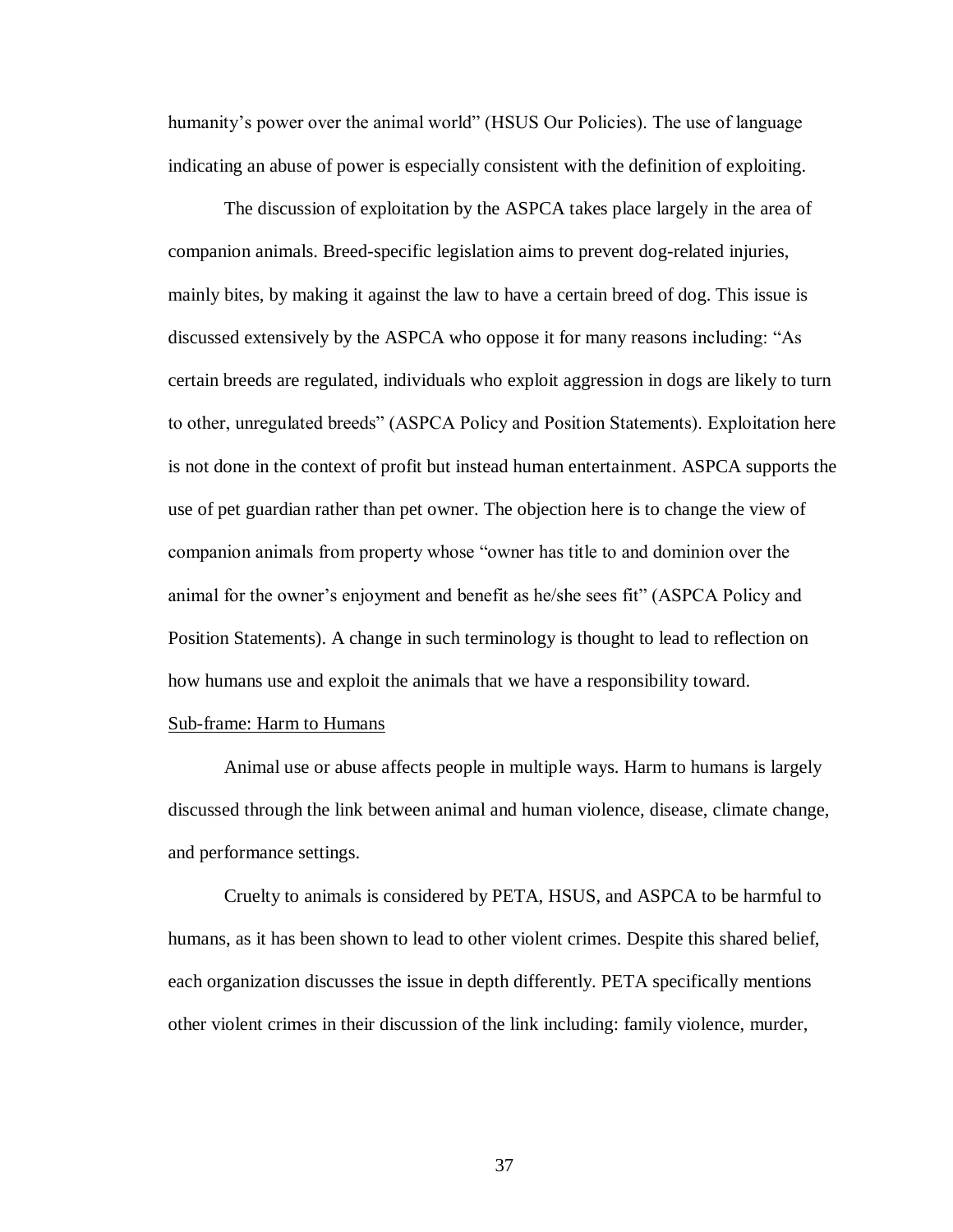arson, and rape. In their pamphlet PETA provides a large amount of scientific evidence as well as quotes from individuals ranging from attorneys to criminals themselves.

HSUS discusses the link between animal and human violence in positions and pamphlets on animals in entertainment specifically animal fighting and captive wildlife zoos or aquariums. While no specific violent crimes against humans are mentioned, HSUS does mention the concurrence of animal fighting with illegal drugs and firearms. While HSUS does not oppose zoos or aquariums they emphasize that such facilities must place priority on the welfare of the animals, not entertainment. Conditions that do not appropriately care for animals have consequences for visitors' views of animals: "inhumane conditions viewed by an impressionable public provide a negative learning experience by seeming to condone indifference or cruelty" (HSUS Our Policies). The ASPCA does not have a separate statement for the link between animal and human violence but they do mention it in their Guiding Principles Statement.

A major, yet often less recognized, way that animal use can harm humans is through disease. PETA, HSUS, and ASPCA all assert that the keeping of exotic pets can lead to the exposure of disease. Occurrences of diseases like mad-cow or avian flu spark nation wide panic, however the focus is typically on how to avoid certain foods or situations rather than on how the use of animals contributes to such events. PETA mentions disease the most frequently, especially in their positions on farm animals and dietary choices. In keeping with animal rights ideology, PETA promotes a vegan diet, which is devoid of all animal products. HSUS also mentions the dangers of disease stemming from diet. They cite research from the American Dietetic Association about the benefits of vegetarianism as well as cautioning that: "Research has also indicated that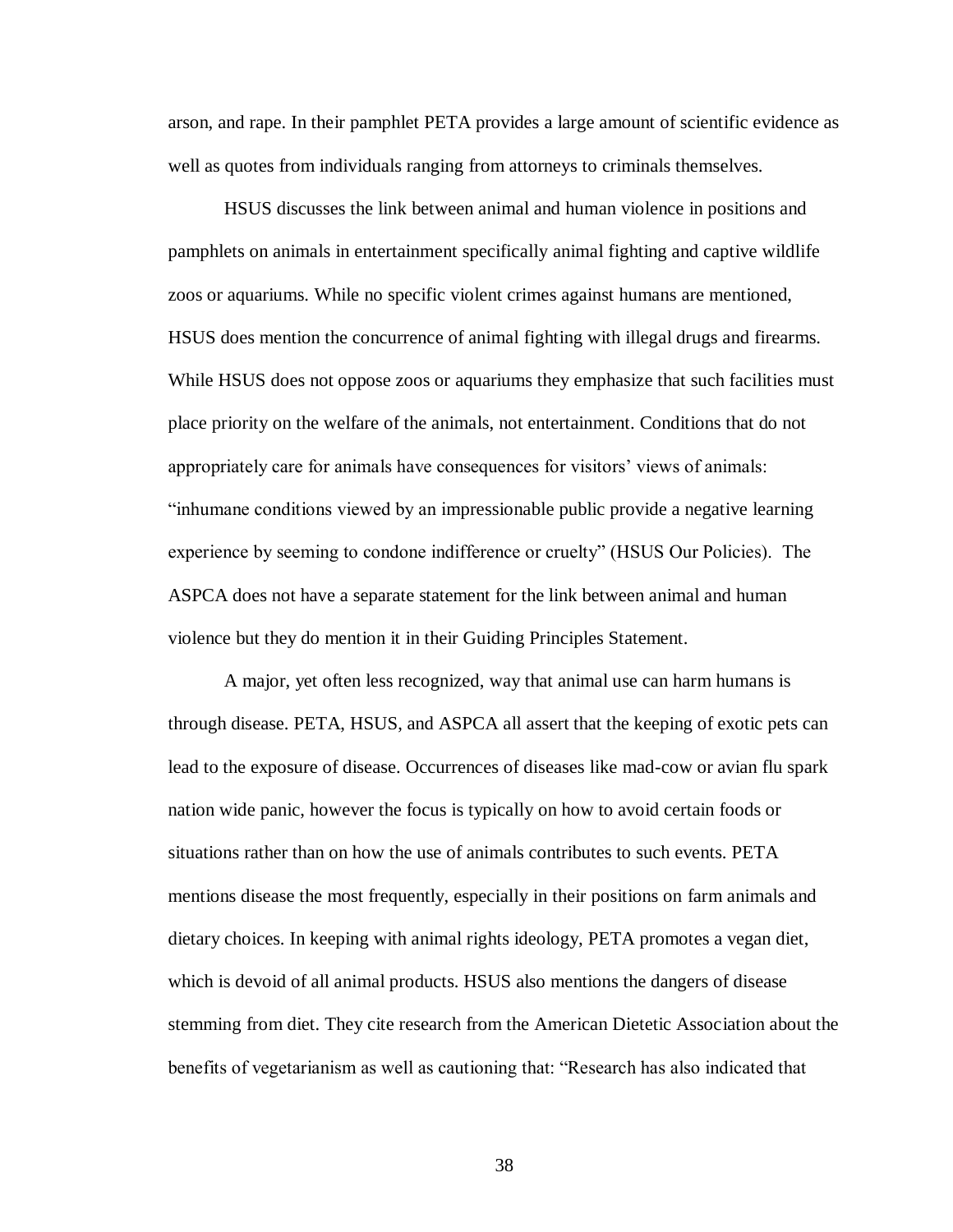eating excessive quantities of meat, eggs, and dairy can be detrimental to human health" (HSUS Our Policies). The ASPCA does not mention any specific dietary plan or disease associated with eating animal products.

Global climate change has come to be recognized as an important issue that will affect the lives of all Earth's inhabitants. The animal agribusiness industry has been identified as a significant contributor to environmental destruction. PETA maintains that a vegan diet will help alleviate the negative impacts of climate change. HSUS recognizes the impact of animal agribusiness on climate change and has a statement dedicated to the issue, however they take a less severe approach to it. Instead of cutting out animal products complete, the approach of the Three R's (reduce, refine, replace) is supported. The ASPCA does not mention climate change in their positions.

Harm to humans is an especially important concept because it is one of the major strategies used by animal advocacy organizations to promote their mission.

#### **Summary**

The scope, strategies, and frames illustrated by all three organization's literature provide a clear picture of their definitions and positions on animal cruelty. PETA defines the majority of animal use as cruelty while HSUS and ASPCA define practices or issues as cruel depending on whether they are necessary or exploitative. Content analysis provides the data necessary to analyze the use of frames by PETA, HSUS, and ASPCA.

Animal advocacy organizations assert their differences from and similarities to other organizations by framing activities including interpretation, and presentation of issues. In the next section I will discuss the specific framing activities of PETA, HSUS, and ASPCA as well as their implications for efficacy.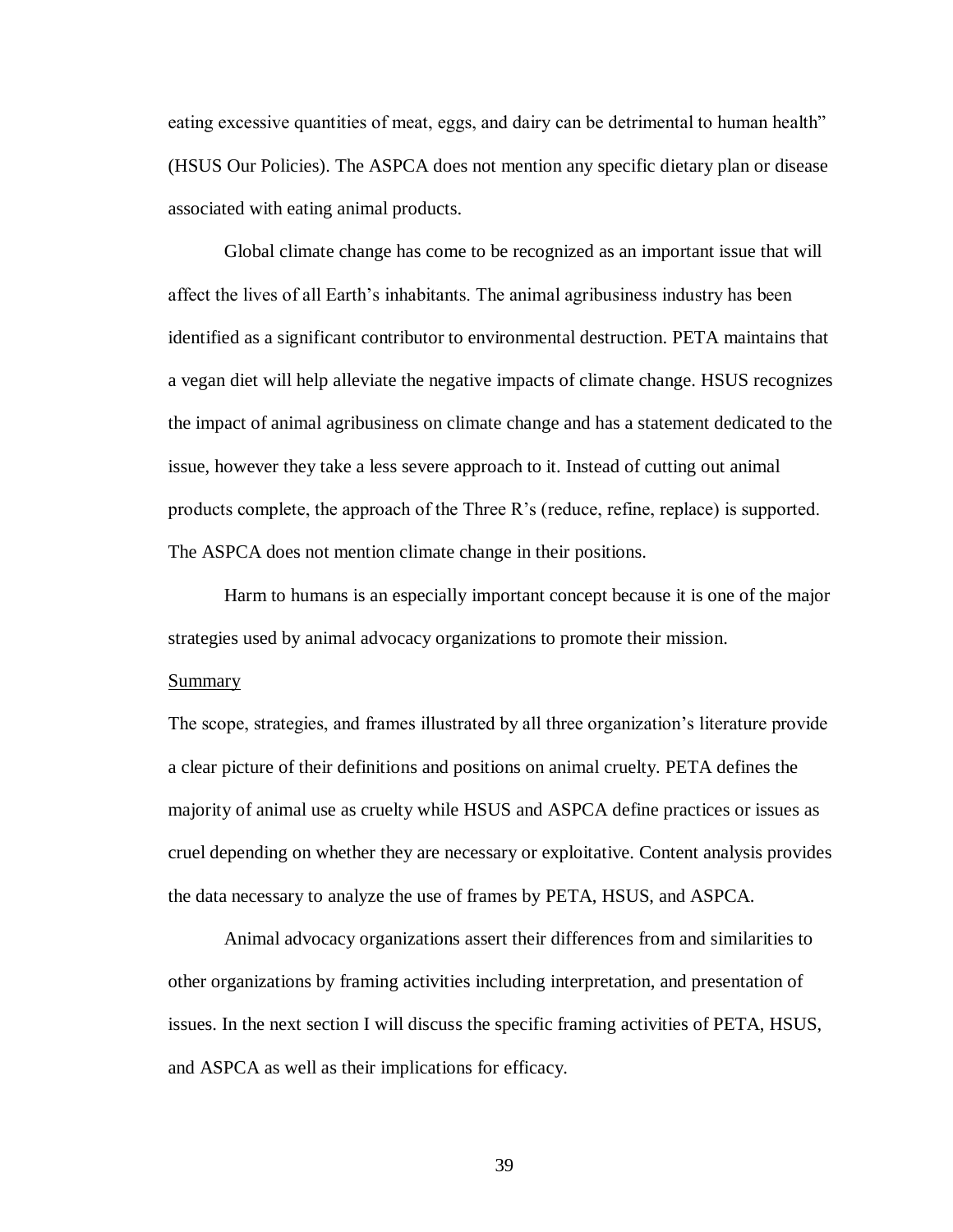## **Discussion**

## Introduction

The most important outcomes from my research are the existence of a shared master frame of animal cruelty, and the sub-frames of suffering and sentience, necessity, exploitation, and harm to humans. In this section I will discuss my findings in relation to current literature on the application of framing theory to social movement organizations, including the framing activity of my sample, consistency with the literature, and contribution to the literature.

#### Framing Activity

Collective action frames of the organizations studied consist of the master frame of animal cruelty and the sub-frames of suffering and sentience, necessity, exploitation, and harm to humans. While data reflect that all the organizations use these collective actions frames, the content and application of the frames differs. In the next sub-sections I will discuss the creation<sup>1</sup>, development, and effectiveness of each organization's framing activity. A table outlining key highlights of the organizations' framing activity follows each sub-section.

#### *Creation of Frames*

 $\overline{a}$ 

The creation of collective action frames entails the diagnostic, prognostic, and motivational processes outlined in Table 1. Beginning with diagnostic processes, PETA, HSUS, and ASPCA all identify animal cruelty as a problem deserving of the public's attention. PETA defines the consumption, wearing, experimentation on, use for entertainment, and abuse of animals as cruelty. The organizations all utilize the master

<sup>&</sup>lt;sup>1</sup> Despite being a part of the core framing tasks for creating frames, prognostic processes (strategies to rectify a problem) will not be discussed in this section as they have already been discussed in Scope and Strategies of the Findings section.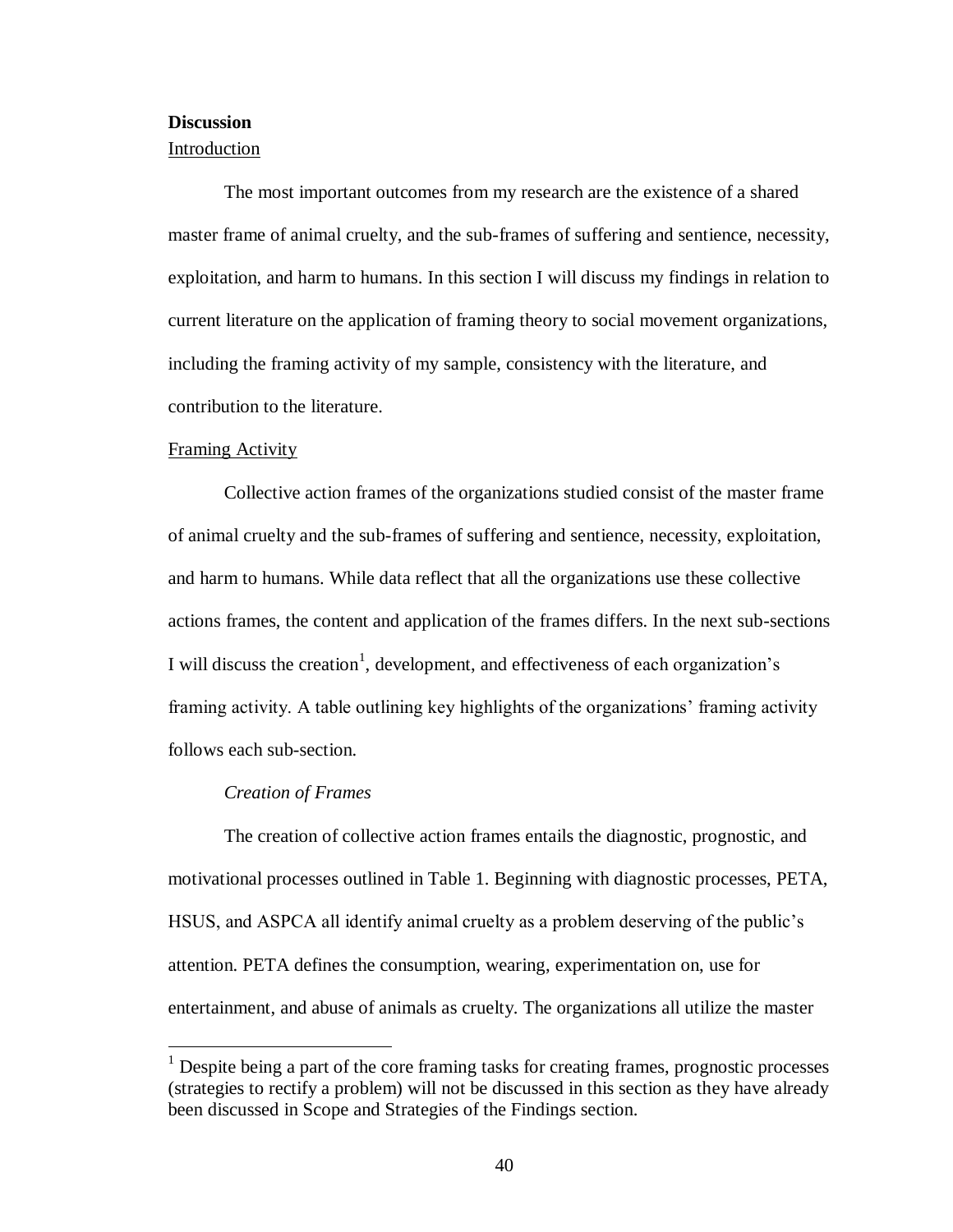frame of animal cruelty, as well as the sub-frames of necessity and exploitation. HSUS and ASPCA both use the ideology of the Five Freedoms (Table 2) to identify practices that are cruel. As illustrated by the sub-frames, practices that expose sentient animals to suffering unnecessarily and exploitatively are cruel.

According to PETA, blame for the issue of animal cruelty is placed upon corporations (for example the meat industry), the public, legislation, and law enforcement. The placement of blame by HSUS is almost identical to that of PETA, with the addition of a lack of knowledge and definitions (for example there is no clear cut definition of animal cruelty). ASPCA places some amount of blame on the public (for example irresponsible pet guardians), however they are more likely to provide suggestions on how to make things better rather than place blame.

Also, as part of diagnostic framing, the organizations create an in-group of animals that consists of both humans and nonhuman animals. As mentioned by Cherry (2010), discussion of the link between animal and human violence, animal- human comparisons, and movement-to-movement comparisons reinforce this type of in-group. While the content of sub-frames differs, all three organizations use the two same subframes, suffering and sentience, and harm to humans, to create and perpetuate in-group distinctions. The harm to humans sub-frame emphasizes the link between human and animal violence while the suffering and sentience frame maintains that just like humans, nonhuman animals are capable of feeling pain and suffering.

Motivational processes consist of vocabularies of motive. PETA, HSUS, and ASPCA all use the vocabularies of motive as outlined by Benford (1993). Benford (1993) identified four vocabularies of motive: severity, urgency, efficacy, and propriety. All of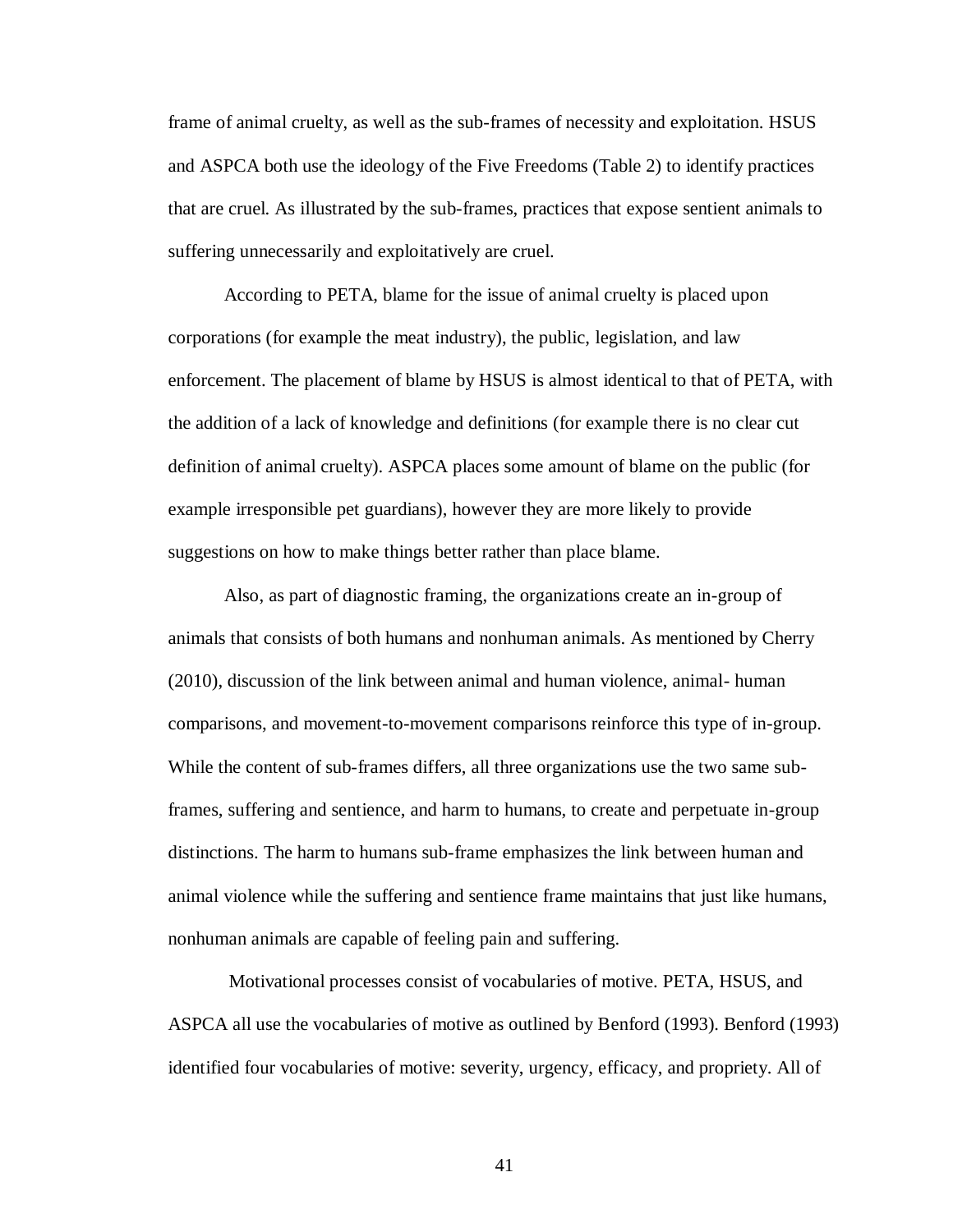the collective action frames (animal cruelty, suffering and sentience, necessity, exploitation, and harm to humans) use language that exemplifies Benford's vocabularies of motive. The harsh language and images PETA uses throughout its literature demonstrates the vocabularies of severity and urgency, which are meant to convince the public that animal cruelty is a serious issue worth their time. HSUS and ASPCA exemplify these vocabularies of motive through the frames of animal cruelty, suffering and sentience, and harm to humans. Vocabularies of efficacy and propriety deal with a sense of accomplishment by organizational members. All three organizations illustrate these two vocabularies of motive by mentioning how individual action can help, providing resources, and mentioning success stories. While all three organizations use Benford's vocabularies of motive, they employ them in different ways. For example, PETA uses harsh language and images to convey a sense of severity and urgency while HSUS and ASPCA use more mild language.

|                       | <b>PETA</b>                                              | <b>HSUS</b>                                                                    | <b>ASPCA</b>              |
|-----------------------|----------------------------------------------------------|--------------------------------------------------------------------------------|---------------------------|
| <b>Identification</b> | Animal Cruelty, Suffering and Sentience, Harm to Humans  |                                                                                |                           |
| Definition            | Animal Cruelty, Necessity, Exploitation                  |                                                                                |                           |
| Boundary<br>Framing   | Suffering and Sentience, Harm to Humans                  |                                                                                |                           |
| <b>Blame</b>          | Corporations, public,<br>legislation, law<br>enforcement | Corporations, public,<br>legislation, law<br>enforcement, lack of<br>knowledge | Small amount on<br>public |

Table 3: Creation of Frames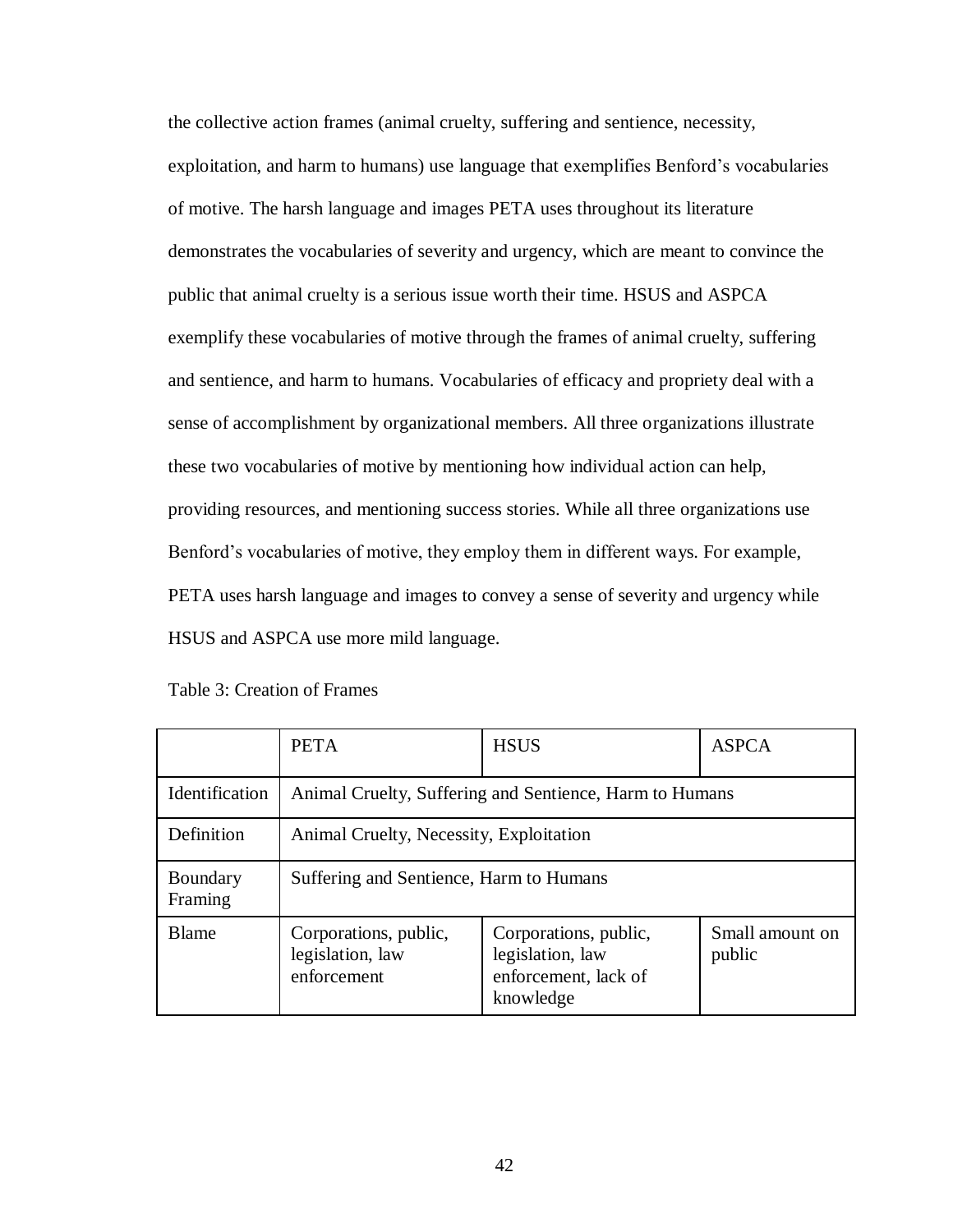### *Development of Frames*

PETA, HSUS, and ASPCA further develop the collective action frames of animal cruelty, suffering and sentience, necessity, exploitation, and harm to humans through discursive, strategic, and contested processes. The discursive processes of frame articulation and frame amplification result in the unique way each organization presents their beliefs to the public. In terms of my findings, these processes resulted in the contents of the collective action frames. The data analyzed from each organization demonstrate the beliefs each organization amplifies or sees as of great importance. For example, for PETA, the catch phrase "animals are not ours to eat, wear, use in experimentation, use for entertainment, or abuse in any way," is the amplified set of beliefs.

Strategic procedures consist of the frame alignment processes frame bridging and frame extension, which are meant to recruit participants. PETA, HSUS, and ASPCA all demonstrate frame bridging and frame extension through the sub-frames of suffering and sentience and harm to humans. Suffering and sentience shows how nonhuman animals are capable of suffering just like humans, while concepts such as climate change and disease connect issues concerning animals with issues concerning humans.

Counterframing is the main contested process shown in the data I collected. PETA separates and challenges animal welfare organizations by framing all use of animals by humans as cruel, and rejecting the idea of allowing practices to exist even if they are humane. The ideology of animal rights and the protest strategies PETA uses are highly controversial (perhaps due to the blunt stance and delivery of their beliefs). PETA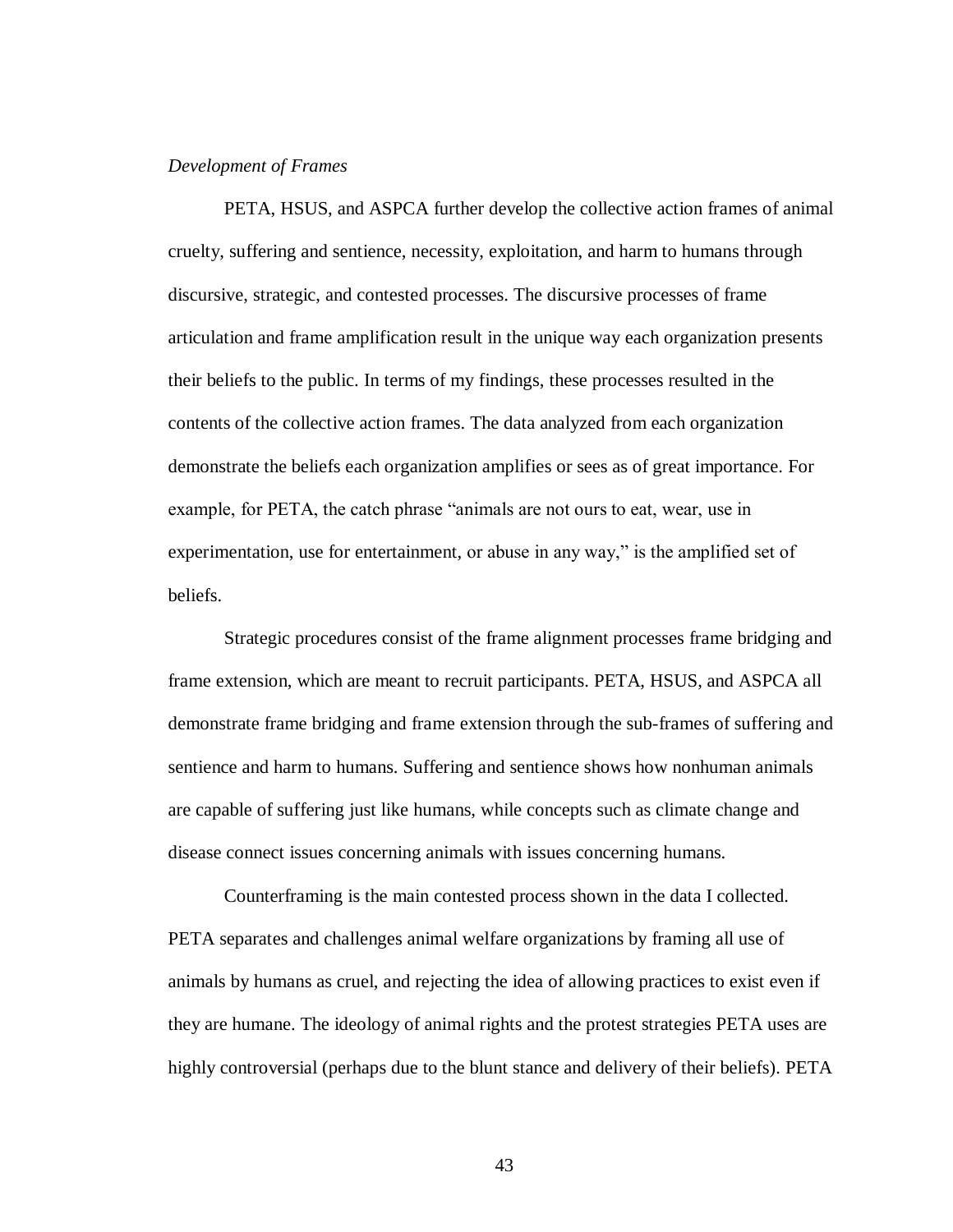counters criticism in these areas by providing position statements on why they support animal rights ideology and why they use strategies such as radical protests. The data collected do not illustrate any counterframing tactics in use by HSUS. One particularly interesting aspect held by some animal rights advocates is the opposition to pet keeping. ASPCA, an animal welfare organization, criticizes this animal rights concept by having position statements on how the human animal bond is beneficial for both humans and animals.

|                           | <b>PETA</b>                                                                                      | <b>HSUS</b> | <b>ASPCA</b> |
|---------------------------|--------------------------------------------------------------------------------------------------|-------------|--------------|
| Frame<br>Alignment        | Suffering and Sentience, Harm to Humans                                                          |             |              |
| Frame<br>Articulation     | Animal Cruelty, Suffering and Sentience, Necessity, Exploitation,<br>Harm to Humans (All Frames) |             |              |
| Vocabularies of<br>Motive | All Frames, harsh<br>language                                                                    | All Frames  | All frames   |
| Counterframing            | Necessity, Exploitation                                                                          | None        | Necessity    |

Table 4: Development of Frames

## *Efficacy*

PETA, HSUS, and ASPCA are all large and well-recognized organizations, which illustrates that the results of their framing activity are well received by at least some portion of the public. The number of supporters and assets of each organization illustrates their status as widely influential organizations. PETA has over three million supporters and their 2011 financial statements show over eighteen million in assets. As of their 2010 Annual Report, HSUS has over twelve million members and supporters and over twohundred-and-five million dollars in assets. ASPCA has over one million followers and its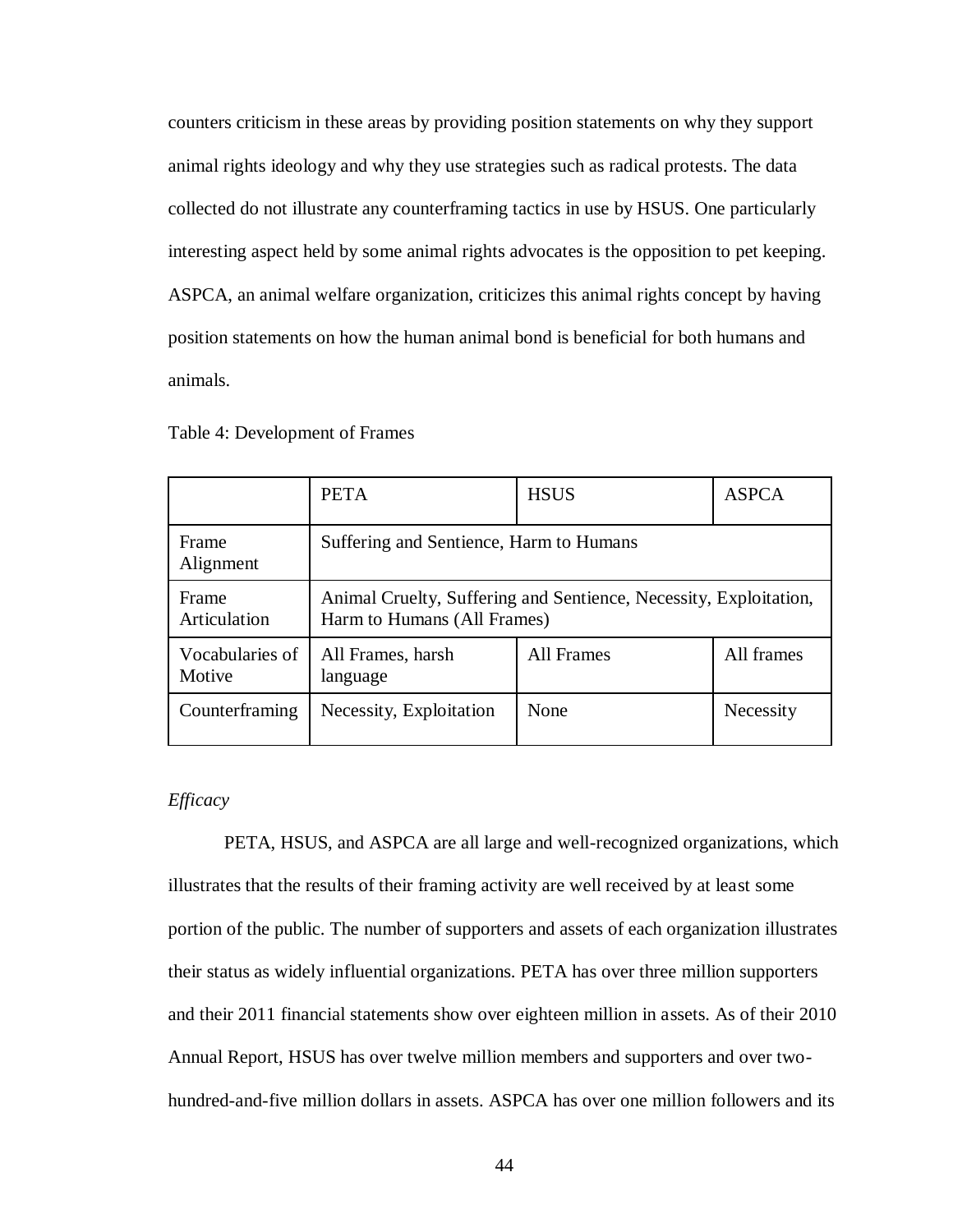2010 financial statements illustrate over two-hundred-and-nine million in assets. Judgments regarding the efficacy of the organizations were made by comparing my findings to the previous literature regarding the influence of framing activity on efficacy. Therefore, such judgments are based on how the data from PETA, HSUS, and ASPCA reflect the aspects efficacy discussed in previous literature. As discussed in the literature review, efficacy of framing activity typically depends on whether frames are credible and resonant.

Credibility begins with whether the actions of social movement organizations are congruent with their actions (frame consistency). The actions taken by all three organizations are consistent with their collective action frames. For example PETA is more proactive in supporting a vegan diet due to their belief that animal products are unnecessary for human dietary needs as shown in the sub-frame of necessity. Conversely, the sub-frame of necessity found in HSUS and ASPCA promote dietary choices that consider humane treatment of animals raised and killed for food.

The study of animal consciousness, which affects their welfare, has been widely examined. This means that there is a large amount of valid evidence from which organizations can base their beliefs and achieve empirical credibility. PETA especially cites evidence and studies throughout their website and pamphlets. HSUS and ASPCA are very aware of the need for valid evidence and mention in their positions the necessity of gaining knowledge in the animal field. For example, the sub-frame of suffering and sentience of PETA and HSUS include fish as animals that are capable of feeling pain. ASPCA does not give a definite position on the cloning of animals because they feel that there is not enough evidence to make a decision for or against the practice.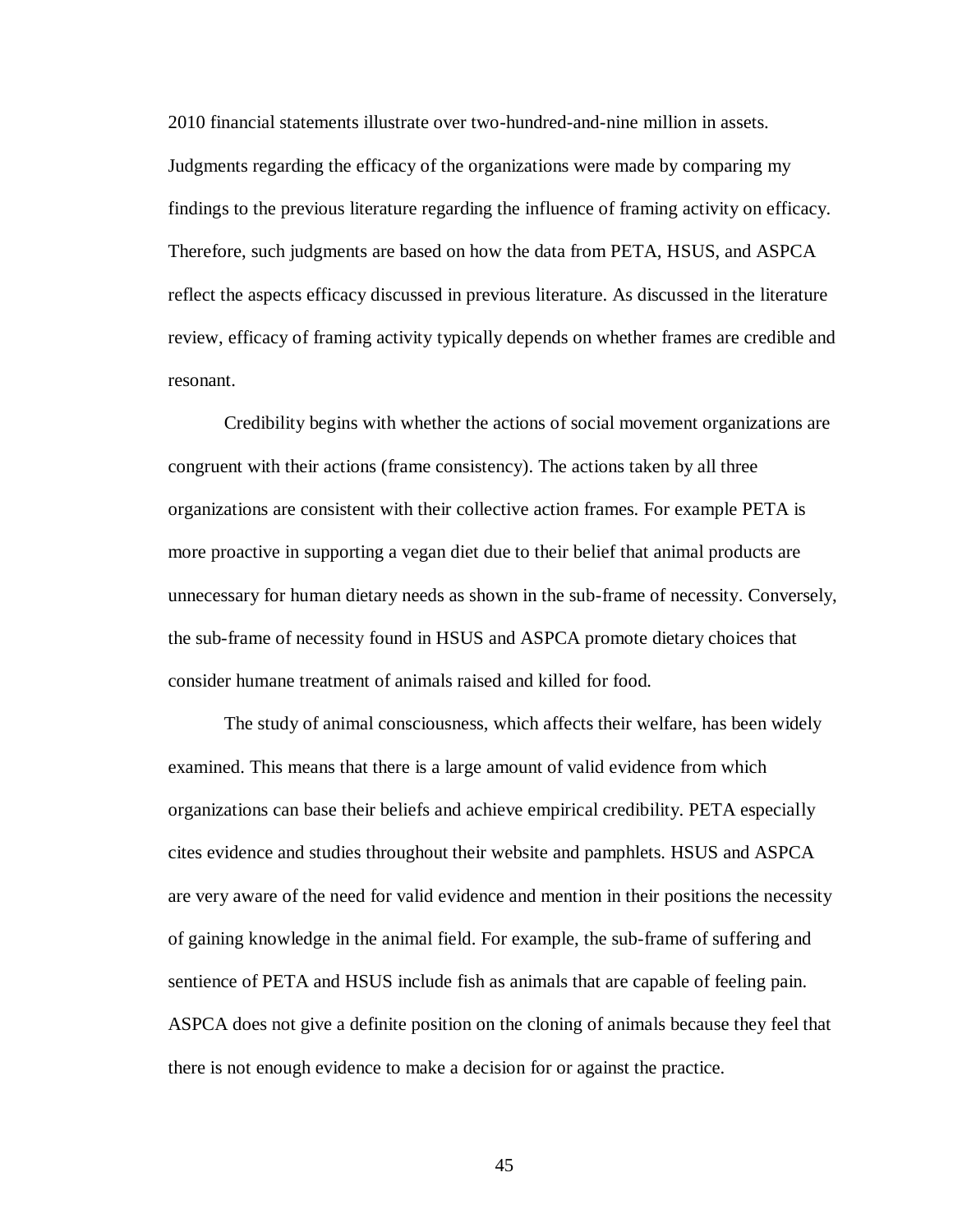Credibility of frame articulators is particularly important for PETA to consider, as celebrity involvement is one of their main strategies for recruiting participants. PETA mentions individuals who are widely respected such as Barack Obama and Paul McCartney. The data I collected does not illustrate HSUS' or ASPCA's use of celebrities or other frame articulators, however this does not mean that they do not consider the credibility of frame articulators.

Frame resonance deals with how important the beliefs illustrated in collective action frames are to potential members. Strategies such as boundary framing (as discussed in the above creation of frames section) are important to link the beliefs of the organizations to the beliefs of the public. Experience plays a role in how individuals view animals. If personal experiences are not congruent to the beliefs of PETA, HSUS, and ASPCA then an individual is not likely to support the organizations. For example if an individual has never had a pet, they are not likely to understand or appreciate the bond between someone and their pet. Experience and importance of beliefs to a possible participant are both individual factors that affect frame resonance.

On the other hand, narrative fidelity deals with the relation of an organization's collective action frames to the broader culture. If the collective action frames are in keeping with the dominant societal views, individuals are more likely to participate in those social movement organizations (Benford and Snow 2000). This particularly presents a problem for PETA, as the ideology of animal welfare is more acceptable to the public than animal rights. Discourse and mortality salience are two concepts that provide insight into how PETA, HSUS, and ASPCA deal with dominant societal beliefs.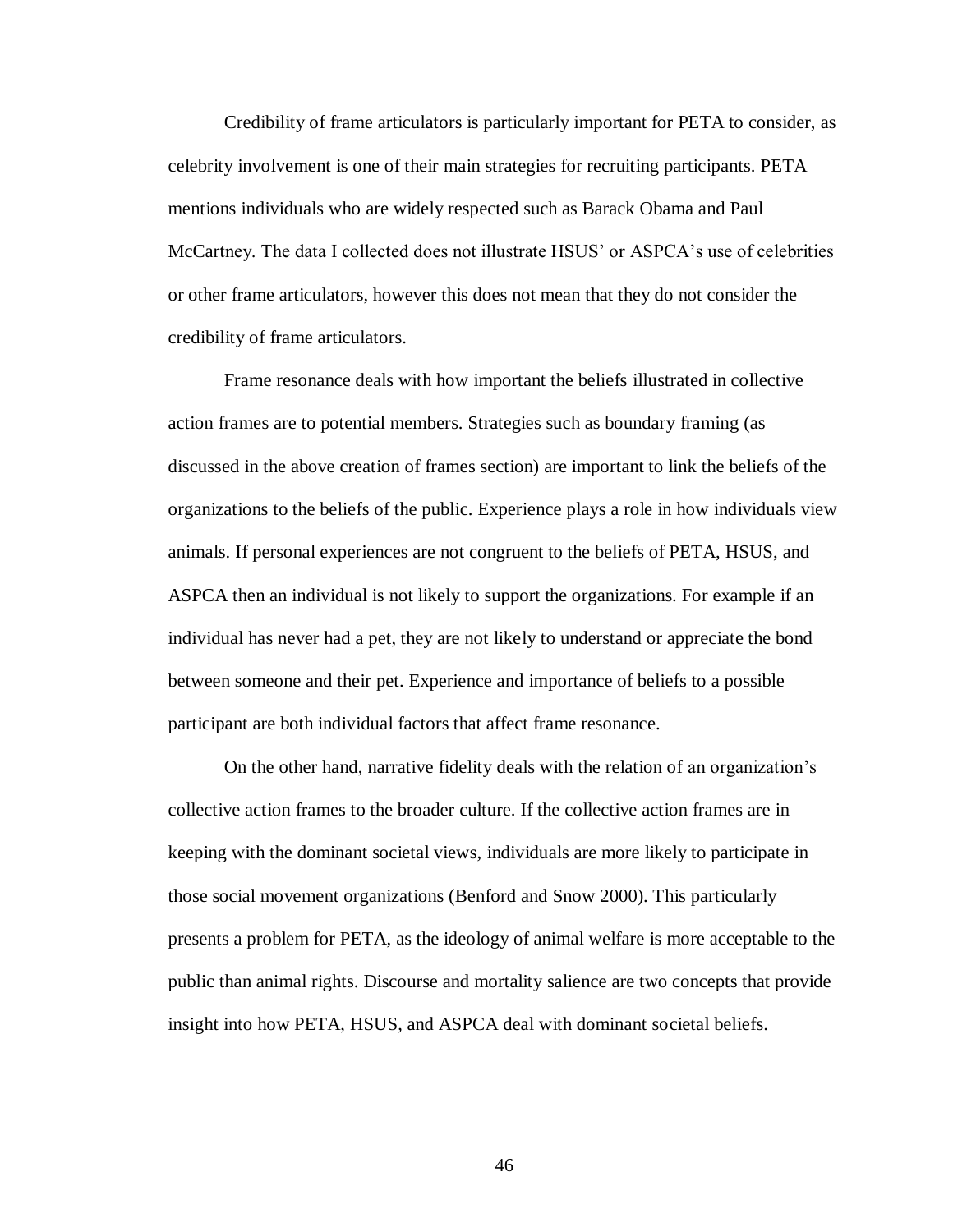Language constructs and perpetuates how animals are treated. Scholars such as Stibbe (2001) and Freeman (2010) emphasize the necessity of eliminating oppressive discourse and emphasizing human- animal similarities in order for animals to be treated humanely. For example, Stibbe and Freedom would encourage the use of the term nonhuman animal instead of just animals. However, none of the organizations use this term, which indicates that emphasizing human- animal similarities may not always be the best strategy.

Beatson, Loughnan, and Halloran (2009) found that when humans are confronted with their mortality they are more likely to desire separation from nonhuman animals. Beatson et al. (2009:86) suggest "when animal welfare campaigns make death salient, it may be beneficial to avoid emphasizing human-animal similarities and, instead, to focus on how humankind is uniquely positioned to show kindness and generosity to the creatures who are dependent on us." The frames of animal cruelty, suffering and sentience, and harm to humans illustrate that all the organizations emphasize humananimal similarities. Images in the pamphlets from PETA and HSUS provide the most prominent examples of how the organizations deal with mortality salience. Pamphlets from HSUS and PETA on wildlife issues, especially animals used for clothing, show images of bloodied or dying animals and humans are portrayed not as similar to animals but as being in a position to solve the problem. It is these types of pamphlets that are more likely to create moral shocks; for example there has been a lot of outrage towards the Canadian government regarding the killing of seals. Perhaps the lack of mortality salience factors in these pamphlets plays a role in how likely an individual is to be upset by a situation and desire to change it.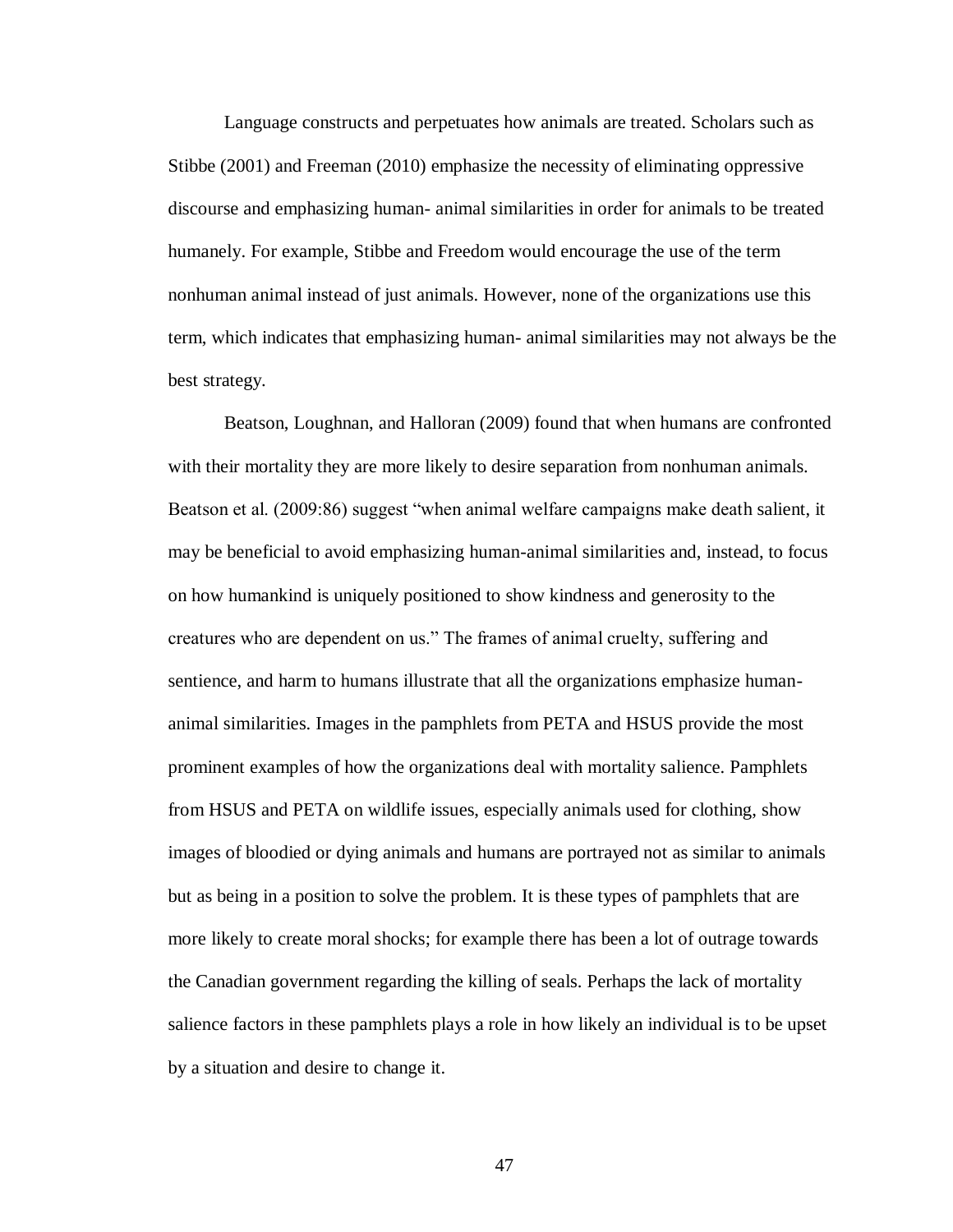Conversely, some of PETA's pamphlets ("Animal Abuse & Human Abuse:

Partners in Crime" and "Dog Attacks") show images of dying, bloodied animals as well as emphasize human and animal similarities. Issues such as the link between human and animal violence and the acceptability of chaining dogs are more controversial than issues such as the killing of seals. Mortality salience could be a factor in why issues differ in terms of being controversial. In HSUS' pamphlets on animal fighting, human- similarities are emphasized, and there are some graphic pictures, however the majority of pictures depict the animals being rescued or cared for. In this case, HSUS finds a way to balance the benefits of animal-human similarities and the consequences of mortality salience.

Being effective is particularly hard for animal rights organizations such as PETA since their ideology is drastically different from dominant societal beliefs. Data from HSUS and ASPCA illustrate that animal welfare organizations are effective due to their maintenance of frame credibility, empirical credibility, and narrative fidelity. Data from PETA illustrate that the organization is effective in terms of credibility; however they may struggle to be resonant due to the difference between PETA's views and dominant societal beliefs. Overall, the content and presentation of the frames animal cruelty, suffering and sentience, necessity, exploitation, and harm to humans determines whether the beliefs of PETA, HSUS, and ASPCA are viewed as credible, and important by the public.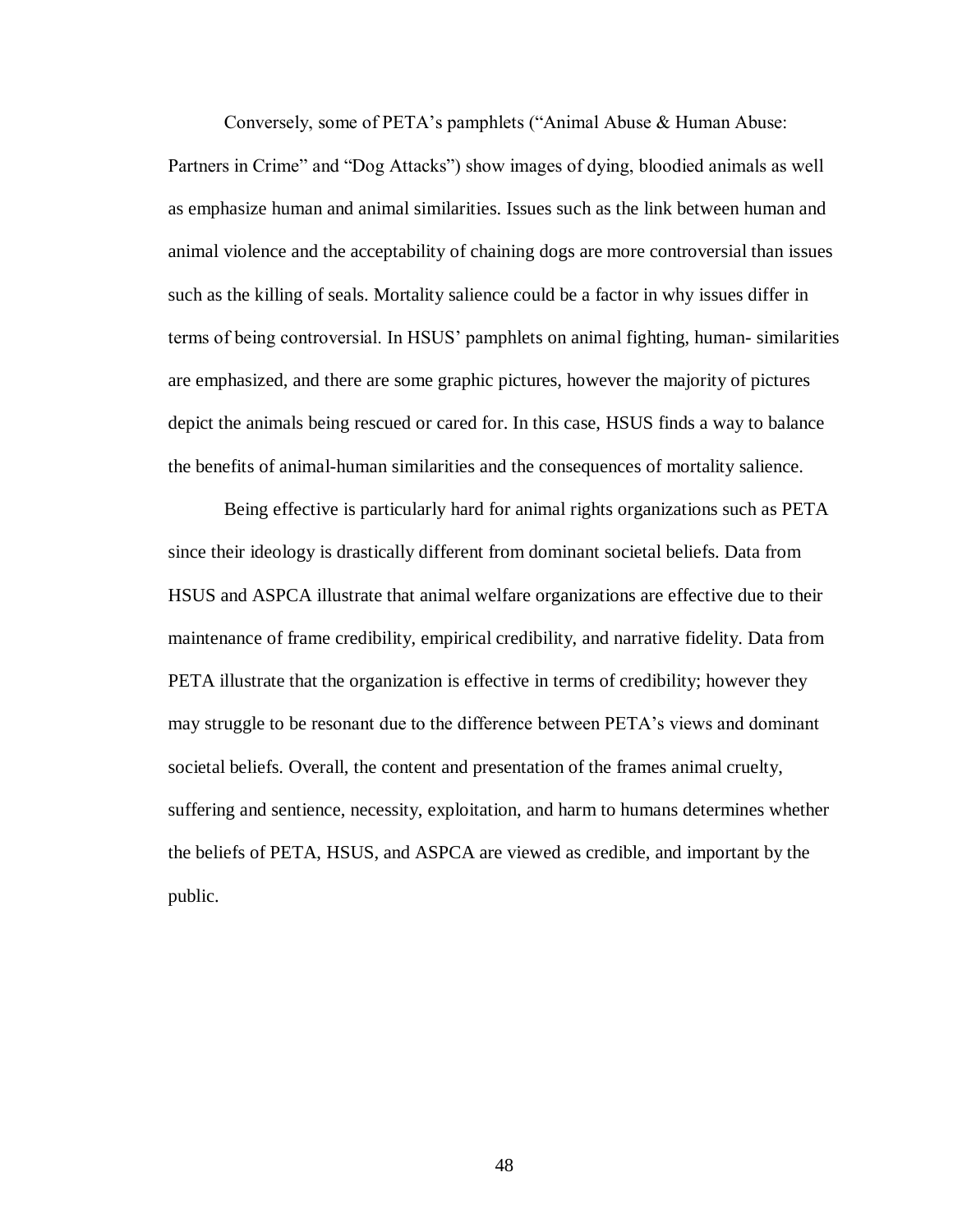Table 5: Efficacy

|             | <b>PETA</b>                                                     | <b>HSUS</b>                                                          | <b>ASPCA</b>                                                            |
|-------------|-----------------------------------------------------------------|----------------------------------------------------------------------|-------------------------------------------------------------------------|
| Credibility | All frames, frame<br>articulators                               | All frames                                                           | All frames                                                              |
| Resonance   | Low narrative fidelity,<br>low experiential<br>commensurability | High narrative fidelity,<br>average experiential<br>commensurability | High narrative<br>fidelity, average<br>experiential<br>commensurability |

#### Consistency and Contribution

There is consistency between my findings and the literature on animal rights organizations. PETA's underlying ideology of animal rights calls for severe restrictions on animal use. Therefore, the organization must rely on attention grabbing strategies such as animal- human comparisons, movement-to-movement comparisons, moral shocks, and celebrity involvement. Achieving resonance is a particular issue for PETA since their beliefs contrast with dominant societal beliefs.

My findings on animal welfare organizations, exemplified by HSUS and ASPCA, contribute to the field, as there is currently little on framing activity in such organizations. Both animal rights and animal welfare organizations share a master frame of animal cruelty and sub frame of suffering and sentience. Differences between organizations in other sub-frames are most likely due to differing ideologies. Strategies such as movement-to-movement comparisons, and celebrity involvement are less present in animal welfare organizations, possibly due to the consistency between the beliefs of animal welfare organizations and dominant societal beliefs.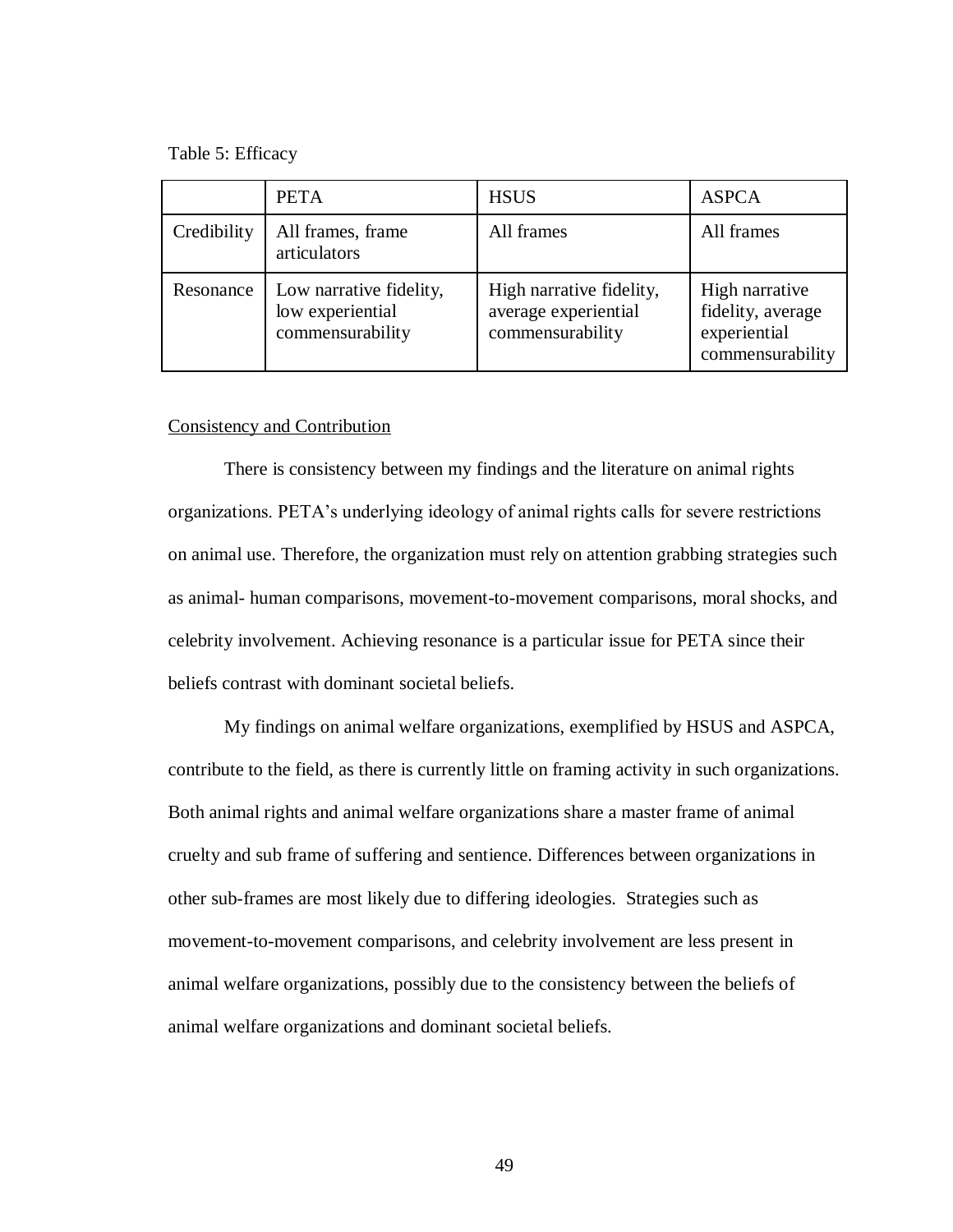## **Summary**

This section has provided an in-depth look at the specific framing activities done by PETA, HSUS, and ASPCA. Despite differing definitions of animal cruelty and placement of blame, the processes of boundary framing and vocabularies of motive are similar for all three organizations. In terms of the development of frames, the discursive processes resulted in different outcomes for PETA, HSUS, and ASPCA. PETA and ASPCA actively engaged in counterframing while HSUS did not. However, the strategic processes by all three organizations are achieved through the sub-frames of suffering and sentience, and harm to humans. Lastly, PETA, HSUS, and ASPCA are all effective in terms of credibility; however, PETA is less effective than HSUS and ASPCA in the area of resonance. In the next and final section I will conclude my research by discussing its strengths and weaknesses as well as directions for future research.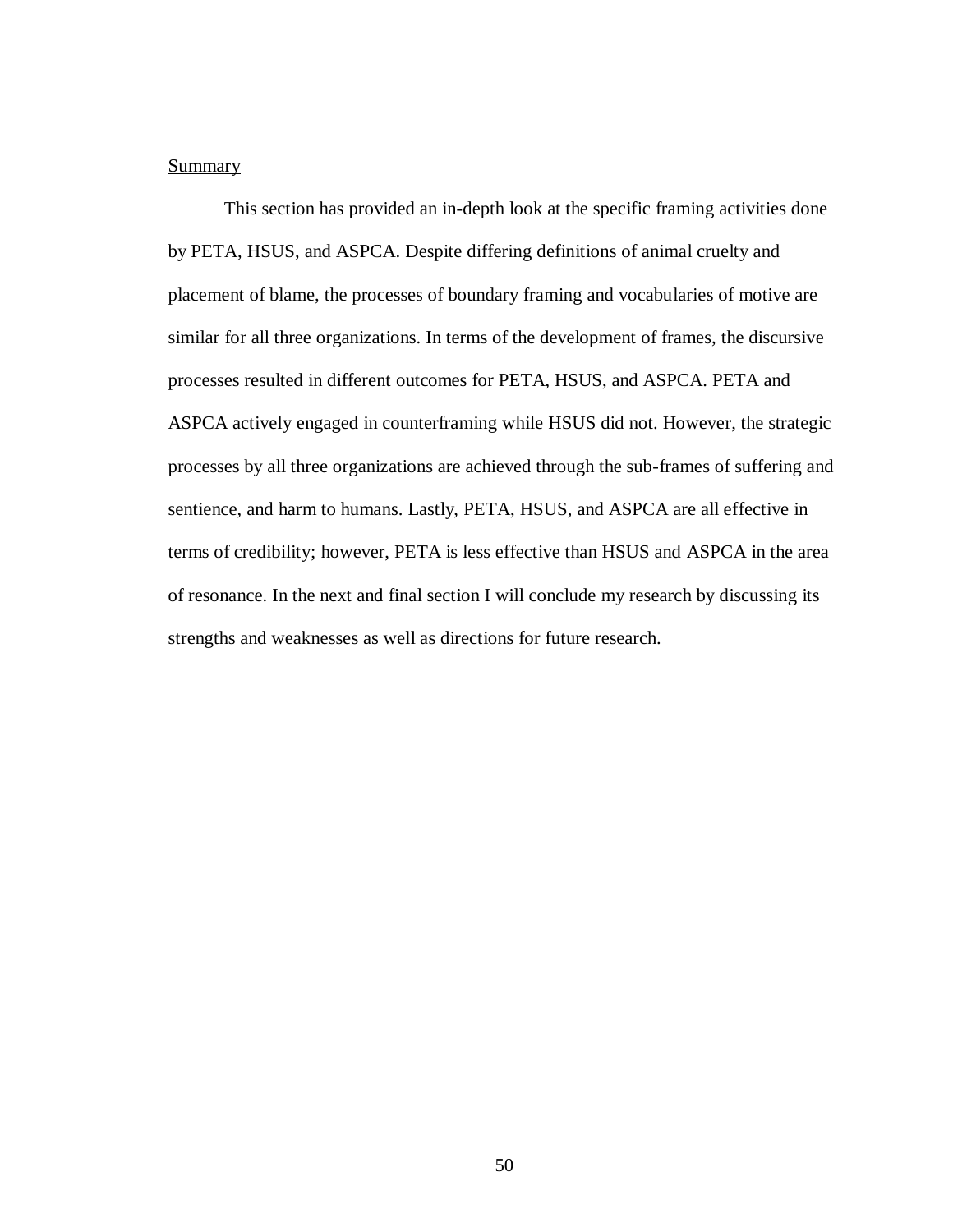# **Conclusion**

## Introduction

In this final section I will first discuss the strengths and weaknesses of my research. Next, I will provide suggestions for further research and lastly, highlight the important implications from the research project.

#### Strengths and Weaknesses

The scope of this research project is both a strength and a weakness. Typically, literature about the framing activity of animal advocacy organizations focuses specifically on one piece of framing activity. For example, a journal article on boundary framing of animal advocacy organizations focuses on one element of diagnostic framing which is just one aspect of framing activity. I was able to look at multiple aspects of framing activity in multiple organizations, which provides a great foundational overview on the subject. Conversely, since the scope of the research is large, I was less able to go into detail about some aspects.

Along with scope, the sample is also a strength and a weakness. The sample in this study is small. Due to time constraint only the three most recognized animal advocacy organizations were included. Also, two of the organizations represented animal welfare while only one represented animal rights, perhaps distorting the prevalence of animal rights or animal welfare positions. There are many more animal advocacy organizations whose framing activity affects the public's view of animal cruelty. The inclusion of more organizations could have yielded a more representative sample. On the other hand, limiting the sample to three organizations allowed me to have an in-depth focus on the organizations.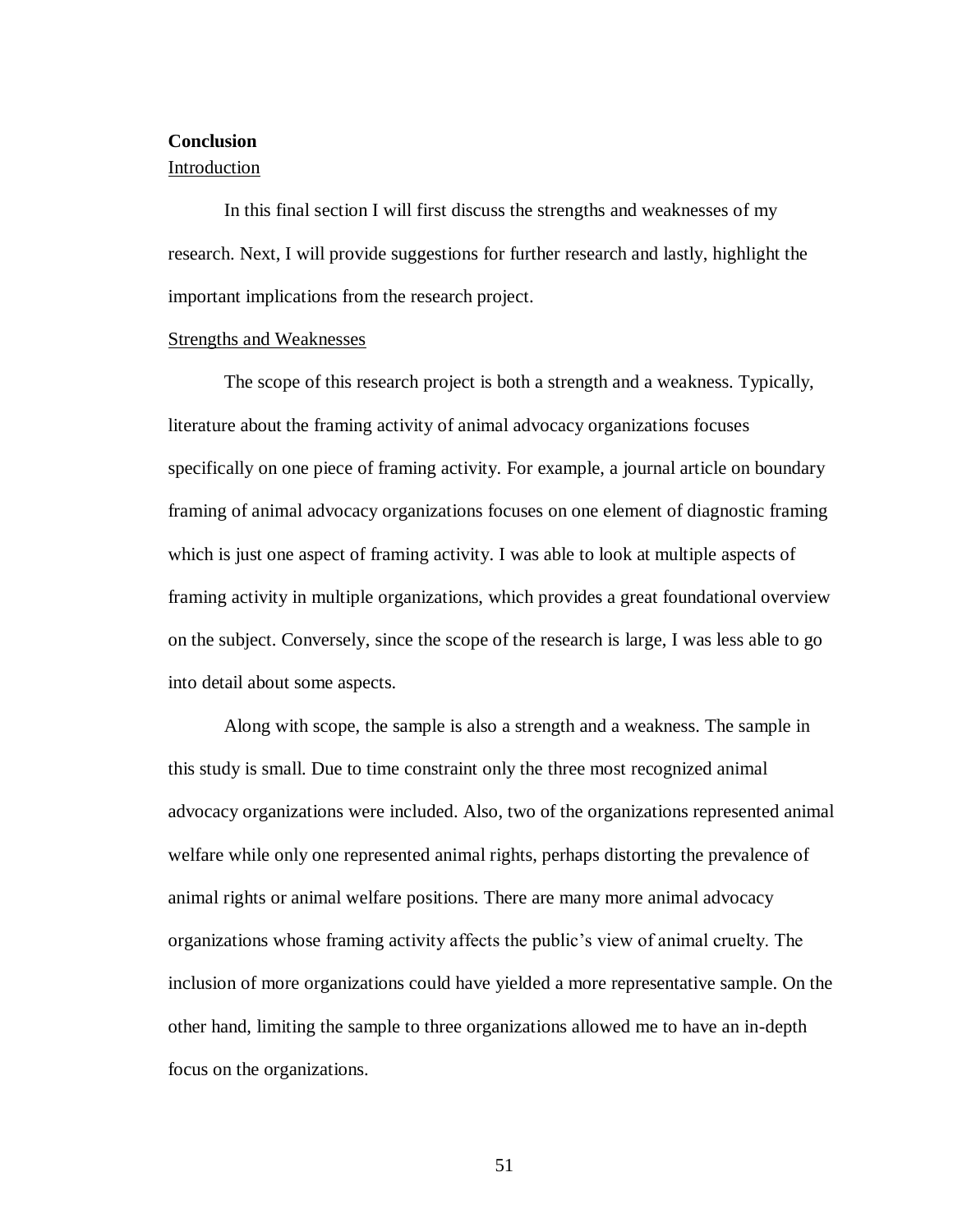The type and amount of data I collected has the potential to be a weakness. American Society for the Prevention of Cruelty to Animals does not distribute any pamphlets. All of their information is on their website. I included them in the study as they are an influential organization, however the lack of pamphlets may have resulted in an under representation of the organization. Conversely, due to the layout of People for the Ethical Treatment of Animals' website, PETA may have been over-represented. While HSUS and ASPCA have position statements in one, organized section, to get PETA's positions I had to look at many more web pages. Therefore, there was more information from PETA than from HSUS and ASPCA.

#### Future Research

The inclusion of animal and human interactions is relatively new in the field of Sociology. Therefore, there is a massive amount of potential research to be done in the future.

The study of demographics and their relation to support for animal issues and participation in animal advocacy organizations has been a main focus in the area of animal and human interactions. Literature reveals that women who are white, middle class, middle age, and educated are most likely to participate in animal advocacy organizations. However, literature has not yet addressed how such demographics impact the framing activity of animal advocacy organizations. Would the data I collected be the same if a typical animal advocate were a young, Asian, working class individual?

More research should also be done to gauge the effectiveness of PETA, HSUS, and ASPCA. My findings of the organization's efficacy are based exclusively upon their websites and pamphlets. Combining methods such as content analysis of legislation, and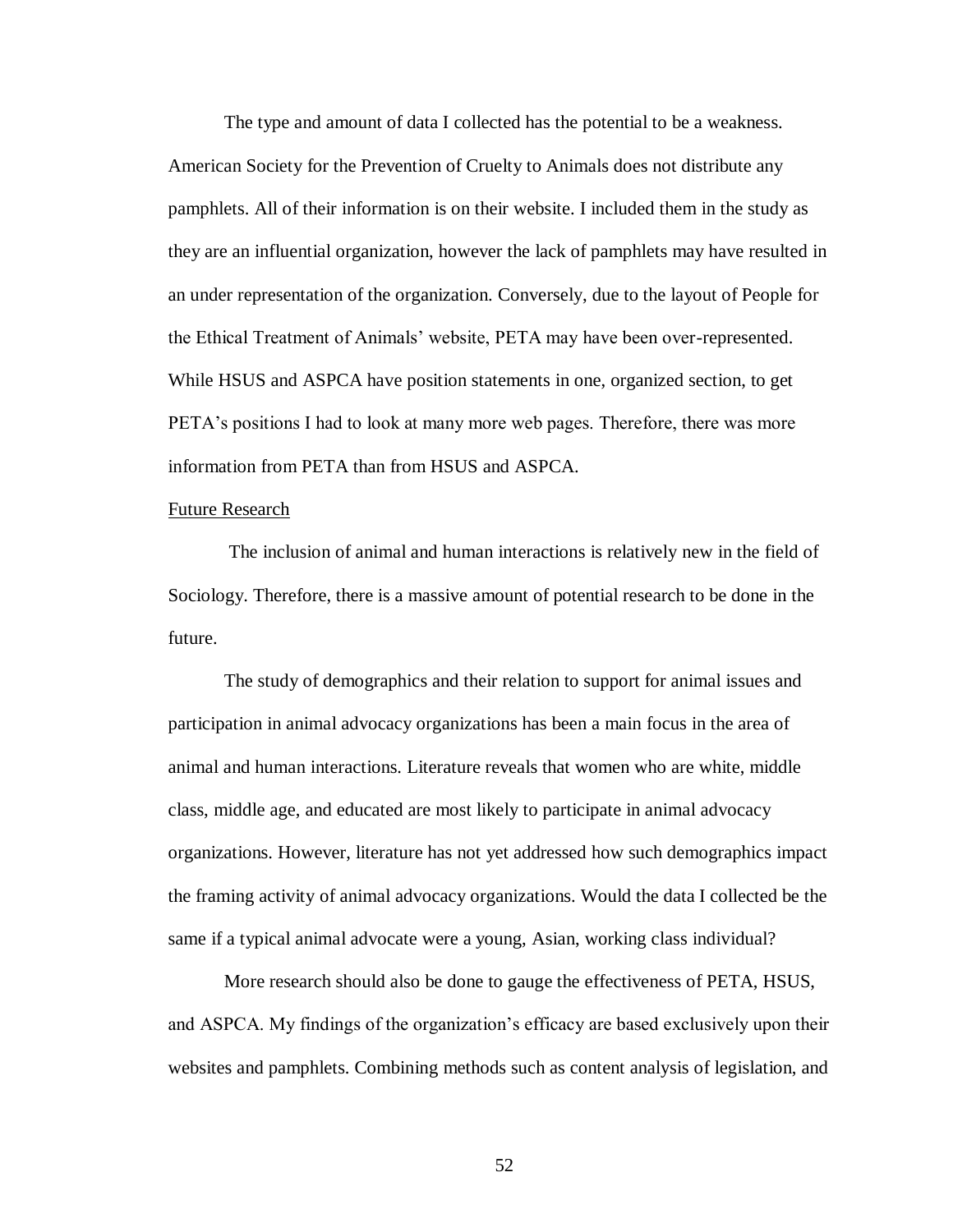surveying individuals could give a more in-depth perspective how the organizations are viewed. While my study illustrates the framing activity of organizations, it does not address how that framing activity is received. Content analysis enabled me to look at the efficacy of PETA, HSUS, and ASPCA in the context of literature on framing activity; however does this provide the same findings as surveying a group of individuals?

Since animal advocacy organizations are heavily influential in the knowledge and understanding of animal issues, their framing activity and rationale for such activity are important indicators of how the larger society views animal issues such as animal cruelty. The incorporation of animals in the lives of humans necessitates an understanding of how such animals are viewed and therefore treated. Future research in all areas of the field of human and animal interactions will produce a deeper understanding of not just animals, but humans as well. Hopefully my findings provide a foundation of how animal advocacy organizations define animal cruelty from which further research can develop.

In conclusion, the animal advocacy organizations PETA, HSUS, and ASPCA use the frames of animal cruelty, suffering and sentience, necessity, exploitation, and harm to humans to view the issue of animal cruelty, present it to the public, and motivate people to join their organization. These collective action frames give credibility to all three organizations; however HSUS' and ASPCA's frames are more likely to resonate with the public than PETA's, which gives them an advantage in terms of efficacy. Animal cruelty is an important issue for our society and understanding the foundational framing activities through which organizations define animal cruelty can provide a deeper understanding of how society views both human and nonhuman animals.

## Summary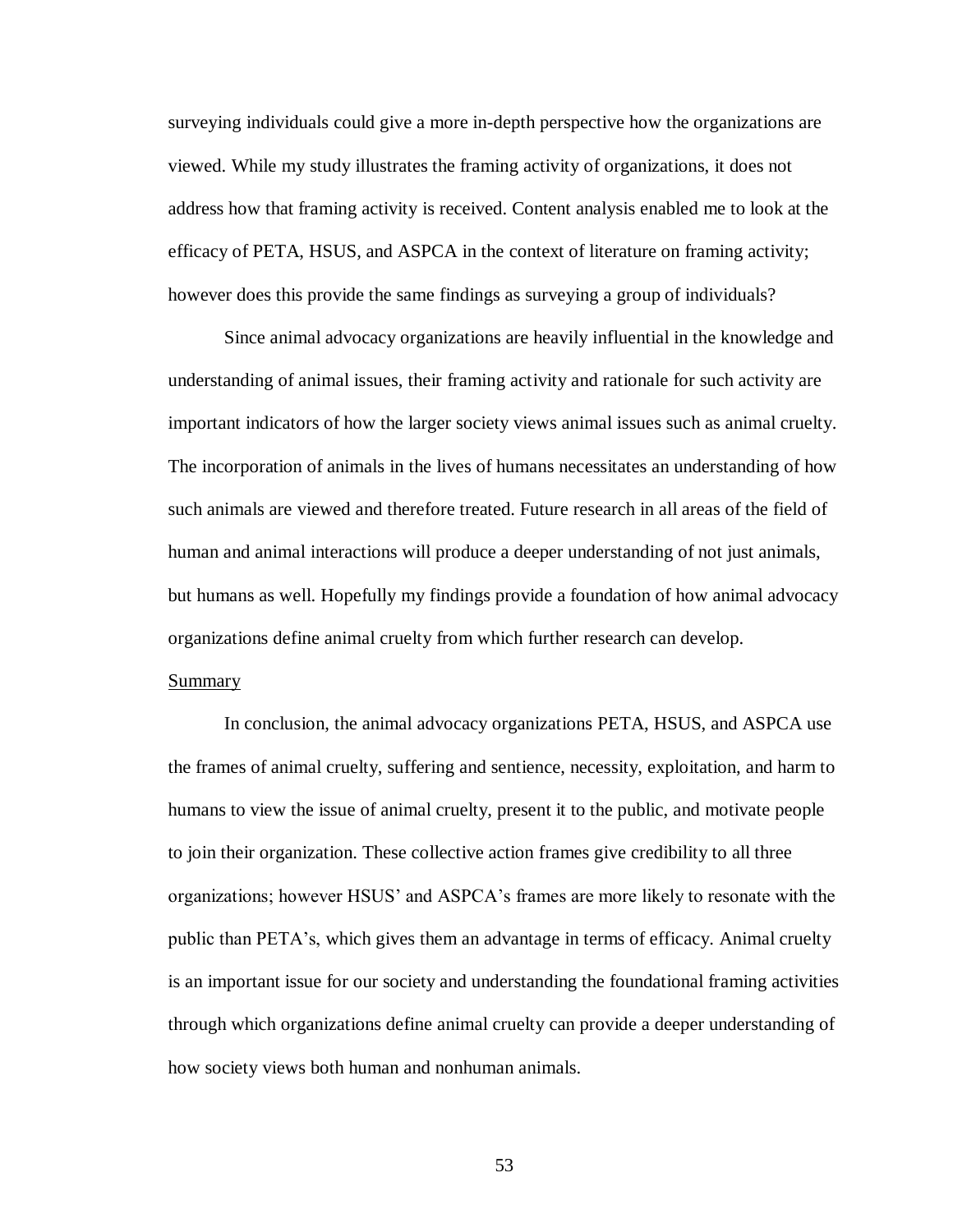### **Bibliography**

- American Society for the Prevention of Cruelty to Animals. "About the ASPCA." New York, NY. Retrieved February 16, 2012 (http://www.aspca.org/Home/About-Us/about-the-aspca).
- American Society for the Prevention of Cruelty to Animals. "FAQ." New York, NY. Retrieved February 20, 2012 (http://www.aspca.org/about-us/faq/).
- American Society for the Prevention of Cruelty to Animals. "ASPCA Policy and Position Statements." New York, NY. Retrieved February 16, 2012 (http://www.aspca.org/about-us/policy-positions/).
- Beatson, Ruth, Stephen Loughnan, and Michael Halloran. 2009. "Attitudes toward Animals: The Effect of Priming Thoughts of Human- Animal Similarities and Mortality Salience on the Evaluation of Companion Animals." *Society and*

*Animals* 17: 72- 89.

- Benford, Robert D. 1993. "You Could Be the Hundredth Monkey: Collective Action Frames and Vocabularies of Motive within the Nuclear Disarmament Movement." *The Sociological Quarterly* 34: 195-216.
- Benford, Robert, and David Snow. 2000. "Framing Processes and Social Movements: An Overview and Assessment." *Annual Review of Sociology* 26: 611- 639.
- Berbrier, Mitch. 1998. "Half the Battle: Cultural Resonance, Framing Processes, and Ethnic Affectations in Contemporary White Separatist Rhetoric." *Social Problems* 45: 431-450.
- Berry, Bonnie. 2004. "International Progress and Regress on Animal Rights." *International Journal of Sociology and Social Policy* 24: 58- 75.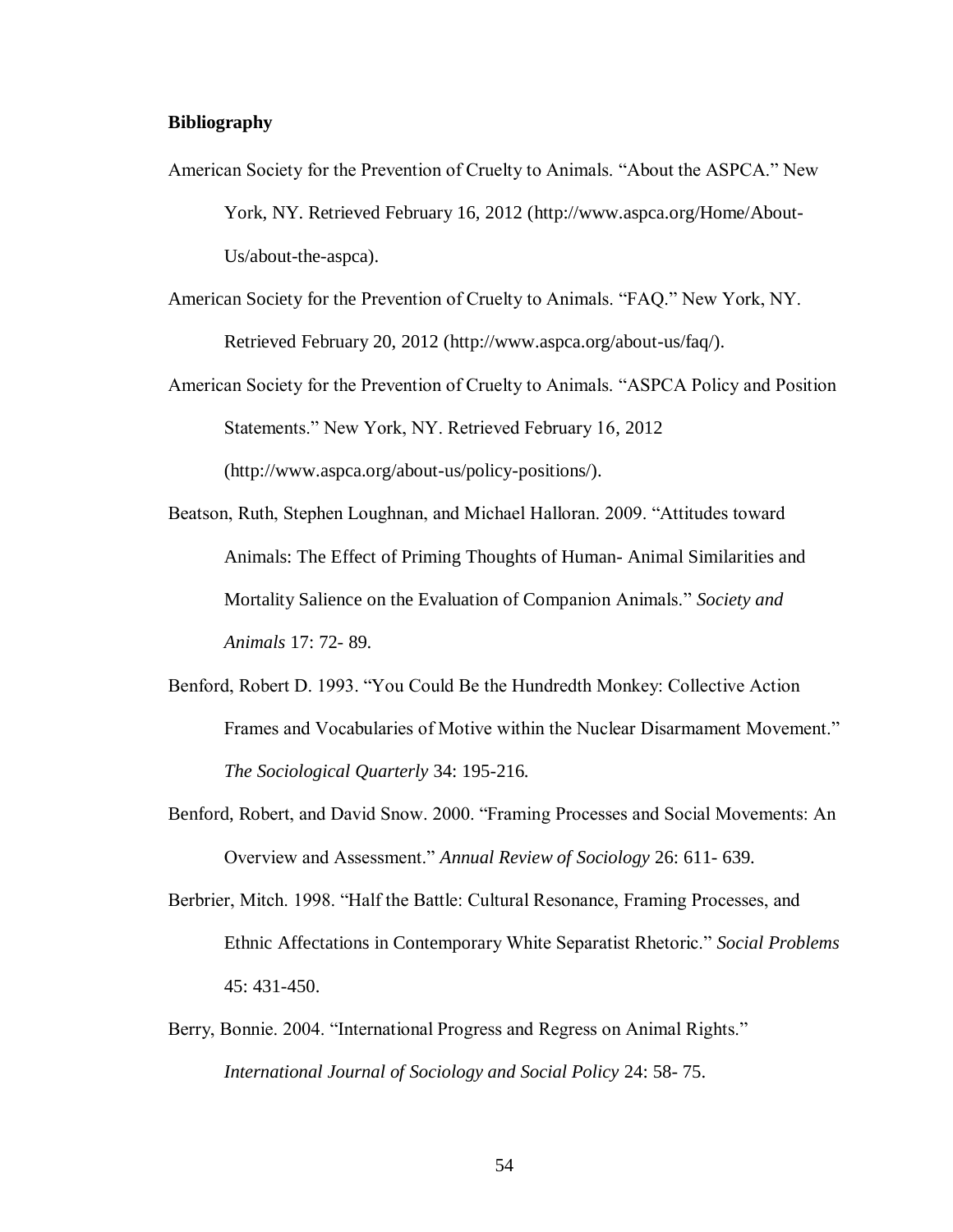- Blackstone, Amy. 2012. *Principles of Sociological Inquiry: Qualitative and Quantitative Methods*. Nyak, NY: Flat World Knowledge.
- Broom, Donald M. 2010. "Animal Welfare: Freedom." Pp. 55-56 in *Encyclopedia of Animal Rights and Animal Welfare*, Vol. 1, edited by Marc Bekoff. Santa Barbara, California: ABC-CLIO, LLC.
- Carroll, William K., and R. S. Ratner. 1996. "Master Framing and Cross-Movement Networking in Contemporary Social Movements." *The Sociological Quarterly* 37: 601- 625.
- Cherry, Elizabeth. 2010. "Shifting Symbolic Boundaries: Cultural Strategies of the Animal Rights Movement." *Sociological Forum* 25: 450- 475.
- Corbett, Julia B. 2006. "Communicating the Meaning of Animals." Pp. 176- 212 in *Communicating Nature: How We Create and Understand Environmental Messages*. Washington D.C: Island Press.
- Ellingson, Stephen. 1995. "Understanding the Dialectic of Discourse and Collective Action: Public Debate and Rioting in Antebellum Cincinnati." *American Journal of Sociology*: 100-144.
- Freeman, Carrie P. 2010. "Framing Animal Rights in the 'Go Veg' Campaigns of U.S. Animal Rights Organizations." *Society and Animals* 18: 163- 182.
- Gamson, William A., and Gadi Wolfsfeld. 1993. "Movements and Media as Interacting Systems." *Annals of the American Academy of Political and Social Science* 528: 114- 125.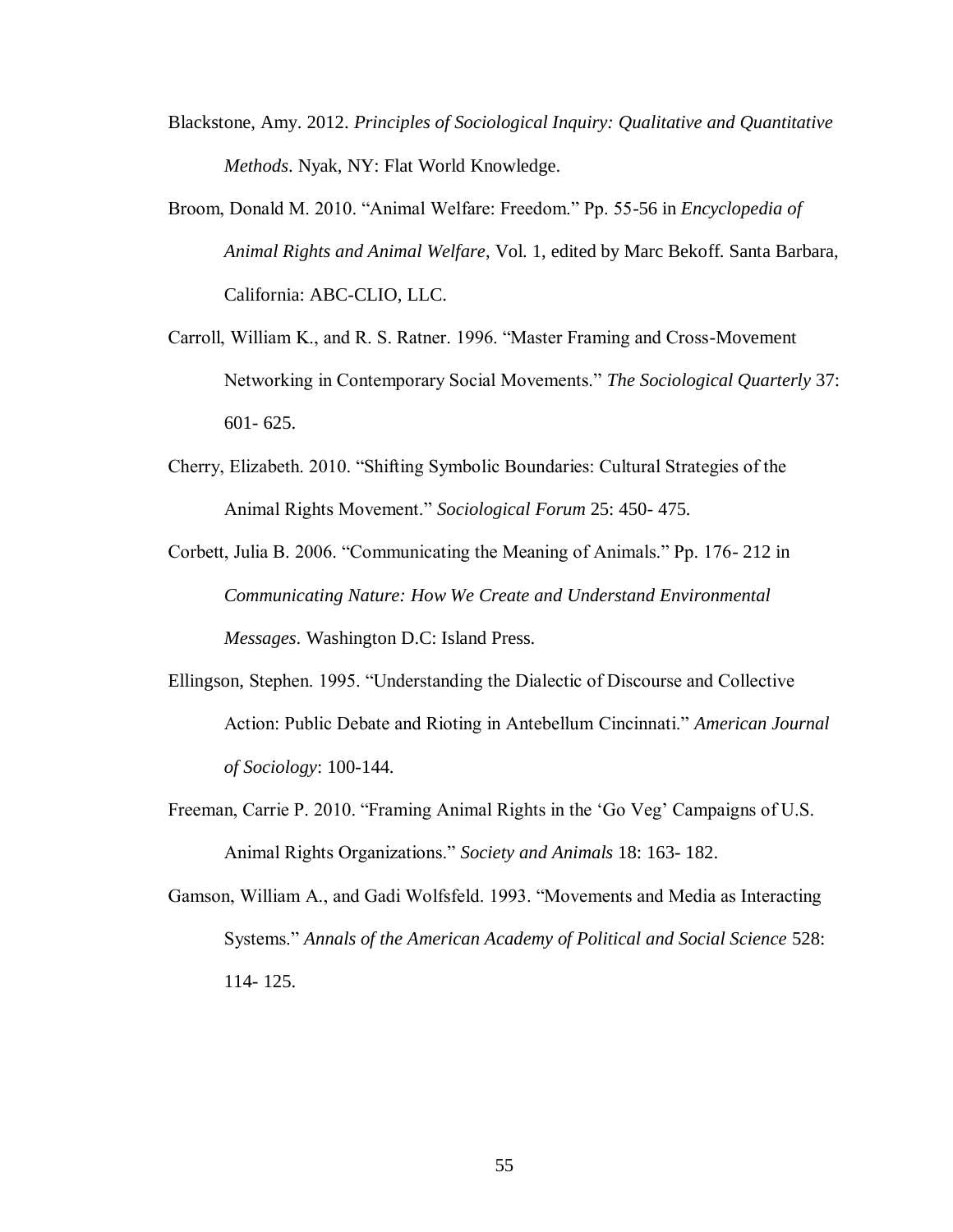- Gerhards, Jurgen, and Dieter Rucht. 1992. "Mesomobilization: Organizing and Framing in Two Protest Campaigns in West Germany." *American Journal of Sociology*: 555-595.
- Greenebaum, Jessica. 2009. "I'm Not an Activist: Animal Rights vs. Animal Welfare in the Purebred Dog Rescue Movement." *Society and Animals* 17: 289- 304.
- Humane Society of the United States. 2005. "Fred Meyers: Co-Founder of the HSUS." Washington, DC. Retrieved April 5, 2012

(http://humaensociety.org/about/history/fred\_meyers.html).

- Humane Society of the United States. 2007. *Cockfighting Hurts Animals, Children, Communities, and You*. Washington, DC: Humane Society of the United States.
- Humane Society of the United States. 2007. *Eliminating Animal Suffering in Research.* Washington, DC: Humane Society of the United States.
- Humane Society of the United States. 2007. *She Needs Her Fur More than You Do*. Washington, DC: Humane Society of the United States.
- Humane Society of the United States. 2008. *Boycott Canadian Seafood*. Washington,

DC: Humane Society of the United States.

Humane Society of the United States. 2008. *Disaster Preparedness for Horses*.

Washington, DC: Humane Society of the United States.

Humane Society of the United States. 2008. *Disaster Preparedness for Pets.* Washington,

DC: Humane Society of the United States.

Humane Society of the United States. 2008. *Follow the Three Rs*. Washington, DC: Humane Society of the United States.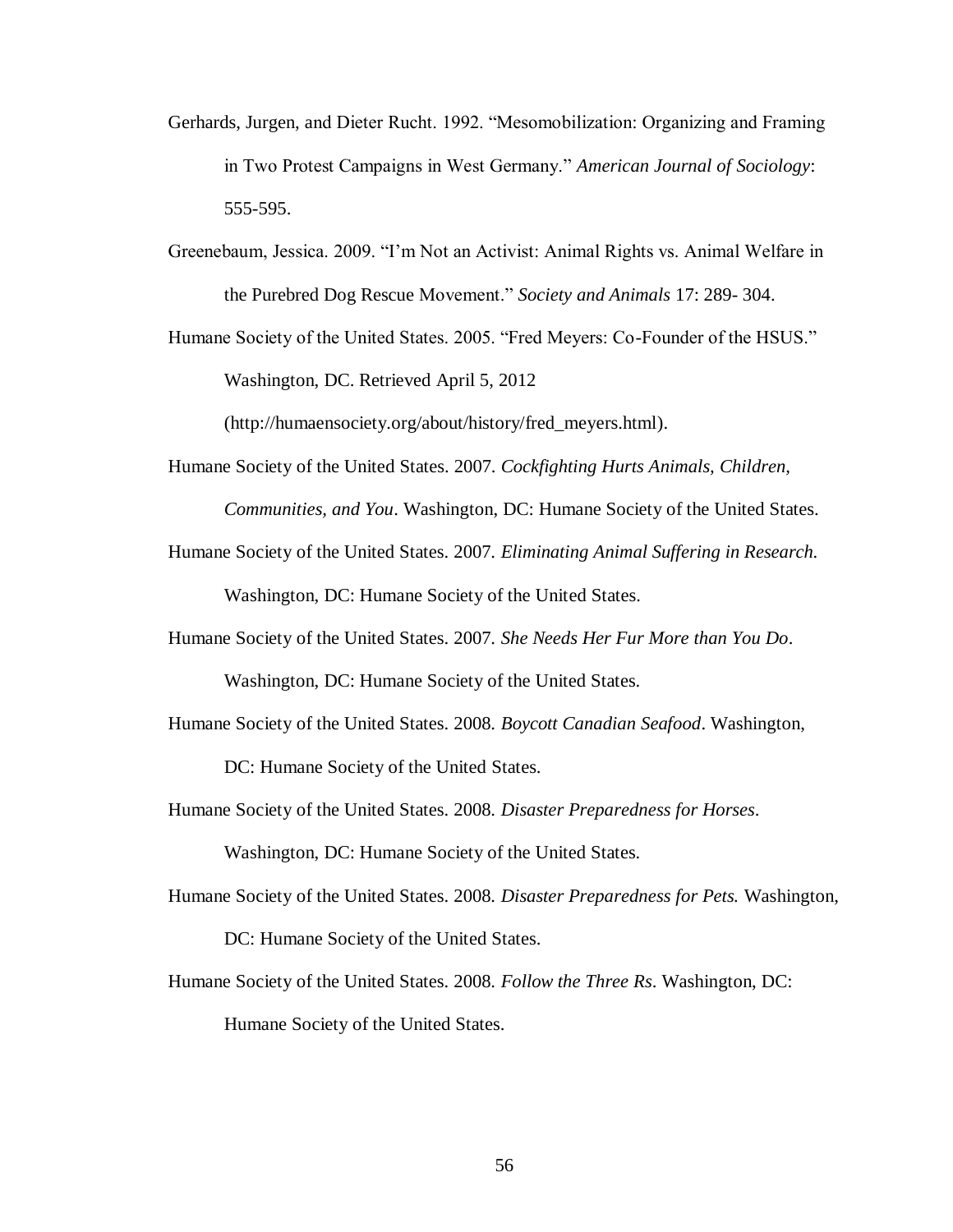- Humane Society of the United States. 2008. *Halting Wildlife Abuse*. Washington, DC: Humane Society of the United States.
- Humane Society of the United States. 2008. *Helping animals In Need…Training Tomorrow's Veterinarians*. Washington, DC: Humane Society of the United States.
- Humane Society of the United States. 2008. *Stop Shark Tournaments.* Washington, DC: Humane Society of the United States.
- Humane Society of the United States. 2009. *Dogfighting Hurts Animals, Children, Communities and You.* Washington, DC: Humane Society of the United States.
- Humane Society of the United States. 2009. "Frequently Asked Questions." Washington DC. Retrieved February 9, 2012

(http://www.humanesociety.org/about/contact/frequently\_asked\_questions.html).

- Humane Society of the United States. 2010. *End Dogfighting*. Washington, DC: Humane Society of the United States.
- Humane Society of the United States. 2010. *Protecting America's Equines*. Washington, DC: Humane Society of the United States.
- Humane Society of the United States. 2010. *The Cruelty Behind the Cuteness*.

Washington, DC: Humane Society of the United States.

- Humane Society of the United States. 2011. "About Us: Overview." Washington, DC. Retrieved February 9, 2012 (http://www.humanesociety.org/about/overview/).
- Humane Society of the United States. 2011. *Animal Rescue Team*. Washington, DC: Humane Society of the United States.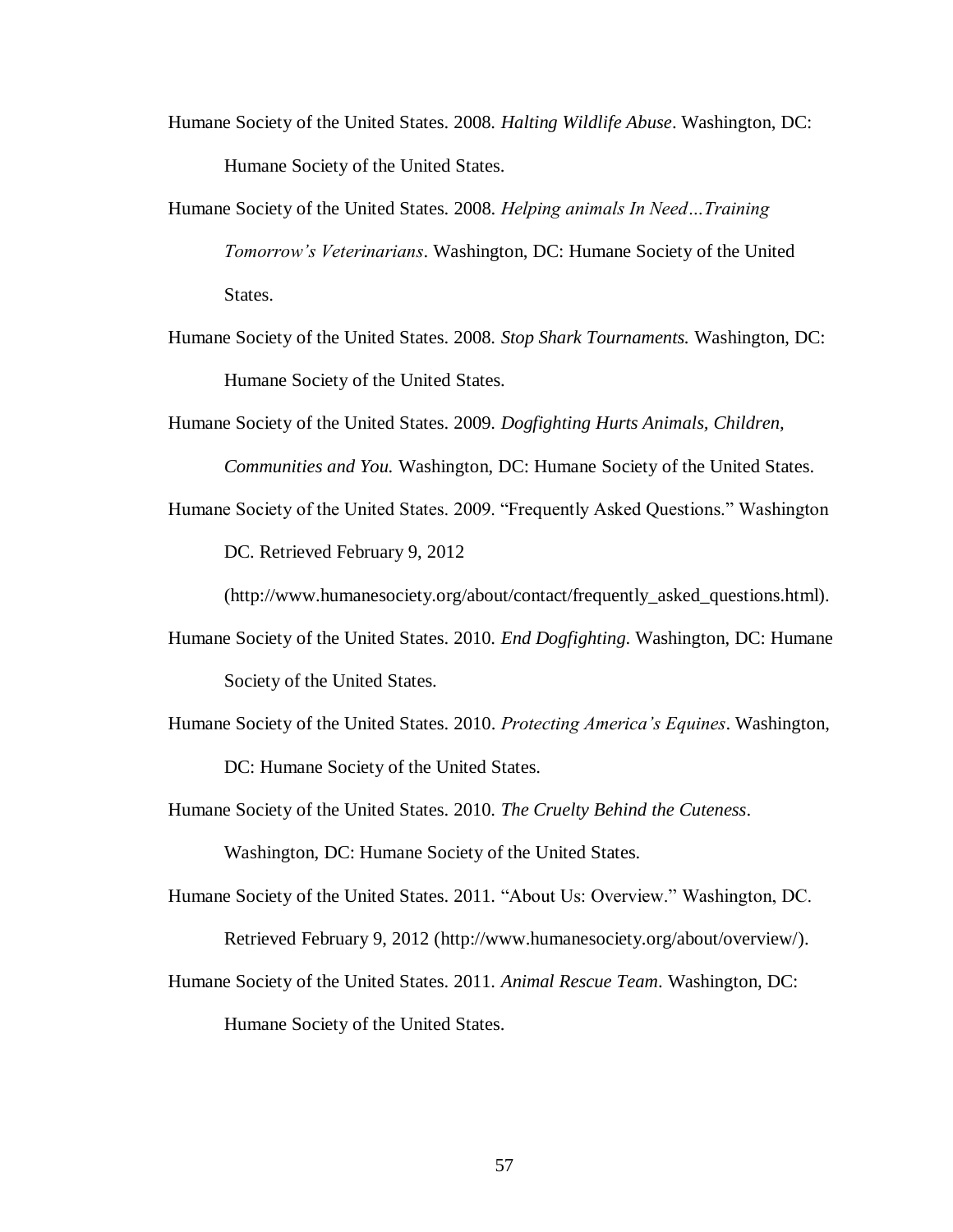Humane Society of the United States. 2012. "Our Policies." Washington, DC. Retrieved February 9, 2012

(http://www.humanesociety.org/about/policy\_statements/our\_policies\_2.html).

- Irvine, Leslie. 2003. "The Problem of Unwanted Pets: A Case Study in How Institutions "Think" about Clients' Needs." *Social Problems* 50: 550- 566.
- Jasper, James M. and Jane D. Paulsen. 1993. "Fighting Back: Vulnerabilities, Blunders, and Countermobilization by the Targets in Three Animal Rights Campaigns." *Sociological Forum* 8: 639- 657.
- Jasper, James M, and Jane D. Paulsen. 1995. "Recruiting Strangers and Friends: Moral Shocks and Social Networks in Animal Rights and Anti- Nuclear Protests." *Social Problems* 42: 493- 512.
- Kubal, Timothy J. 1998. "The Presentation of Political Self: Cultural Resonance and the construction of Collective Action Frames." *The Sociological Quarterly* 39: 539- 554.
- Martin, Daniel D. 2000. "Organizational Approaches to Shame: Avowal, Management, and Contestation." *The Sociological Quarterly* 41: 125- 150.
- *Merriam-Webster Dictionary Online*. 2012. "Exploit." *Merriam-Webster Dictionary Online*. Retrieved April 2, 2012 (http://www.merriam-webster.com).
- Mika, Marie. 2006. "Framing the Issue: Religion, Secular Ethics and the Case of Animal Rights Mobilization." *Social Forces* 85: 915- 941.
- Nibert, David A. 1994. "Animal Rights and Human Social Issues." *Society and Animals* 2: 115- 124.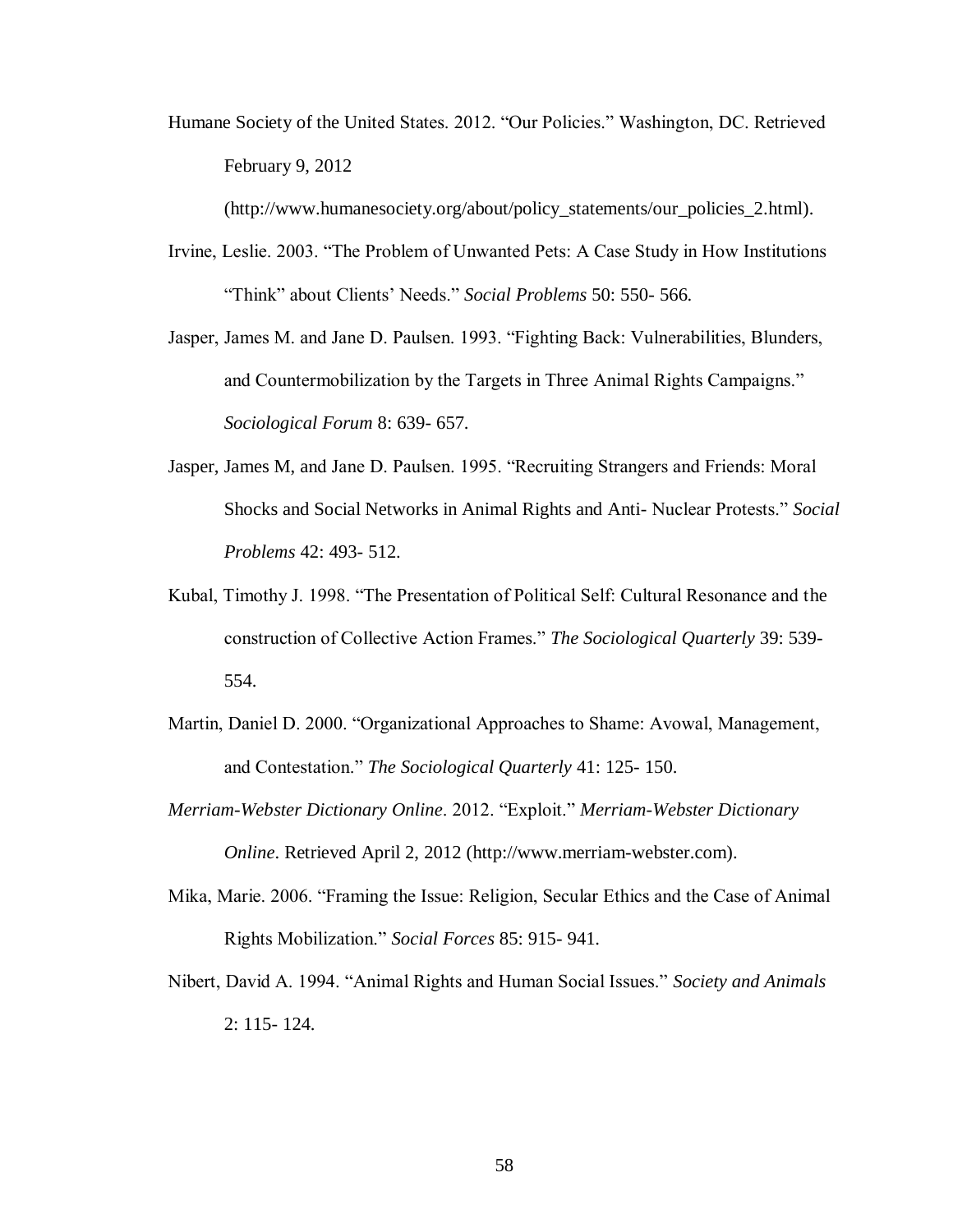- Paulsen, Ronnelle, and Karen Glumm. 1995. "Resource Mobilization and the Importance of Bridging Beneficiary and Conscience Constituencies." *National Journal of Sociology* 9: 37- 62.
- People for the Ethical Treatment of Animals. 2004. *Animal Abuse & Human Abuse: Partners in Crime.* Norfolk, Virginia: People for the Ethical Treatment of Animals.
- People for the Ethical Treatment of Animals. 2004. *Get Great Apes Out of the Spotlight.* Norfolk, Virginia: People for the Ethical Treatment of Animals.
- People for the Ethical Treatment of Animals. 2007. *Dog Attacks.* Norfolk, Virginia: People for the Ethical Treatment of Animals.
- People for the Ethical Treatment of Animals. 2010. *Animals Are Not Ours.* Norfolk, Virginia: People for the Ethical Treatment of Animals.
- People for the Ethical Treatment of Animals. 2011. *Canada's Shame.* Norfolk, Virginia: People for the Ethical Treatment of Animals.
- People for the Ethical Treatment of Animals. 2011. *Cruelty is Not Entertainment.* Norfolk, Virginia: People for the Ethical Treatment of Animals.
- People for the Ethical Treatment of Animals. 2011. *Fur: There's No Excuse.* Norfolk, Virginia: People for the Ethical Treatment of Animals.
- People for the Ethical Treatment of Animals. 2011. *Whose Skin Are You In?* Norfolk, Virginia: People for the Ethical Treatment of Animals.
- People for the Ethical Treatment of Animals. "About PETA." Norfolk, VA. Retrieved February 9, 2012 (http://www.peta.org/about/default.aspx).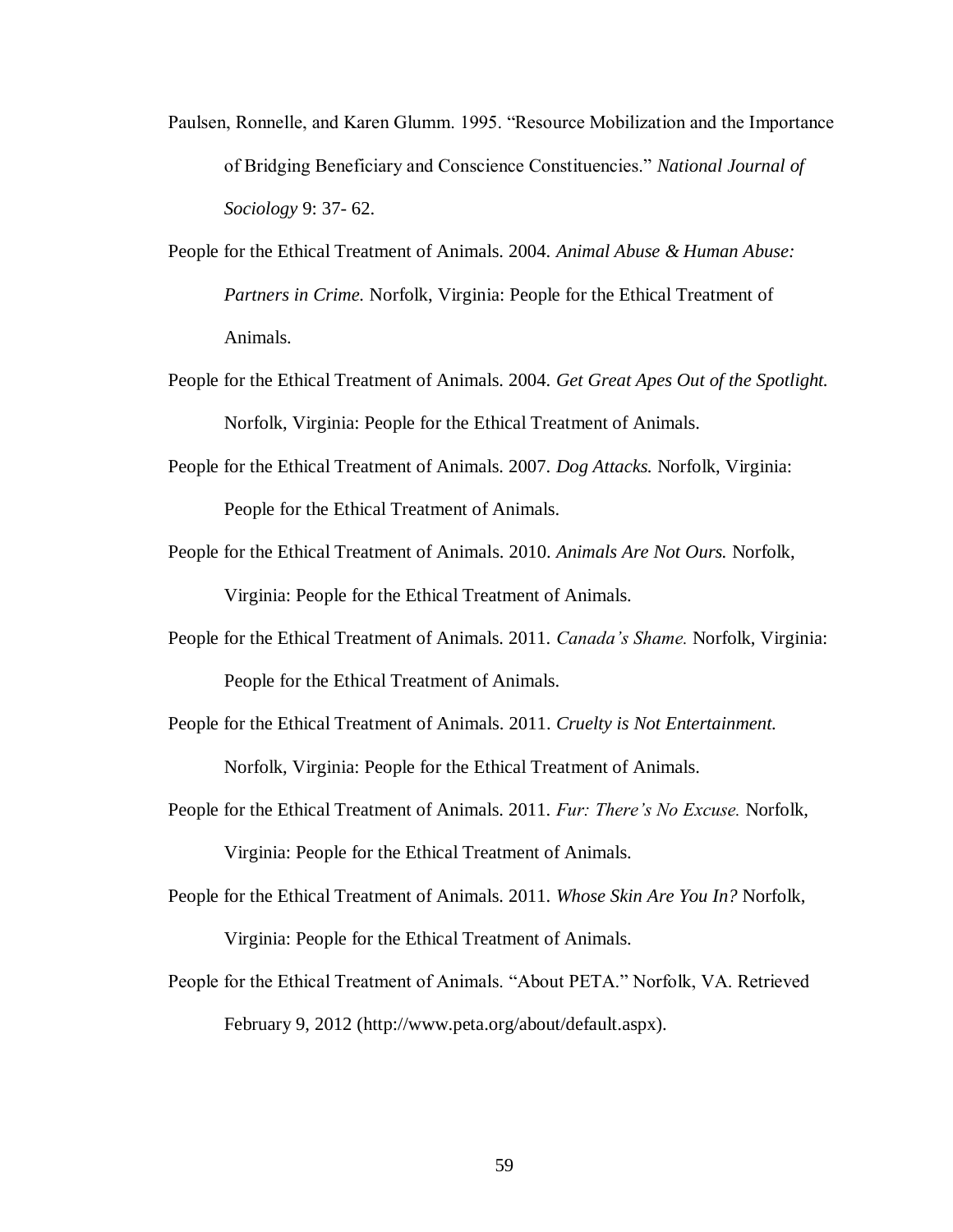- People for the Ethical Treatment of Animals. "All About PETA." Norfolk, VA. Retrieved February 9, 2012 (http://www.peta.org/about/learn-about-peta/default.aspx).
- People for the Ethical Treatment of Animals. "Animals Used for Clothing." Norfolk, VA. Retrieved March 21, 2012 (http://www.peta.org/issues/animals-used-forclothing/default2.aspx)
- People for the Ethical Treatment of Animals. "Animals Used for Entertainment." Norfolk, VA. Retrieved March 21, 2012 (http://www.peta.org/issues/animals-inentertainment/default2.aspx).
- People for the Ethical Treatment of Animals. "Animals Used for Experimentation." Norfolk, VA. Retrieved March 21, 2012 (http://www.peta.org/issues/animalsused-for-experimentation/default2.aspx).
- People for the Ethical Treatment of Animals. "Animals Used for Food." Norfolk, VA. Retrieved February 9, 2012 (http://www.peta.org/issues/animals-used-forfood/default2.aspx).
- People for the Ethical Treatment of Animals. "Companion Animals." Norfolk, VA. Retrieved March 23, 2012 (http://www.peta.org/issues/companionanimals/default2.aspx).
- People for the Ethical Treatment of Animals. *Ringling Bros. Circus: The Cruelest Show on Earth.* Norfolk, Virginia: People for the Ethical Treatment of Animals.
- People for the Ethical Treatment of Animals. "Search Frequently Asked Questions." Norfolk, VA. Retrieved March 25, 2012 (http://www.peta.org/about/faq/searchfrequently-asked-questions.aspx).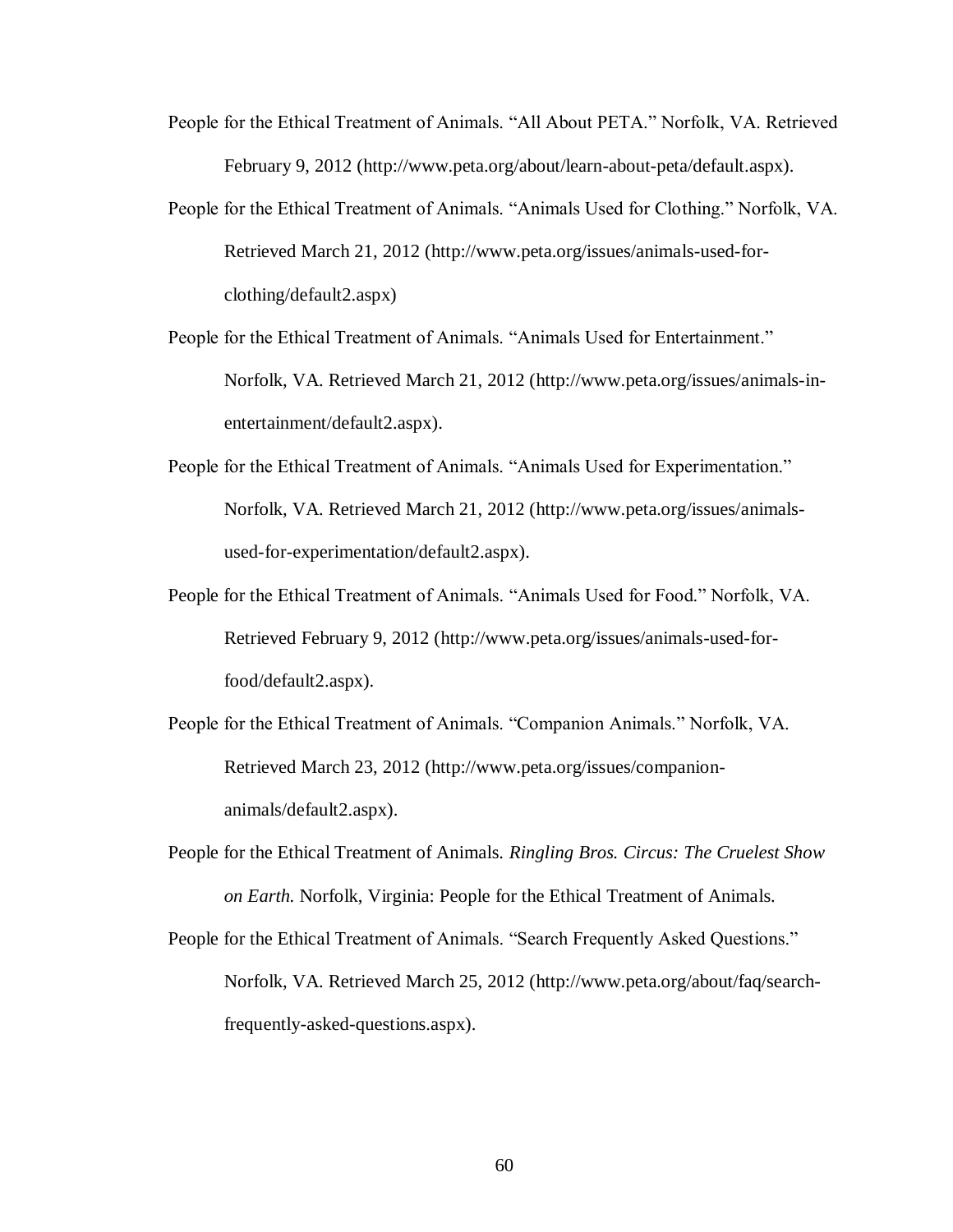- People for the Ethical Treatment of Animals. "Uncompromising Stands on Animal Rights." Norfolk, VA. Retrieved February 29, 2012 (http://www.peta.org/about/why-peta/default.aspx).
- People for the Ethical Treatment of Animals. "Wildlife." Norfolk, VA. Retrieved March 23, 2012 (http://peta.org/issues/wildlife/default2.aspx).
- Rajecki, D. W., Jeffrey Lee Rasmussen, and Travis J. Conner. 2000. "Relinquish the Dog?: Movie Messages about Misbehavior." *Anthrozoos* 13: 140- 149.
- Signal, Tania D., and Nicola Taylor. 2006. "Attitudes to Animals: Demographics Within a Community Sample." *Society and Animals* 14: 147- 157.
- Silver, Ira. 1997. "Constructing Social Change Through Philanthropy: Boundary Framing and the Articulation of Vocabularies of Motive for Social Movement Participation." *Sociological Inquiry*: 488-503.
- Simonson, Peter. 2001. "Social Noise and Segmented Rhythms: News, Entertainment, and Celebrity In the Crusade for Animal Rights." *The Communication Review* 4: 399- 420.
- Snow, David A., and Robert D. Benford. 1988. "Ideology, Frame Resonance, and Participant Mobilization." *International Social Movement Research*: 197-217.
- Snow, David A, E Burke Rochford, Steven K. Worden, and Robert D. Benford. 1986. "Frame Alignment Processes, Micromobilization, and Movement Participation." *American Sociological Review*: 464- 481.
- Stibbe, Arran. 2001. "Language, Power, and the Social Construction of Animals." *Society and Animals* 2: 145-161.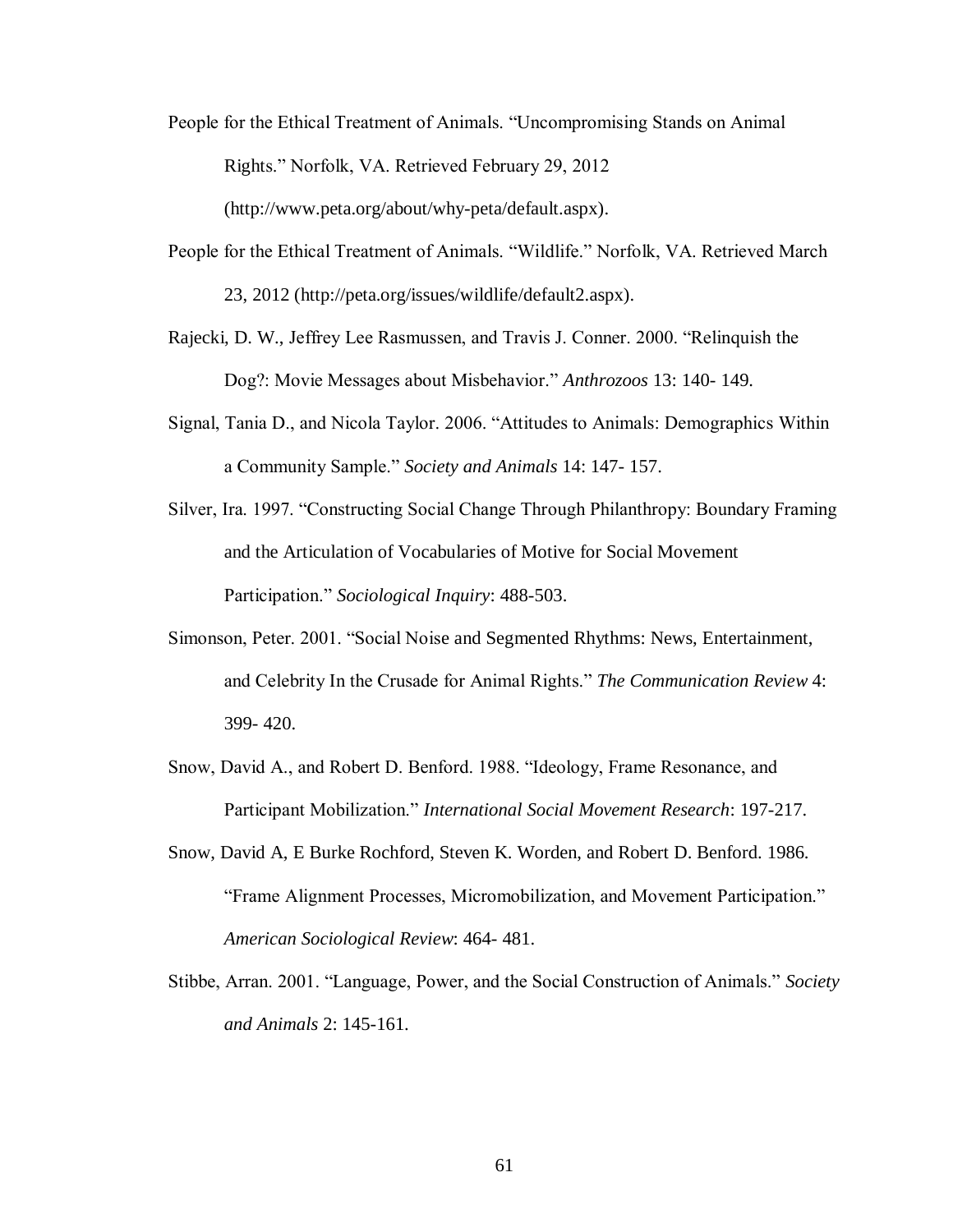- Stibbe, Arran. 2005. "Counter- Discourses and the Relationship between Humans and Other Animals." *Anthrozoos* 18: 3- 17.
- Sunstein, Cass R, and Martha C. Nussbaum, eds. 2004. *Animal Rights: Current Debates and New Directions*. New York: Oxford University Press.
- Webster, John. 2010. "Sentience and Animal Protection." Pp 507-511 in *Encyclopedia of Animal Rights and Animal Welfare*, Vol. 2, edited by Marc Bekoff. Santa Barbara, California: ABC-CLIO, LLC.
- Unti, Bernard. 2004. "Animal Rights Movement." Pp. 1309-1316 in *Encyclopedia of American Social Movements*, Vol. 4, edited by Immanuel Ness. Armonk, NY: Sharpe Reference.
- Zawistowski, Stephen. 2010. "The American Society for the Prevention of Cruelty to Animals (ASPCA)." Pp. 13-16 in *Encyclopedia of Animal Rights and Animal Welfare,* Vol. 1, edited by Mark Bekoff. Santa Barbara, California: ABC-CLIO, LLC.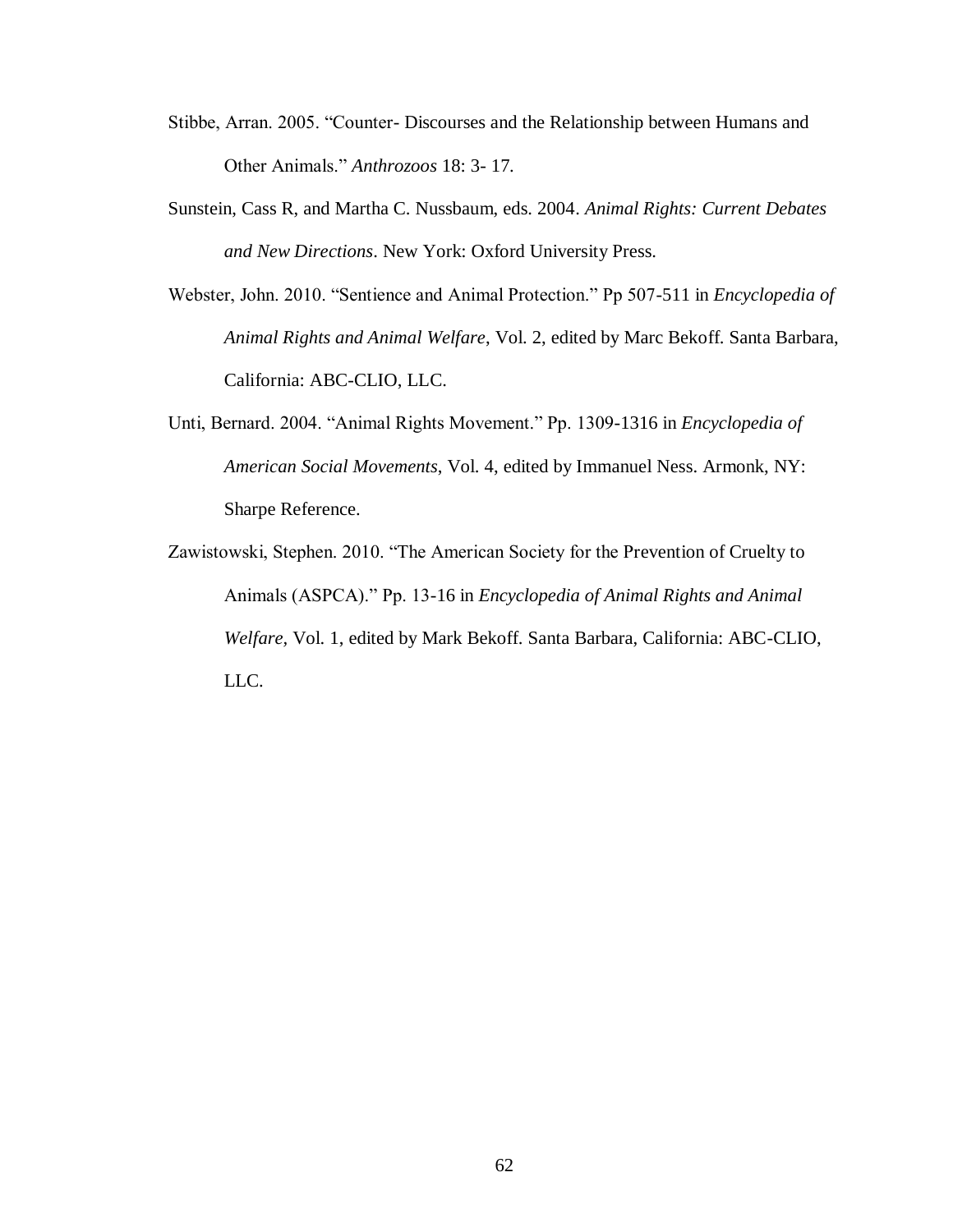# **Appendix A**

Website Code Sheet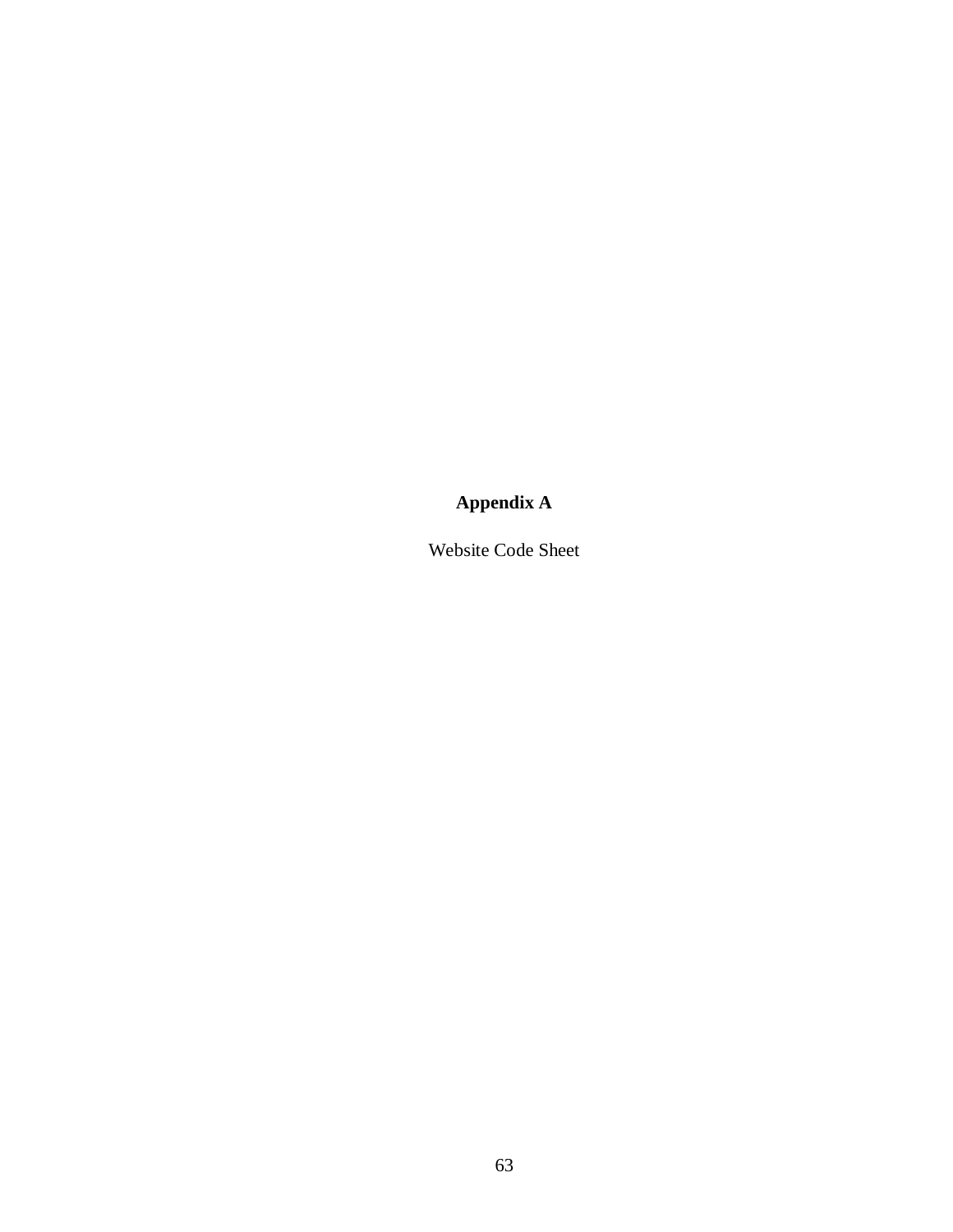# Website Code Sheet

Organization:

|  | $\Box$ PETA | $\Box$ HSUS | $\Box$ ASPCA |
|--|-------------|-------------|--------------|
|--|-------------|-------------|--------------|

Mission Statement:

Positions:

Wildlife

Research/ Experimentation

Farm Animals

Dietary/ Food

Companion Animals

Entertainment/ Sports

Other

# Language:

| $\Box$ Rights $\Box$ Welfare |                                                                    |                                                               |
|------------------------------|--------------------------------------------------------------------|---------------------------------------------------------------|
|                              | Placement of Blame: $\Box$ Corporations $\Box$ Public $\Box$ Other |                                                               |
|                              | Subject: $\Box$ Animal $\Box$ Nonhuman Animal $\Box$ Other         |                                                               |
|                              |                                                                    | Actions: $\square$ Murder $\square$ Slaughter $\square$ Other |
|                              | Mention of Other Social Movements: $\square$ No $\square$ Yes      |                                                               |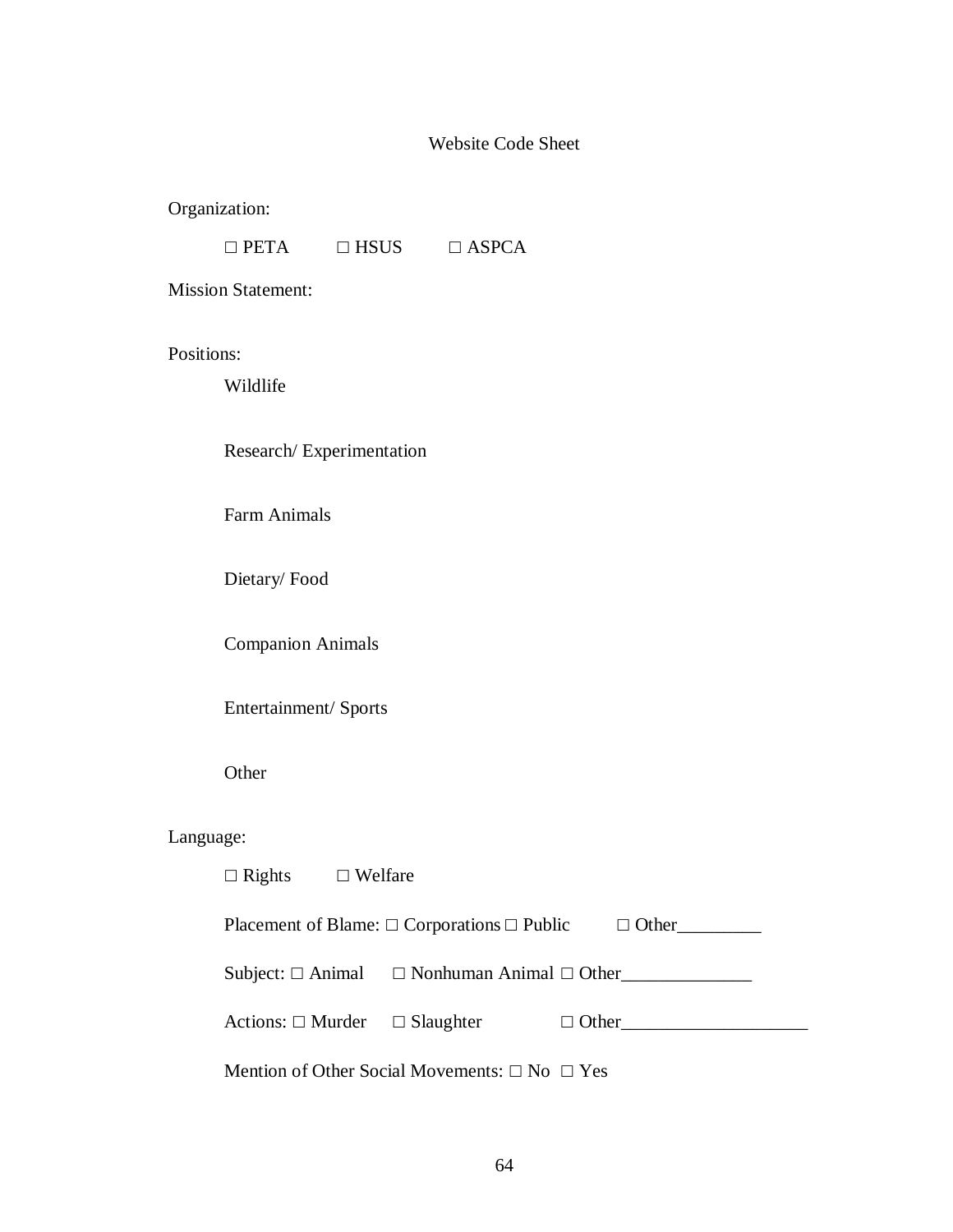|                                            | If yes, which one(s) $\qquad \qquad$ |                             |                  |
|--------------------------------------------|--------------------------------------|-----------------------------|------------------|
| Mention of Human Benefit:                  |                                      | $\Box$ No<br>$\Box$ Yes     |                  |
|                                            |                                      |                             |                  |
|                                            |                                      |                             |                  |
|                                            |                                      |                             |                  |
| <b>Frequently Asked Questions:</b>         |                                      |                             |                  |
| <b>Total Number of Questions:</b>          |                                      |                             |                  |
| Most Frequent Types of Questions Asked:    |                                      |                             |                  |
| $\Box$ Mission                             | $\Box$ Strategies                    | $\Box$ Animal Care          |                  |
| $\Box$ Programs/Services $\Box$ Membership |                                      | $\Box$ Literature/ Products |                  |
| $\Box$ Monetary                            | $\Box$ Organizational                | $\Box$ Other                | $\Box$ Positions |

Notes: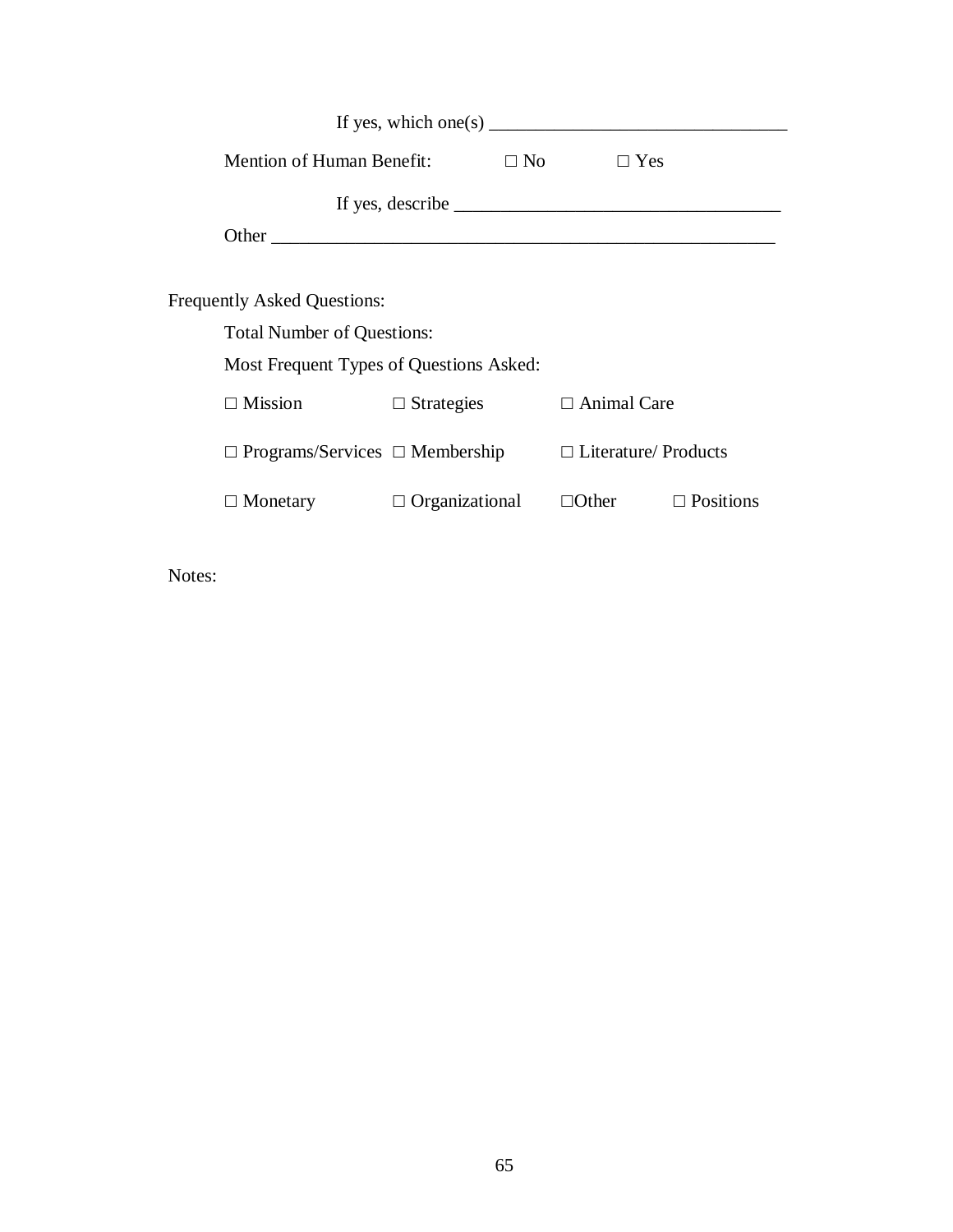## **Appendix B**

Pamphlet Code Sheet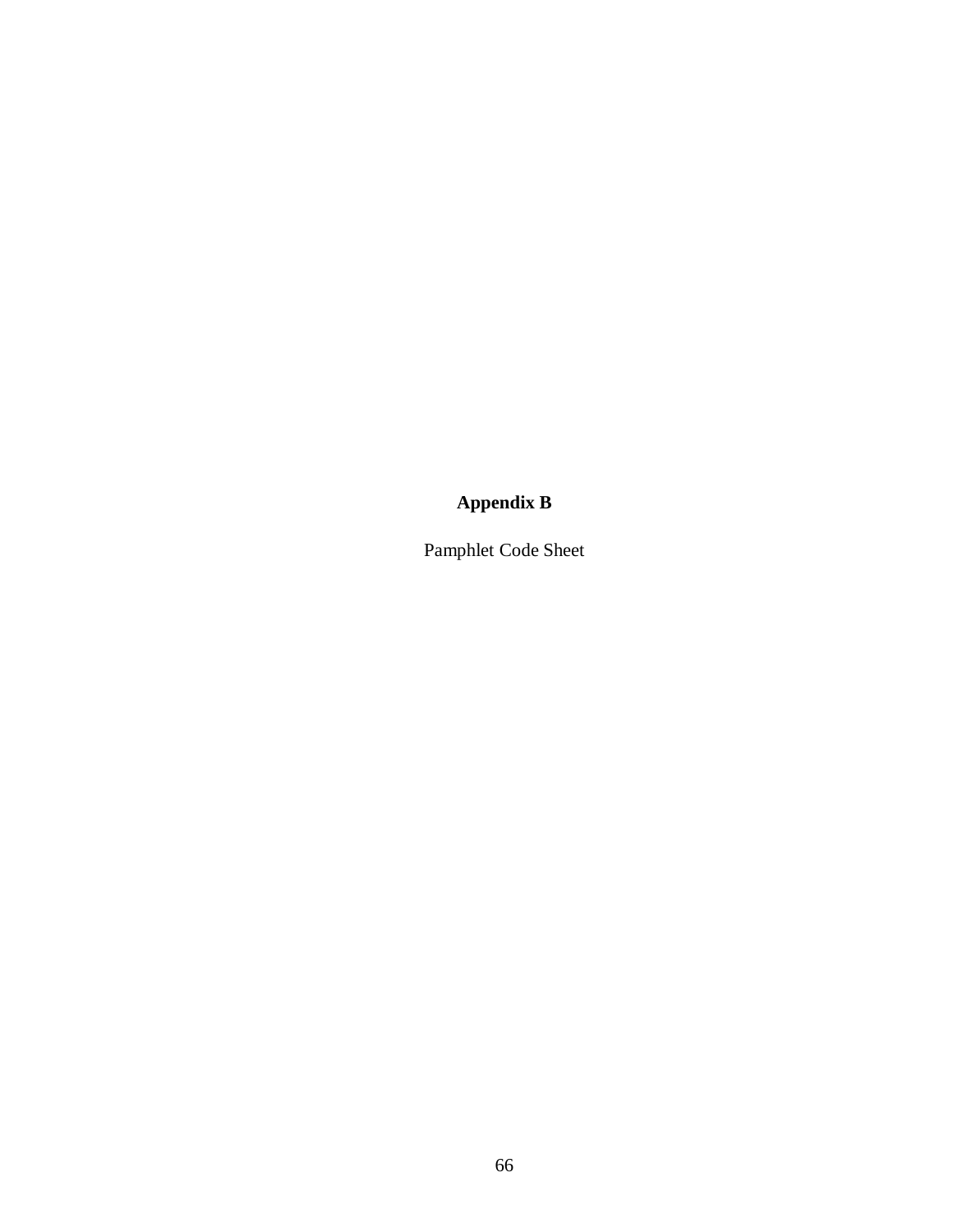| Code Sheet: Pamphlets                                                   |                                                         |                                                                          |              |  |  |  |
|-------------------------------------------------------------------------|---------------------------------------------------------|--------------------------------------------------------------------------|--------------|--|--|--|
| Organization:                                                           |                                                         |                                                                          |              |  |  |  |
|                                                                         | $\square$ PETA                                          | $\Box$ HSUS                                                              | $\Box$ ASPCA |  |  |  |
| Category:                                                               |                                                         |                                                                          |              |  |  |  |
|                                                                         | $\Box$ Wildlife                                         | $\Box$ Research/ Experimentation $\Box$ Farm Animals                     |              |  |  |  |
|                                                                         |                                                         | $\Box$ Dietary/Food $\Box$ Companion Animals $\Box$ Entertainment/Sports |              |  |  |  |
|                                                                         | $\Box$ Other                                            |                                                                          |              |  |  |  |
| Images:                                                                 |                                                         |                                                                          |              |  |  |  |
| <b>Negative Images-</b>                                                 |                                                         |                                                                          |              |  |  |  |
|                                                                         | Number of images:                                       |                                                                          |              |  |  |  |
| Description: $\Box$ Blood $\Box$ Wounds $\Box$ Death<br>$\Box$ Cages    |                                                         |                                                                          |              |  |  |  |
|                                                                         |                                                         | $\Box$ Restraints $\Box$ Scars $\Box$ Emaciated                          |              |  |  |  |
|                                                                         |                                                         | $\Box$ Other                                                             |              |  |  |  |
|                                                                         | Positive Images-                                        |                                                                          |              |  |  |  |
| Number of images:                                                       |                                                         |                                                                          |              |  |  |  |
| Description: $\Box$ Natural Environment $\Box$ Healthy Appearance       |                                                         |                                                                          |              |  |  |  |
|                                                                         |                                                         |                                                                          |              |  |  |  |
| Language:                                                               |                                                         |                                                                          |              |  |  |  |
| $\Box$ Rights $\Box$ Welfare                                            |                                                         |                                                                          |              |  |  |  |
| Placement of Blame: $\Box$ Corporations $\Box$ Public $\Box$ Other      |                                                         |                                                                          |              |  |  |  |
|                                                                         |                                                         | Subject: $\Box$ Animal $\Box$ Nonhuman Animal $\Box$ Other               |              |  |  |  |
|                                                                         |                                                         | Actions: $\Box$ Murder $\Box$ Slaughter $\Box$ Other                     |              |  |  |  |
|                                                                         | Mention of Other Social Movements: □ None<br>$\Box$ Yes |                                                                          |              |  |  |  |
| If yes, which one(s) $\frac{1}{\sqrt{1-\frac{1}{2}} \cdot \frac{1}{2}}$ |                                                         |                                                                          |              |  |  |  |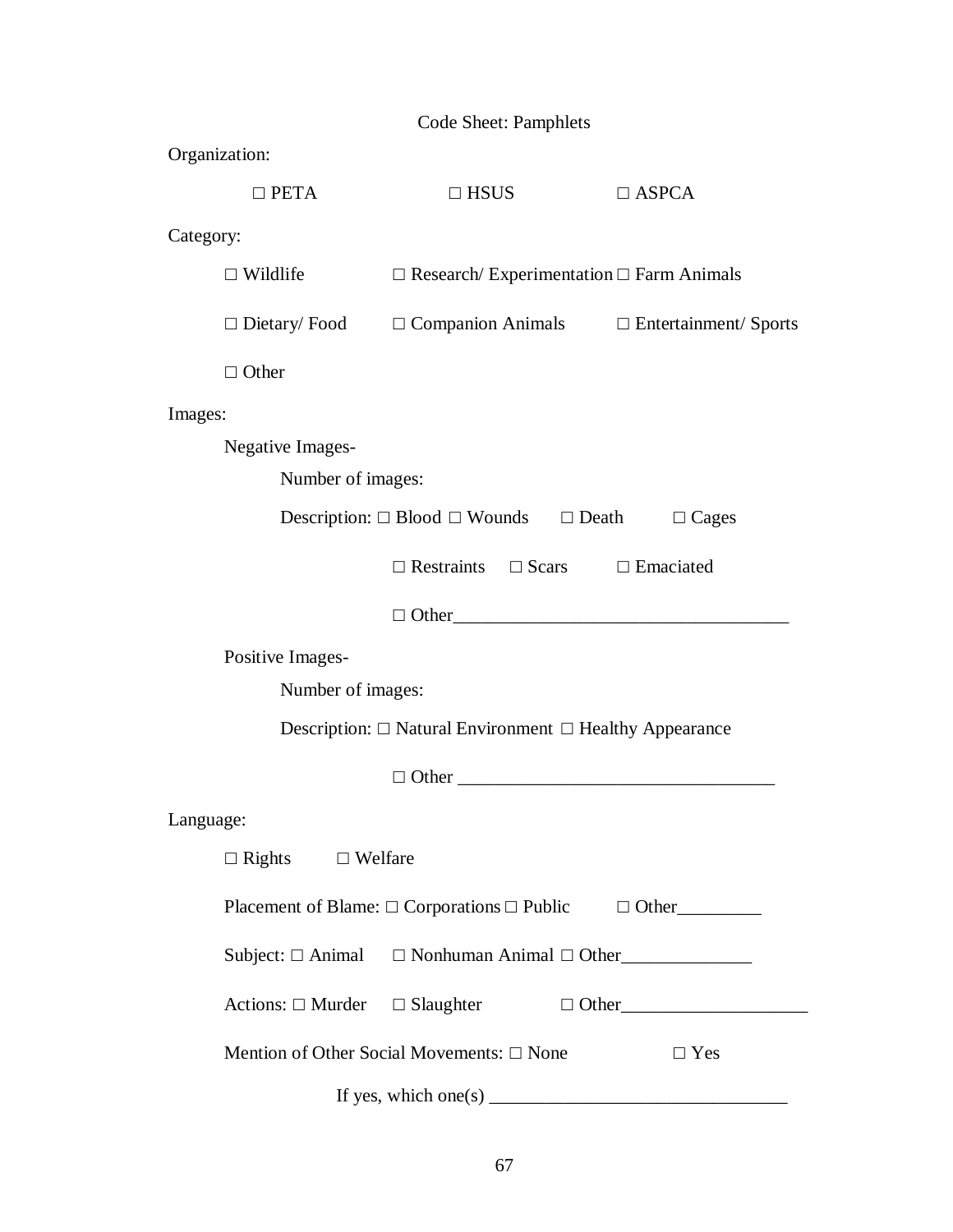|        | <b>Mention of Human Benefit:</b> | $\Box$ None | $\Box$ Yes |
|--------|----------------------------------|-------------|------------|
|        |                                  |             |            |
|        | If yes, describe                 |             |            |
|        | Other                            |             |            |
| Notes: |                                  |             |            |